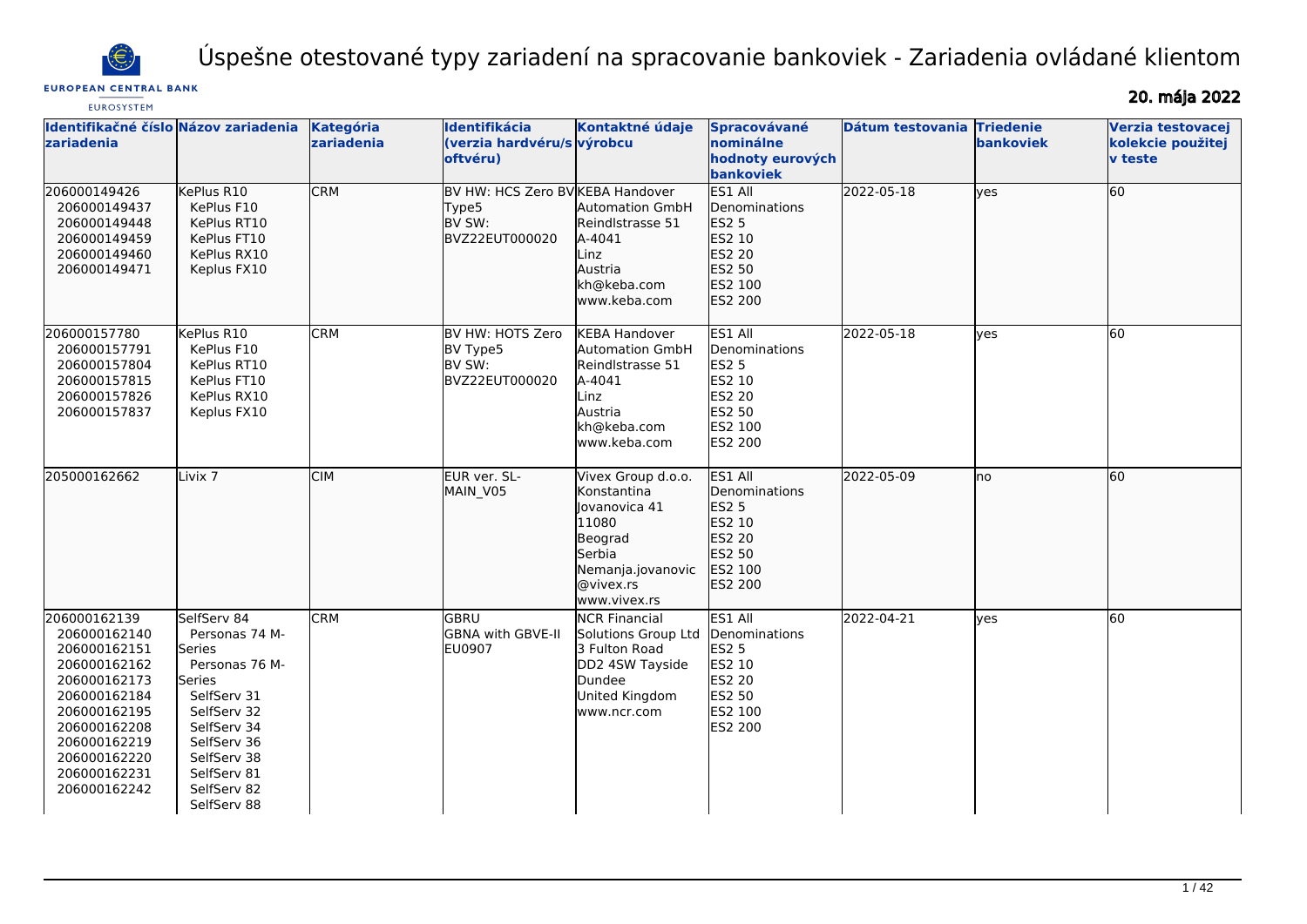

| Identifikačné číslo Názov zariadenia Kategória<br>zariadenia                                                                                                                                 |                                                                                                                                                                                                            | zariadenia | Identifikácia<br>(verzia hardvéru/s výrobcu<br>oftvéru) | Kontaktné údaje                                                                                                                   | Spracovávané<br>nominálne<br>hodnoty eurových<br><b>bankoviek</b>                            | Dátum testovania Triedenie | bankoviek | Verzia testovacej<br>kolekcie použitej<br>v teste |
|----------------------------------------------------------------------------------------------------------------------------------------------------------------------------------------------|------------------------------------------------------------------------------------------------------------------------------------------------------------------------------------------------------------|------------|---------------------------------------------------------|-----------------------------------------------------------------------------------------------------------------------------------|----------------------------------------------------------------------------------------------|----------------------------|-----------|---------------------------------------------------|
|                                                                                                                                                                                              | SelfServ 91                                                                                                                                                                                                |            |                                                         |                                                                                                                                   |                                                                                              |                            |           |                                                   |
| 206000162264<br>206000162446<br>206000162457<br>206000162468<br>206000162479<br>206000162480<br>206000162491<br>206000162505<br>206000162516<br>206000162527<br>206000162538<br>206000162549 | SelfServ 84<br>Personas 74 M-<br>Series<br>Personas 76 M-<br>Series<br>SelfServ 31<br>SelfServ 32<br>SelfServ 34<br>SelfServ 36<br>SelfServ 38<br>SelfServ 81<br>SelfServ 82<br>SelfServ 88<br>SelfServ 91 | <b>CRM</b> | <b>GBRU</b><br><b>GBNA with GBVE</b><br>EU0907          | <b>NCR Financial</b><br><b>Solutions Group Ltd</b><br>3 Fulton Road<br>DD2 4SW Tayside<br>Dundee<br>United Kingdom<br>www.ncr.com | lES1 All<br>Denominations<br>ES2 5<br>ES2 10<br>ES2 20<br>ES2 50<br>ES2 100<br>ES2 200       | 2022-04-21                 | lves      | 60                                                |
| 206000161888<br>206000162026<br>206000162037<br>206000162048<br>206000162059<br>206000162060<br>206000162071<br>206000162082<br>206000162093<br>206000162106<br>206000162117<br>206000162128 | SelfServ 84<br>Personas 74 M-<br>Series<br>Personas 76 M-<br>Series<br>SelfServ 31<br>SelfServ 32<br>SelfServ 34<br>SelfServ 36<br>SelfServ 38<br>SelfServ 81<br>SelfServ 82<br>SelfServ 88<br>SelfServ 91 | <b>CRM</b> | GBRU<br><b>GBNA with GBVE</b><br><b>EU0906IB</b>        | <b>NCR Financial</b><br>Solutions Group Ltd<br>3 Fulton Road<br>DD2 4SW Tayside<br>Dundee<br>United Kingdom<br>www.ncr.com        | ES1 All<br>Denominations<br><b>ES2 5</b><br>ES2 10<br>ES2 20<br>ES2 50<br>ES2 100<br>ES2 200 | 2022-04-20                 | lyes      | 60                                                |
| 206000161899<br>206000161902                                                                                                                                                                 | SelfServ 83<br>SelfServ 87                                                                                                                                                                                 | <b>CRM</b> | BRM with HVD300<br>EUR00000596                          | <b>NCR Financial</b><br>Solutions Group Ltd<br>3 Fulton Road<br>DD2 4SW Tayside<br>Dundee<br>United Kingdom<br>www.ncr.com        | ES1 All<br>Denominations<br>ES2 5<br>ES2 10<br>ES2 20<br>ES2 50<br>ES2 100<br>ES2 200        | 2022-04-20                 | lves      | 60                                                |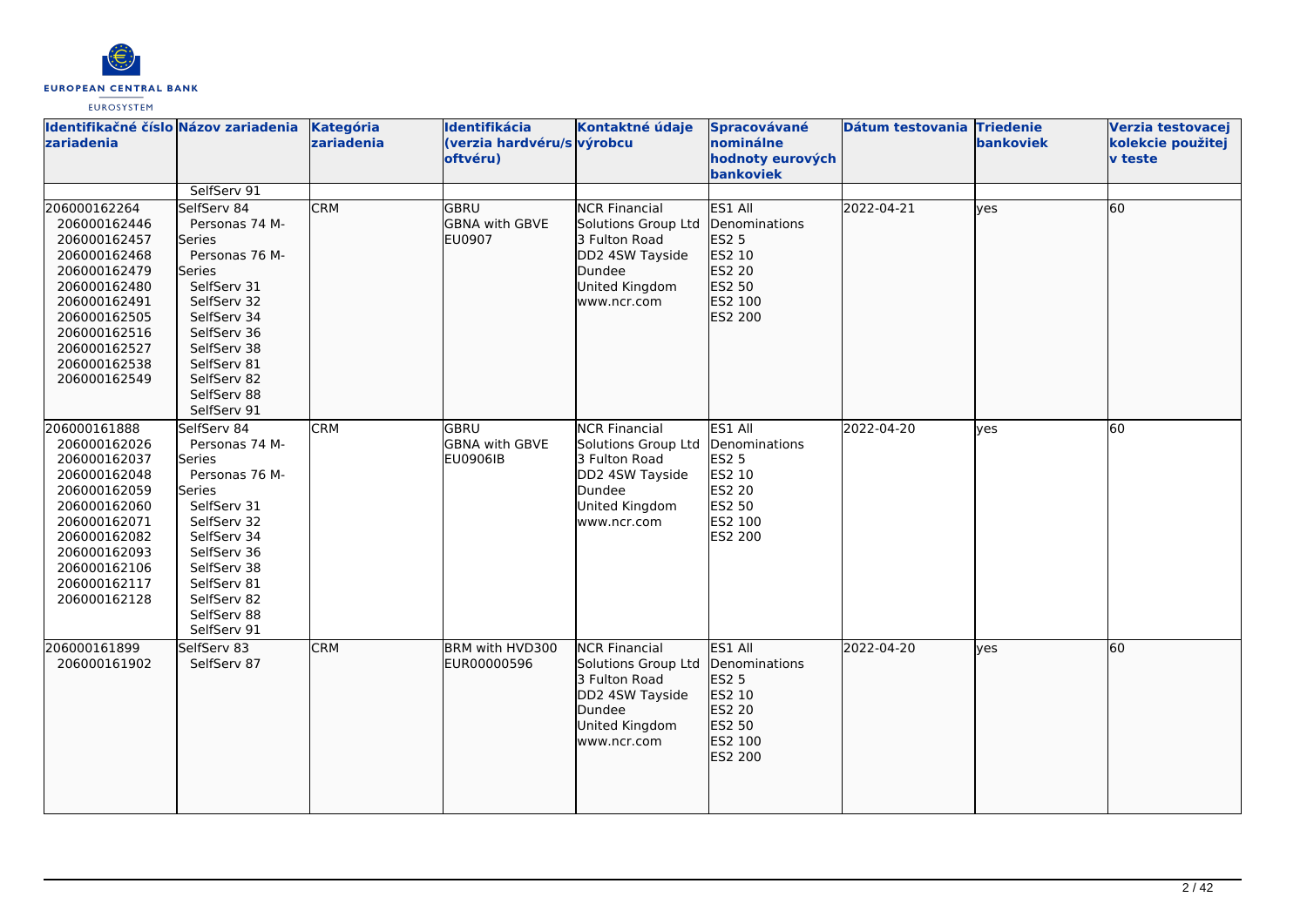

| Identifikačné číslo Názov zariadenia<br>zariadenia                                                                                                                                                                                                                           |                                                                                                                                                                                                                                                                                  | Kategória<br>zariadenia | Identifikácia<br>(verzia hardvéru/s výrobcu<br>oftvéru)    | Kontaktné údaje                                                                                                                                                      | Spracovávané<br>nominálne<br>hodnoty eurových<br>bankoviek                                          | Dátum testovania Triedenie | <b>bankoviek</b> | Verzia testovacej<br>kolekcie použitej<br><b>v</b> teste |
|------------------------------------------------------------------------------------------------------------------------------------------------------------------------------------------------------------------------------------------------------------------------------|----------------------------------------------------------------------------------------------------------------------------------------------------------------------------------------------------------------------------------------------------------------------------------|-------------------------|------------------------------------------------------------|----------------------------------------------------------------------------------------------------------------------------------------------------------------------|-----------------------------------------------------------------------------------------------------|----------------------------|------------------|----------------------------------------------------------|
| 206000161844<br>206000161913<br>206000161924<br>206000161935<br>206000161946<br>206000161957<br>206000161968<br>206000161979<br>206000161980<br>206000161991<br>206000162004<br>206000162015                                                                                 | SelfServ 84<br>Personas 74 M-<br>lSeries<br>Personas 76 M-<br>Series<br>SelfServ31<br>SelfServ 32<br>SelfServ 34<br>SelfServ 36<br>SelfServ38<br>SelfServ 81<br>SelfServ 82<br>SelfServ 88<br>SelfServ 91                                                                        | <b>CRM</b>              | GBRU<br><b>GBNA with GBVE-II</b><br><b>EU0906IB</b>        | <b>NCR Financial</b><br>Solutions Group Ltd<br>3 Fulton Road<br>DD2 4SW Tayside<br>Dundee<br>United Kingdom<br>www.ncr.com                                           | ES1 All<br>Denominations<br>ES2 5<br>ES2 10<br><b>ES2 20</b><br>ES2 50<br>ES2 100<br>ES2 200        | 2022-04-19                 | lves             | 60                                                       |
| 206000111104<br>206000111115<br>206000111126<br>206000111137<br>206000111148<br>206000111159                                                                                                                                                                                 | KePlus R6<br><b>KEBA KePlus D6</b><br>KEBA KePlus X6<br><b>KEBA KePlus M6</b><br><b>KEBA Rondo</b><br>4cashcycle+ R4<br><b>KEBA Rondo</b><br>4cashcycle+ R5                                                                                                                      | <b>CRM</b>              | BV HW: HOTS BV-<br>ZBV Type 4a<br>BV SW:<br>HBV2MEUA001001 | <b>KEBA Handover</b><br><b>Automation GmbH</b><br>Reindlstrasse 51<br>A-4041<br>Linz<br>Austria<br>kh@keba.com<br>www.keba.com                                       | <b>ES1 AII</b><br>Denominations<br><b>ES2 5</b><br>ES2 10<br>ES2 20<br>ES2 50<br>ES2 100<br>ES2 200 | 2022-04-06                 | lves             | 60                                                       |
| 206000145160<br>206000145171<br>206000145182<br>206000145193<br>206000145206<br>206000145217<br>206000145228<br>206000145239<br>206000145605<br>206000145616<br>206000145627<br>206000145638<br>206000145649<br>206000145650<br>206000145661<br>206000145672<br>206000145683 | DT-7000H68NL<br>DT-7000H68N<br>DT-7000H68NLR<br>DT-7000H68NX<br>DT-7000P5800<br>DT-7000P5800L<br>DT-7000160-COMB<br>lA.<br>Virtual Teller Mach<br>ine(VTM)/Videokasse<br>DT-7000160A<br>DT-7000160B<br>DT-7000160NL<br>DT-7000160X<br>DT-7000160XL<br>DT-7000164A<br>DT-7000164B | <b>CRM</b>              | SNV-001<br>V22004A0B2                                      | <b>GRG Banking</b><br>Equipment Co Ltd<br>9 Kelin Road Science ES2 5<br><b>City</b><br>510663<br>Guangzhou, District<br>Luogang<br>China<br>www.grgbanking.co<br>lm. | ES1 All<br>Denominations<br>ES2 10<br><b>ES2 20</b><br>ES2 50<br>ES2 100<br>ES2 200                 | 2022-04-06                 | lves             | 60                                                       |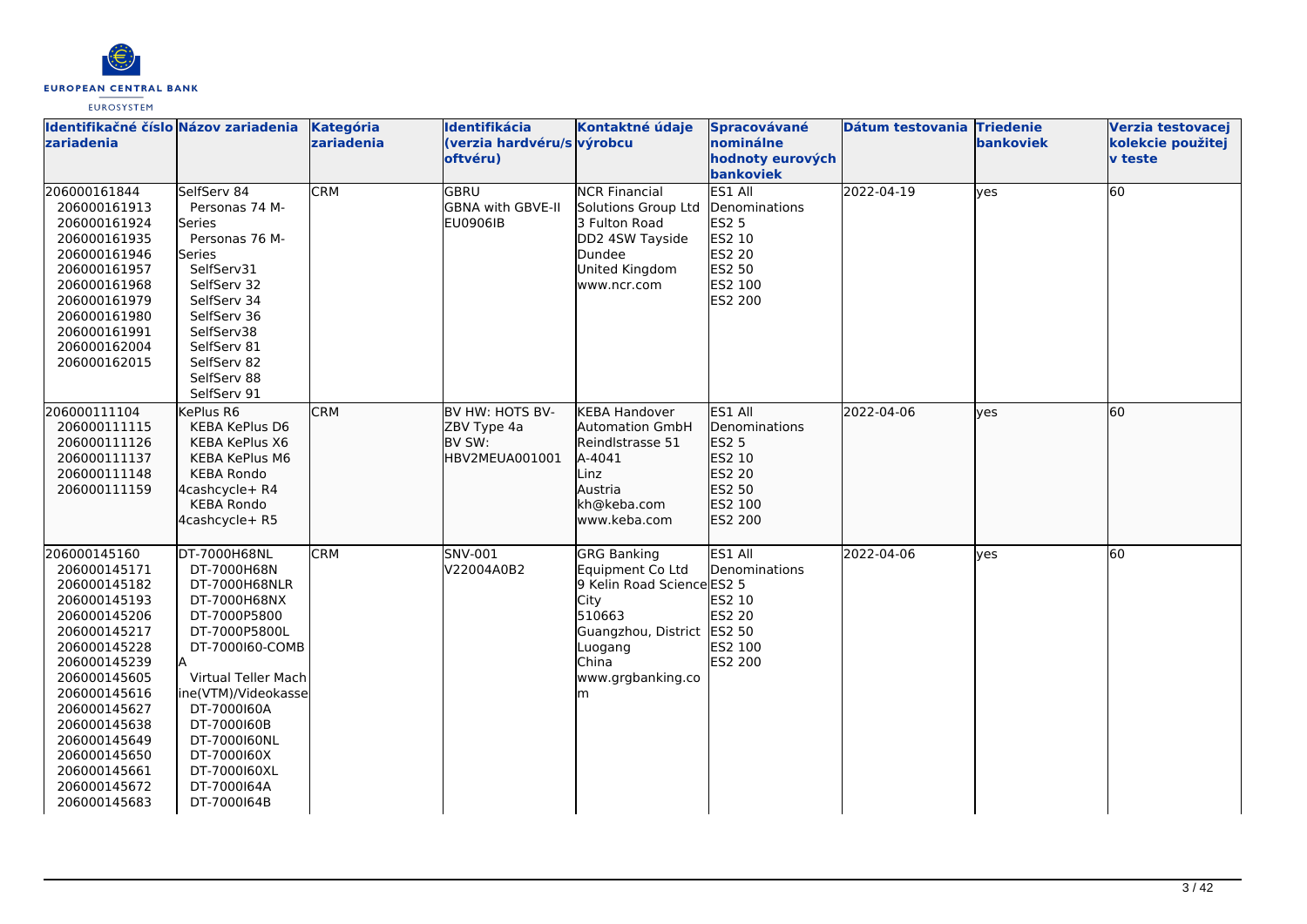

| Identifikačné číslo Názov zariadenia<br>zariadenia                                                                                                           |                                                                                                                                                    | Kategória<br>zariadenia | Identifikácia<br>(verzia hardvéru/s výrobcu<br>oftvéru) | Kontaktné údaje                                                                                                            | Spracovávané<br>nominálne<br>hodnoty eurových<br>bankoviek                                          | Dátum testovania Triedenie | bankoviek | Verzia testovacej<br>kolekcie použitej<br><b>v</b> teste |
|--------------------------------------------------------------------------------------------------------------------------------------------------------------|----------------------------------------------------------------------------------------------------------------------------------------------------|-------------------------|---------------------------------------------------------|----------------------------------------------------------------------------------------------------------------------------|-----------------------------------------------------------------------------------------------------|----------------------------|-----------|----------------------------------------------------------|
| 206000145694<br>206000145707<br>206000145718                                                                                                                 | DT-7000164C<br>DT-7000166<br>DT-7000P5800<br>DT-7000P5800E<br>DT-7000P5800L                                                                        |                         |                                                         |                                                                                                                            |                                                                                                     |                            |           |                                                          |
| 207000161195<br>207000161208<br>207000161219<br>207000161220<br>207000161231<br>207000161242<br>207000161253<br>207000161264<br>207000161275<br>207000161286 | SelfServ 34<br>SelfServ 31<br>SelfServ 32<br>SelfServ 36<br>SelfServ 38<br>SelfServ 91<br>SelfServ 81<br>SelfServ 82<br>SelfServ 84<br>SelfServ 88 | <b>CCM</b>              | <b>DVM</b><br>DVM-STD-EUR<br>Version 01.09.00           | <b>NCR Financial</b><br>Solutions Group Ltd<br>3 Fulton Road<br>DD2 4SW Tayside<br>Dundee<br>United Kingdom<br>www.ncr.com | ES1 All<br>Denominations<br>ES2 5<br>ES2 10<br>ES2 20<br>ES2 50<br>ES2 100<br>ES2 200               | 2022-04-05                 | lno       | 60                                                       |
| 206000146764                                                                                                                                                 | Wincash - SD960                                                                                                                                    | <b>CRM</b>              | SNV-001<br>V22004A0B2                                   | Sigma S.p.A.<br>Via Po 14<br>63017<br>Altidona (FM)<br><b>I</b> taly<br>www.sigmaspa.com                                   | ES1 All<br>Denominations<br><b>ES2 5</b><br>ES2 10<br><b>ES2 20</b><br>ES2 50<br>ES2 100<br>ES2 200 | 2022-04-04                 | yes       | 60                                                       |
| 206000161105<br>206000161116                                                                                                                                 | SR1000<br>SR2000                                                                                                                                   | <b>CRM</b>              | BV3 - MHTD<br>GAUL2203040E                              | Sigma S.p.A.<br>Via Po 14<br>63017<br>Altidona (FM)<br><b>Italy</b><br>www.sigmaspa.com                                    | ES1 All<br>Denominations<br>ES2 5<br>ES2 10<br>ES2 20<br>ES2 50<br>ES2 100<br>ES2 200               | 2022-04-04                 | lyes      | 60                                                       |
| 206000161127<br>206000161138                                                                                                                                 | SR1000<br>SR2000                                                                                                                                   | <b>CRM</b>              | BV3 - MOTD<br>GAUL2203040E                              | Sigma S.p.A.<br>Via Po 14<br>63017<br>Altidona (FM)<br><b>Italy</b><br>www.sigmaspa.com                                    | ES1 All<br>Denominations<br><b>ES2 5</b><br>ES2 10<br><b>ES2 20</b><br>ES2 50                       | 2022-04-04                 | lyes      | 60                                                       |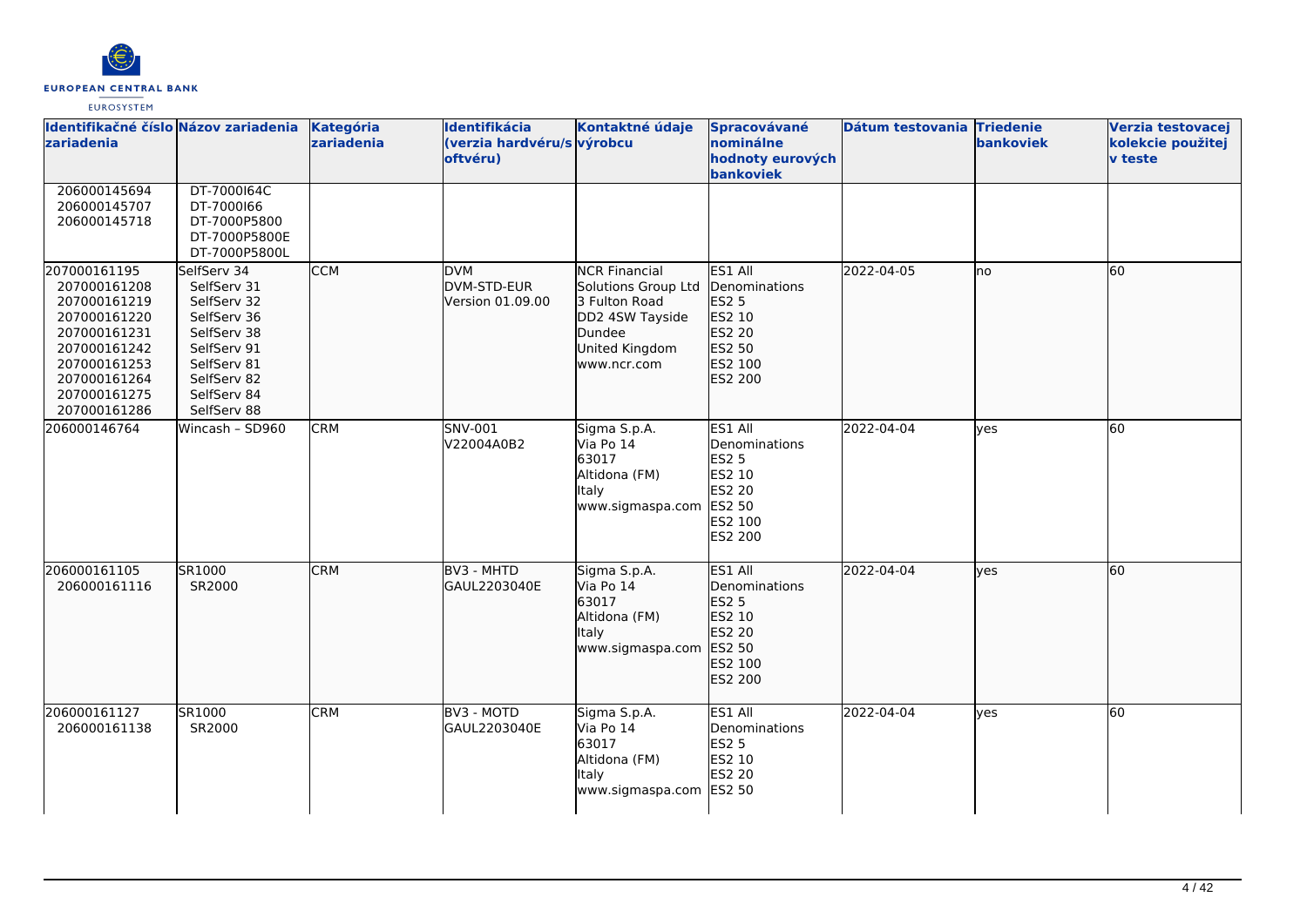

| zariadenia                                                                                                                                                                                                                                                                                                                                                                                   | Identifikačné číslo Názov zariadenia                                                                                                                                                                                                                                                                                                                                                                                 | Kategória<br>zariadenia | Identifikácia<br>(verzia hardvéru/s výrobcu<br>oftvéru) | Kontaktné údaje                                                                                                                                        | Spracovávané<br>nominálne<br>hodnoty eurových<br>bankoviek<br>ES2 100<br>ES2 200      | Dátum testovania Triedenie | bankoviek | Verzia testovacej<br>kolekcie použitej<br>v teste |
|----------------------------------------------------------------------------------------------------------------------------------------------------------------------------------------------------------------------------------------------------------------------------------------------------------------------------------------------------------------------------------------------|----------------------------------------------------------------------------------------------------------------------------------------------------------------------------------------------------------------------------------------------------------------------------------------------------------------------------------------------------------------------------------------------------------------------|-------------------------|---------------------------------------------------------|--------------------------------------------------------------------------------------------------------------------------------------------------------|---------------------------------------------------------------------------------------|----------------------------|-----------|---------------------------------------------------|
| 206000161172<br>206000161183                                                                                                                                                                                                                                                                                                                                                                 | Wincash - SD960<br>Wincash - SD960N                                                                                                                                                                                                                                                                                                                                                                                  | <b>CRM</b>              | UNV-010<br>V28004A014                                   | Sigma S.p.A.<br>Via Po 14<br>63017<br>Altidona (FM)<br>Italy<br>www.sigmaspa.com                                                                       | ES1 All<br>Denominations<br>ES2 5<br>ES2 10<br>ES2 20<br>ES2 50<br>ES2 100<br>ES2 200 | 2022-04-04                 | ves       | 60                                                |
| 206000160536<br>206000160547<br>206000160558<br>206000160569<br>206000160570<br>206000160581<br>206000160592<br>206000160605<br>206000160616<br>206000160627<br>206000160638<br>206000160649<br>206000160650<br>206000160661<br>206000160672<br>206000160683<br>206000160694<br>206000160707<br>206000160718<br>206000160729<br>206000160730<br>206000160741<br>206000160752<br>206000160763 | CINEO C4060<br><b>CINEO C4040</b><br>CS 4040<br><b>CINEO C4080</b><br>CS 4080<br><b>CINEO C4560</b><br>CS 4560<br><b>CINEO C4580</b><br>CS 4580<br><b>CINEO C2090</b><br>CS 2090<br><b>CINEO C4090</b><br>CS 4090<br><b>CINEO C2080</b><br>CS 2080<br><b>CINEO C6040</b><br>CS 6040<br><b>CINEO C6040</b><br>Compact<br>CS 6040 Compact<br><b>CINEO C6030</b><br>CS 6030<br><b>CINEO C6050</b><br>CS 6050<br>CS 4060 | <b>CRM</b>              | MOVE CWCA<br>MOVE_CWAA_EUR_1 Systems GmbH<br>055        | Diebold Nixdorf<br>Heinz-Nixdorf-Ring 1 ES2 5<br>33106<br>Paderborn<br>Germany<br>info.de@dieboldnixd ES2 100<br>orf.com<br>www.dieboldnixdorf.<br>com | ES1 All<br>Denominations<br>ES2 10<br>ES2 20<br>ES2 50<br><b>ES2 200</b>              | 2022-03-23                 | yes       | 60                                                |
| 208000160776<br>208000160787                                                                                                                                                                                                                                                                                                                                                                 | Cineo C6010<br>CS 6010                                                                                                                                                                                                                                                                                                                                                                                               | <b>COM</b>              | MOVE_PWCC<br>MOVE PWBA EUR 1 Systems GmbH<br>055        | Diebold Nixdorf<br>Heinz-Nixdorf-Ring 1 ES2 5                                                                                                          | ES1 All<br>Denominations                                                              | 2022-03-23                 | ves       | 60                                                |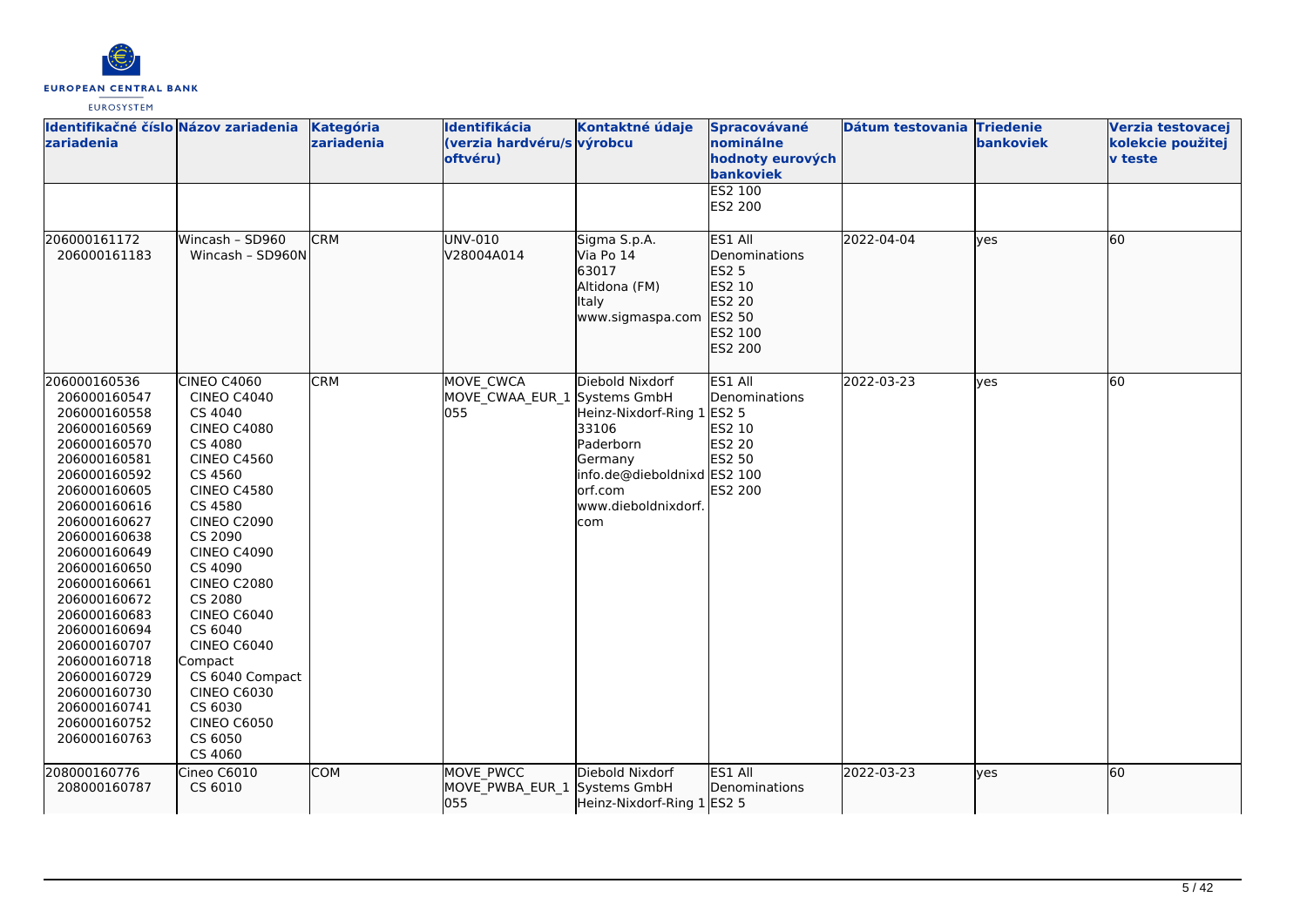

| Identifikačné číslo Názov zariadenia |                    | Kategória  | Identifikácia                | Kontaktné údaje             | Spracovávané     | Dátum testovania Triedenie |                  | Verzia testovacej |
|--------------------------------------|--------------------|------------|------------------------------|-----------------------------|------------------|----------------------------|------------------|-------------------|
| zariadenia                           |                    | zariadenia | (verzia hardvéru/s výrobcu   |                             | nominálne        |                            | <b>bankoviek</b> | kolekcie použitej |
|                                      |                    |            | <b>oftvéru</b> )             |                             | hodnoty eurových |                            |                  | <b>v</b> teste    |
|                                      |                    |            |                              |                             | bankoviek        |                            |                  |                   |
|                                      |                    |            |                              | 33106                       | <b>ES2 10</b>    |                            |                  |                   |
|                                      |                    |            |                              | Paderborn                   | ES2 20           |                            |                  |                   |
|                                      |                    |            |                              | Germany                     | ES2 50           |                            |                  |                   |
|                                      |                    |            |                              | info.de@dieboldnixd ES2 100 |                  |                            |                  |                   |
|                                      |                    |            |                              | orf.com                     | ES2 200          |                            |                  |                   |
|                                      |                    |            |                              | www.dieboldnixdorf.         |                  |                            |                  |                   |
|                                      |                    |            |                              | com                         |                  |                            |                  |                   |
| 206000160898                         | DN Series 200      | <b>CRM</b> | MOVEm CDAA                   | Diebold Nixdorf             | ES1 All          | 2022-03-23                 | ves              | 60                |
| 206000160901                         | CS 4060            |            | MOVEm CDAA EUR Systems GmbH  |                             | Denominations    |                            |                  |                   |
| 206000160912                         | CS 4560            |            | 1019                         | Heinz-Nixdorf-Ring 1 ES2 5  |                  |                            |                  |                   |
| 206000160923                         | DN Series 250      |            |                              | 33106                       | ES2 10           |                            |                  |                   |
| 206000160934                         | DN Series 400      |            |                              | Paderborn                   | ES2 20           |                            |                  |                   |
| 206000160945                         | DN Series 405DT    |            |                              | Germany                     | ES2 50           |                            |                  |                   |
| 206000160956                         | DN Series 450      |            |                              | info.de@dieboldnixd ES2 100 |                  |                            |                  |                   |
| 206000160967                         | DN Series 470      |            |                              | lorf.com                    | <b>ES2 200</b>   |                            |                  |                   |
| 206000160978                         | DN Series 490      |            |                              | www.dieboldnixdorf.         |                  |                            |                  |                   |
|                                      |                    |            |                              | com                         |                  |                            |                  |                   |
| 207000160047                         | SelfServ 34        | <b>CCM</b> | EUR-IBVM-CN-16N              | <b>NCR Financial</b>        | <b>ES1 All</b>   | 2022-03-22                 | no               | 60                |
| 207000160058                         | SelfServ 31        |            |                              | Solutions Group Ltd         | Denominations    |                            |                  |                   |
| 207000160069                         | SelfServ 32        |            |                              | 3 Fulton Road               | ES2 5            |                            |                  |                   |
| 207000160070                         | SelfServ 36        |            |                              | DD2 4SW Tayside             | ES2 10           |                            |                  |                   |
| 207000160081                         | SelfServ 38        |            |                              | Dundee                      | ES2 20           |                            |                  |                   |
| 207000160092                         | SelfServ 91        |            |                              | United Kingdom              | ES2 50           |                            |                  |                   |
| 207000160105                         | SelfServ 81        |            |                              | www.ncr.com                 | ES2 100          |                            |                  |                   |
| 207000160116                         | SelfServ 82        |            |                              |                             | ES2 200          |                            |                  |                   |
| 207000160127                         | SelfServ 84        |            |                              |                             |                  |                            |                  |                   |
| 207000160138                         | SelfServ 88        |            |                              |                             |                  |                            |                  |                   |
| 206000160273                         | <b>CINEO C4060</b> | <b>CRM</b> | MOVE CWAA                    | Diebold Nixdorf             | ES1 All          | 2022-03-22                 | <b>l</b> ves     | 60                |
| 206000160284                         | <b>CINEO C4040</b> |            | MOVE_CWAA_EUR_1 Systems GmbH |                             | Denominations    |                            |                  |                   |
| 206000160295                         | CS 4040            |            | 055                          | Heinz-Nixdorf-Ring 1        | <b>ES2 5</b>     |                            |                  |                   |
| 206000160308                         | <b>CINEO C4080</b> |            |                              | 33106                       | ES2 10           |                            |                  |                   |
| 206000160319                         | CS 4080            |            |                              | Paderborn                   | ES2 20           |                            |                  |                   |
| 206000160320                         | <b>CINEO C4560</b> |            |                              | Germany                     | ES2 50           |                            |                  |                   |
| 206000160331                         | CS 4560            |            |                              | info.de@dieboldnixd ES2 100 |                  |                            |                  |                   |
| 206000160342                         | <b>CINEO C4580</b> |            |                              | lorf.com                    | <b>ES2 200</b>   |                            |                  |                   |
| 206000160353                         | CS 4580            |            |                              | www.dieboldnixdorf.         |                  |                            |                  |                   |
| 206000160364                         | <b>CINEO C2090</b> |            |                              | com                         |                  |                            |                  |                   |
| 206000160375                         | CS 2090            |            |                              |                             |                  |                            |                  |                   |
| 206000160386                         | <b>CINEO C4090</b> |            |                              |                             |                  |                            |                  |                   |
| 206000160397                         | CS 4090            |            |                              |                             |                  |                            |                  |                   |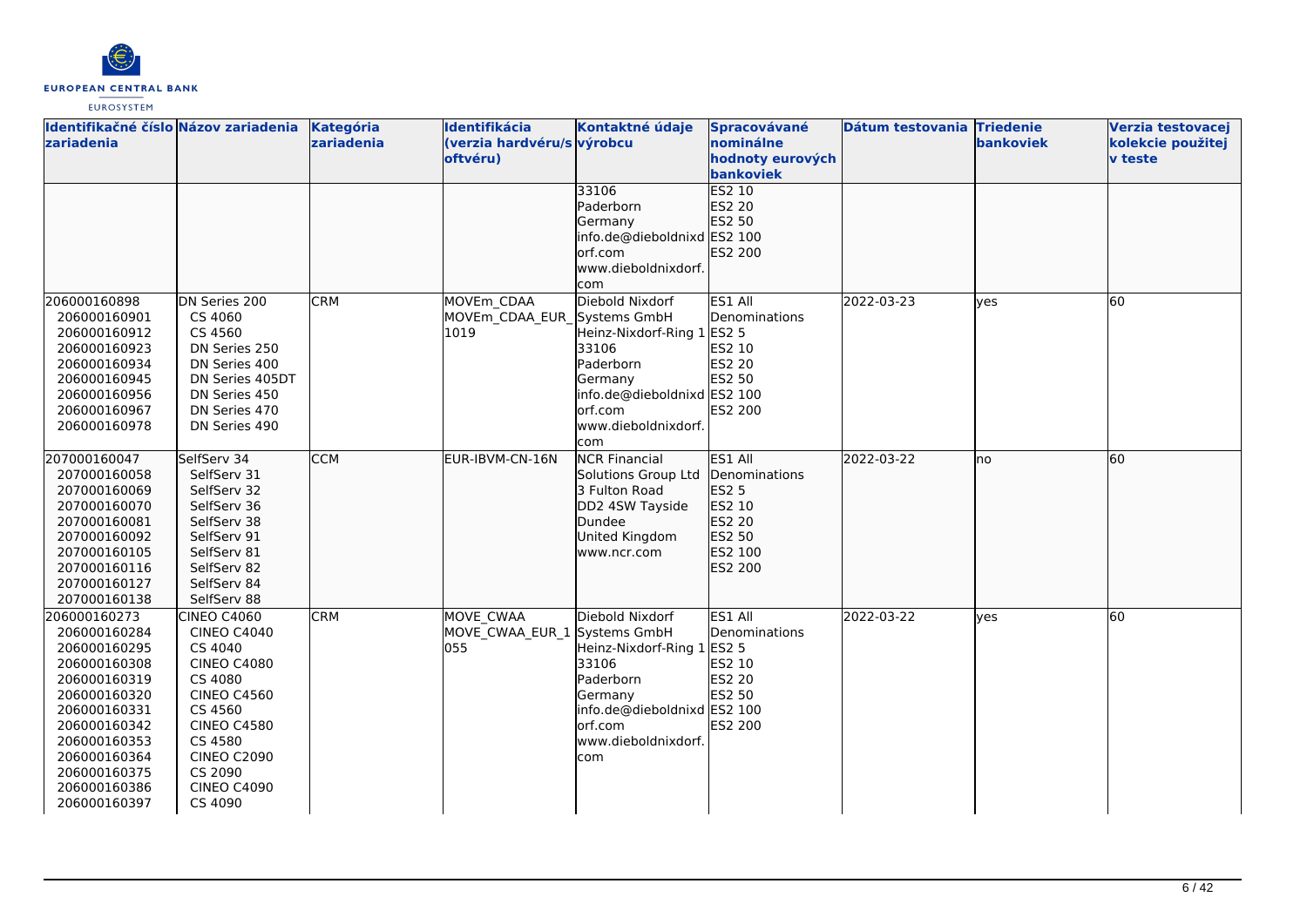

| Identifikačné číslo Názov zariadenia<br>zariadenia                                                                                                                           |                                                                                                                                                                                      | Kategória<br>zariadenia | Identifikácia<br>(verzia hardvéru/s výrobcu<br>oftvéru) | Kontaktné údaje                                                                                                                                  | Spracovávané<br>nominálne<br>hodnoty eurových                                                              | Dátum testovania Triedenie | bankoviek | Verzia testovacej<br>kolekcie použitej<br><b>v</b> teste |
|------------------------------------------------------------------------------------------------------------------------------------------------------------------------------|--------------------------------------------------------------------------------------------------------------------------------------------------------------------------------------|-------------------------|---------------------------------------------------------|--------------------------------------------------------------------------------------------------------------------------------------------------|------------------------------------------------------------------------------------------------------------|----------------------------|-----------|----------------------------------------------------------|
| 206000160400<br>206000160411<br>206000160422<br>206000160433<br>206000160444<br>206000160455<br>206000160466<br>206000160477<br>206000160488<br>206000160499<br>206000160503 | <b>CINEO C2080</b><br>CS 2080<br><b>CINEO C6040</b><br>CS 6040<br><b>CINEO C6040</b><br>Compact<br>CS 6040 Compact<br><b>CINEO C6030</b><br>CS 6030<br><b>CINEO C6050</b><br>CS 6050 |                         |                                                         |                                                                                                                                                  | bankoviek                                                                                                  |                            |           |                                                          |
| 208000160516<br>208000160527                                                                                                                                                 | CS 4060<br>Cineo C6010<br>CS 6010                                                                                                                                                    | <b>COM</b>              | MOVE PWBA<br>MOVE_PWBA_EUR_1 Systems GmbH<br>055        | Diebold Nixdorf<br>Heinz-Nixdorf-Ring 1<br>33106<br>Paderborn<br>Germany<br>info.de@dieboldnixd ES2 100<br>orf.com<br>www.dieboldnixdorf.<br>com | ES1 All<br>Denominations<br><b>ES2 5</b><br>ES2 10<br>ES2 20<br>ES2 50<br>ES2 200                          | 2022-03-22                 | lyes      | 60                                                       |
| 206000142668<br>206000142679<br>206000142680<br>206000142691<br>206000142704<br>206000142715<br>206000142726<br>206000157735                                                 | CM18<br>CM18T<br>CM18b<br>CM18EvoT<br>CM18Evo<br>CM18 DaVinci<br>myTeller<br>CM18 DaVinciT                                                                                           | <b>CRM</b>              | RS32<br>ZGC7.EUG010.02                                  | Arca Technologies<br>srl<br>Via Statale 17<br>10012<br>Bollengo (TO)<br>Italy<br>www.arca.com                                                    | ES1 All<br>Denominations<br><b>ES2 5</b><br>ES2 10<br><b>ES2 20</b><br>ES2 50<br>ES2 100<br><b>ES2 200</b> | 2022-03-21                 | ves       | 60                                                       |
| 206000149028<br>206000149039<br>206000149040<br>206000149051<br>206000149062<br>206000149073<br>206000149084<br>206000157746                                                 | CM18<br>CM18T<br>CM18b<br>CM18EvoT<br>CM18Evo<br>CM18 DaVinci<br>myTeller<br>CM18 DaVinciT                                                                                           | <b>CRM</b>              | RS22<br>HJC4.EUN030.19                                  | Arca Technologies<br>lsrl<br>Via Statale 17<br>10012<br>Bollengo (TO)<br>Italy<br>www.arca.com                                                   | ES1 All<br>Denominations<br>ES2 5<br>ES2 10<br>ES2 20<br>ES2 50<br>ES2 100<br>ES2 200                      | 2022-03-21                 | lyes      | 60                                                       |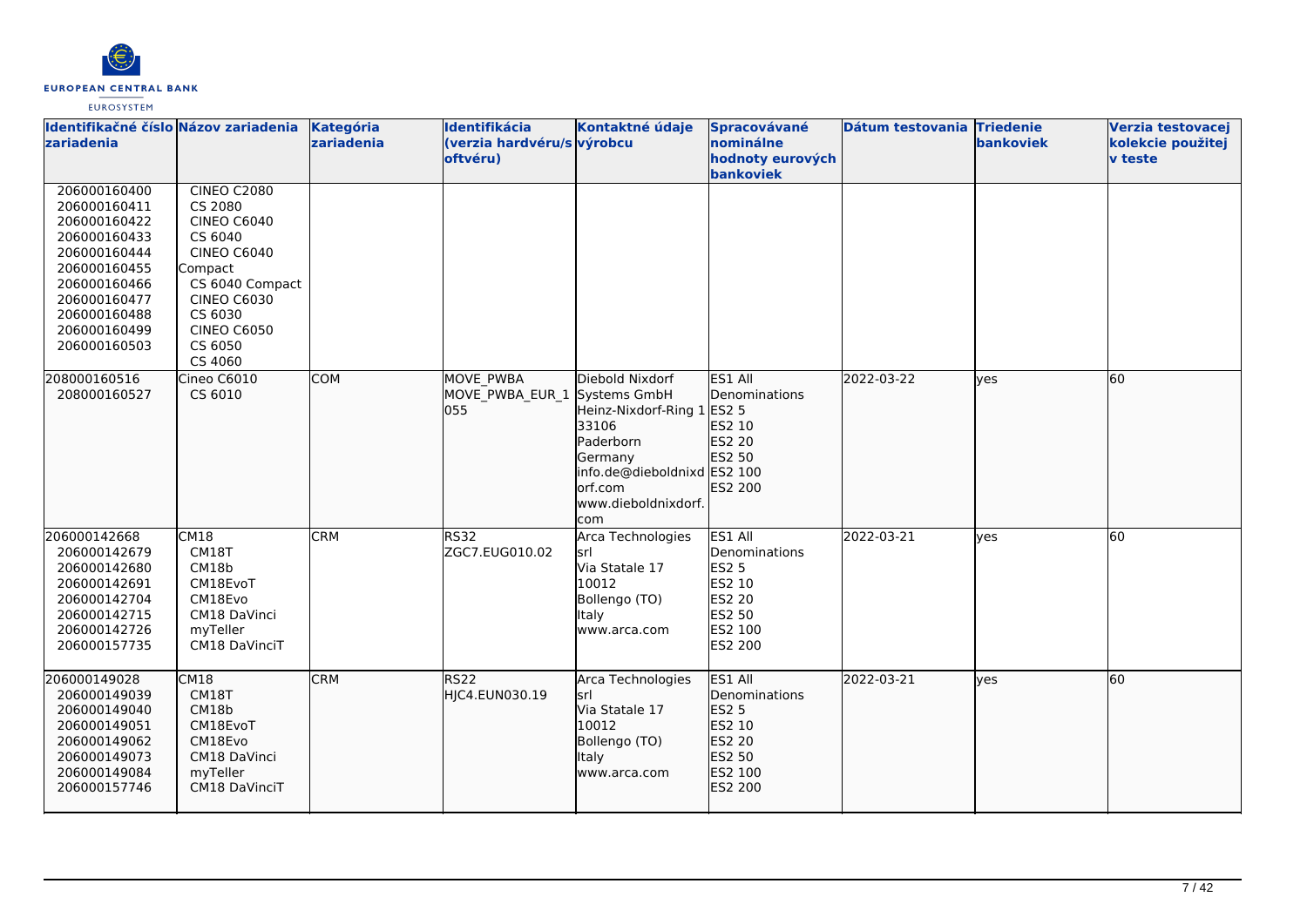

| Identifikačné číslo Názov zariadenia<br>zariadenia                                                                                                                                                                           |                                                                                                                                                                                                                                                                     | Kategória<br>zariadenia | Identifikácia<br>(verzia hardvéru/s výrobcu<br>oftvéru)     | Kontaktné údaje                                                                                                            | Spracovávané<br>nominálne<br>hodnoty eurových<br>bankoviek                                                 | Dátum testovania Triedenie | bankoviek | Verzia testovacej<br>kolekcie použitej<br><b>v</b> teste |
|------------------------------------------------------------------------------------------------------------------------------------------------------------------------------------------------------------------------------|---------------------------------------------------------------------------------------------------------------------------------------------------------------------------------------------------------------------------------------------------------------------|-------------------------|-------------------------------------------------------------|----------------------------------------------------------------------------------------------------------------------------|------------------------------------------------------------------------------------------------------------|----------------------------|-----------|----------------------------------------------------------|
| 207000159395<br>207000159408<br>207000159419<br>207000159420<br>207000159431<br>207000159442<br>207000159453<br>207000159464<br>207000159475<br>207000159486<br>207000159497<br>207000159501<br>207000159512<br>207000159523 | SelfServ 32<br>SelfServ 31<br>SelfServ 34<br>SelfServ 36<br>SelfServ 38<br><b>MIMO</b><br>Personas 76 M-<br>Series<br>Personas 86 M-<br>Series<br>Personas 87 M-<br>Series<br>Personas 90<br>SelfServ 81<br>SelfServ 82<br>SelfServ 84<br>SelfServ 88               | <b>CCM</b>              | HBV-EUR-<br>HVE100-CS-17N                                   | <b>NCR Financial</b><br>Solutions Group Ltd<br>3 Fulton Road<br>DD2 4SW Tayside<br>Dundee<br>United Kingdom<br>www.ncr.com | ES1 All<br>Denominations<br><b>ES2 5</b><br>ES2 10<br><b>ES2 20</b><br>ES2 50<br>ES2 100<br><b>ES2 200</b> | 2022-03-16                 | lno       | 60                                                       |
| 207000159885<br>207000159896<br>207000159909<br>207000159910<br>207000159921<br>207000159932<br>207000159943<br>207000159954<br>207000159965<br>207000159976<br>207000159987<br>207000159998<br>207000160003<br>207000160014 | SelfServ 32<br>SelfServ 31<br>SelfServ 34<br>SelfServ 36<br>SelfServ 38<br><b>MIMO</b><br>Personas 76 M-<br>Series<br>Personas 86 M-<br><b>Series</b><br>Personas 87 M-<br><b>Series</b><br>Personas 90<br>SelfServ 81<br>SelfServ 82<br>SelfServ 84<br>SelfServ 88 | <b>CCM</b>              | Bunch Note<br>Acceptor<br>HBV+-EUR-<br><b>HVE100-CS-17N</b> | <b>NCR Financial</b><br>Solutions Group Ltd<br>3 Fulton Road<br>DD2 4SW Tayside<br>Dundee<br>United Kingdom<br>www.ncr.com | ES1 All<br>Denominations<br><b>ES2 5</b><br>ES2 10<br>ES2 20<br>ES2 50<br>ES2 100<br>ES2 200               | 2022-03-16                 | lno       | 60                                                       |
| 206000159599<br>206000159602<br>206000159613<br>206000159624<br>206000159635<br>206000159646                                                                                                                                 | C71<br><b>LC70</b><br>LC63<br>LC94<br>LC51<br><b>LC50</b>                                                                                                                                                                                                           | <b>CRM</b>              | BV <sub>3</sub><br>GAUL2203040E                             | ATEC AP Co. Ltd.<br>9F, 7, 289, Pangyo-<br>ro, Bundang-gu,<br>Seongnam-si<br>13488<br>Gyeonggi-do                          | ES1 All<br>Denominations<br><b>ES2 5</b><br>ES2 10<br><b>ES2 20</b><br><b>ES2 50</b>                       | 2022-03-15                 | lves      | 60                                                       |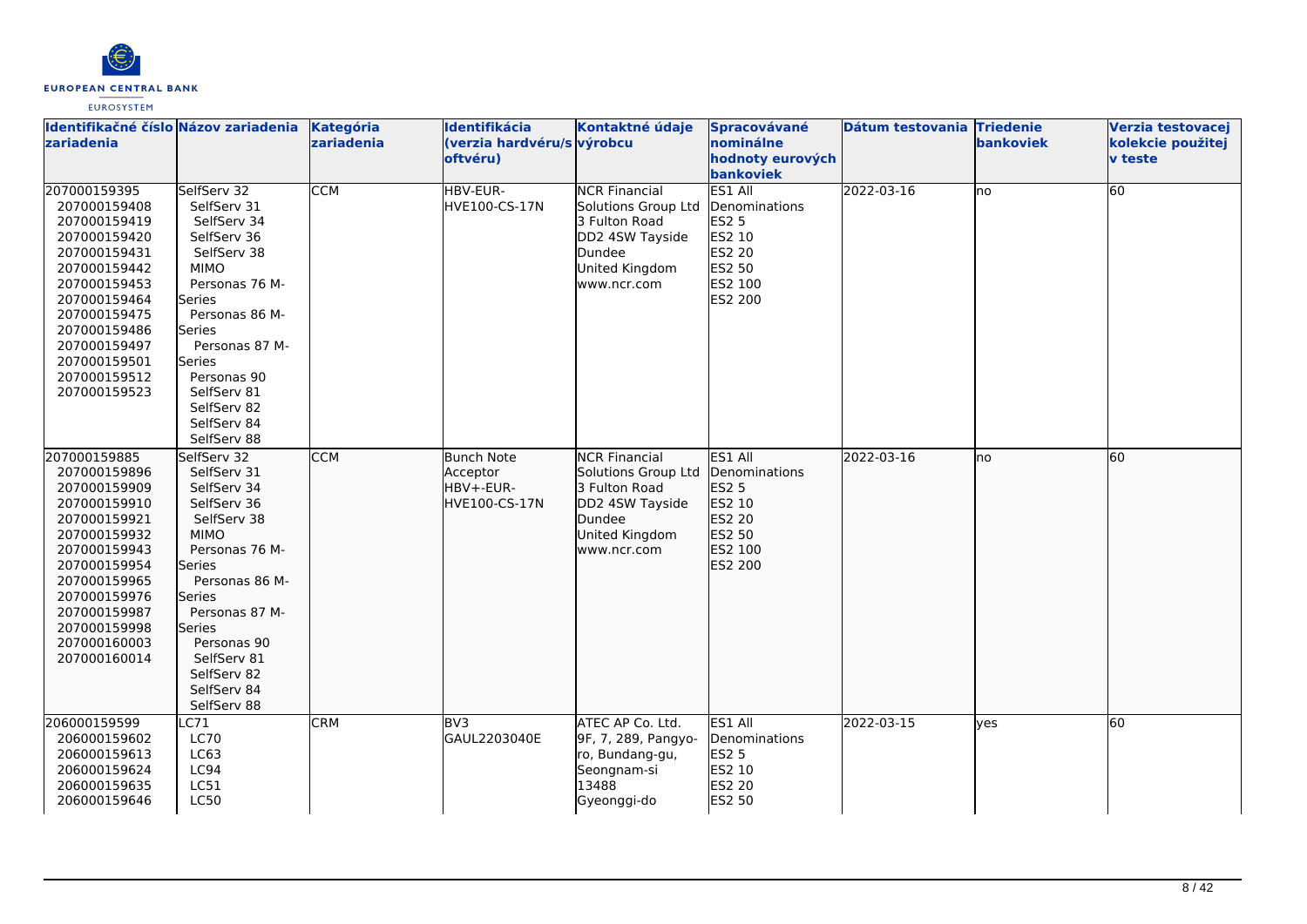

| Identifikačné číslo Názov zariadenia<br>zariadenia           |                                                                                           | Kategória<br>zariadenia | Identifikácia<br>(verzia hardvéru/s výrobcu<br>oftvéru) | Kontaktné údaje                                                                                                                     | Spracovávané<br>nominálne<br>hodnoty eurových<br>bankoviek                                   | Dátum testovania Triedenie | <b>bankoviek</b> | Verzia testovacej<br>kolekcie použitej<br><b>v</b> teste |
|--------------------------------------------------------------|-------------------------------------------------------------------------------------------|-------------------------|---------------------------------------------------------|-------------------------------------------------------------------------------------------------------------------------------------|----------------------------------------------------------------------------------------------|----------------------------|------------------|----------------------------------------------------------|
| 206000159657<br>206000159668<br>206000159679<br>206000159680 | ezATM6100<br>ezATM6000<br>RC91<br><b>RC93</b>                                             |                         |                                                         | South Korea<br>http://www.atecap.k ES2 200                                                                                          | ES2 100                                                                                      |                            |                  |                                                          |
| 207000159772<br>207000159783<br>207000159794                 | Series 100, ATM<br>Model 20<br>Series 100, ATM<br>Model 21<br>Series 100, ATM<br>Model 22 | <b>CCM</b>              | G60 with BV10<br>EU35AA                                 | Fujitsu Frontech<br>Limited<br>1766 Yanokuchi,<br>Inagi-shi<br>206-855<br>Tokyo<br>Japan<br>www.frontech.fujitsu ES2 200<br>.com/en | ES1 All<br>Denominations<br>ES2 5<br>ES2 10<br><b>ES2 20</b><br>ES2 50<br>ES2 100            | 2022-03-03                 | lno              | 60                                                       |
| 206000159715<br>206000159726<br>206000159737                 | Series 100 ATM,<br>Model 20<br>Series 100 ATM,<br>Model 21<br>Series 100 ATM,<br>Model 22 | <b>CRM</b>              | lgbru<br><b>GBNA with GBVM</b><br>EU7594                | Fujitsu Frontech<br>Limited<br>1766 Yanokuchi,<br>Inagi-shi<br>206-855<br>Tokyo<br>Japan<br>www.frontech.fujitsu ES2 200<br>.com/en | ES1 All<br>Denominations<br><b>ES2 5</b><br>ES2 10<br>ES2 20<br><b>ES2 50</b><br>ES2 100     | 2022-03-02                 | ves              | 60                                                       |
| 206000159748<br>206000159759<br>206000159760                 | Serie 8000, Model<br>8148<br>Serie 8000, Model<br>8048R<br>Serie 8000, Model<br>8028R     | <b>CRM</b>              | GBRU<br><b>GBNA with GBVM</b><br><b>EU7594</b>          | Denso Ten España,<br>S.A.<br>Cesar Vallejo nº 16<br>29004<br>Malaga<br>Spain<br>www.ftesa.es                                        | ES1 All<br>Denominations<br><b>ES2 5</b><br>ES2 10<br>ES2 20<br>ES2 50<br>ES2 100<br>ES2 200 | 2022-03-02                 | lves             | 60                                                       |
| 206000159533<br>206000159544<br>206000159555                 | Series 100 ATM,<br>Model 20<br>Series 100 ATM,<br>Model 21<br>Series 100 ATM,<br>Model 22 | <b>CRM</b>              | GBRU<br>GBNA with BV100E<br>EU7594                      | Fujitsu Frontech<br>Limited<br>1766 Yanokuchi,<br>Inagi-shi<br>206-855<br>Tokyo<br>Japan<br>www.frontech.fujitsu ES2 200            | ES1 All<br>Denominations<br><b>ES2 5</b><br>ES2 10<br>ES2 20<br>ES2 50<br>ES2 100            | 2022-03-01                 | lyes             | 60                                                       |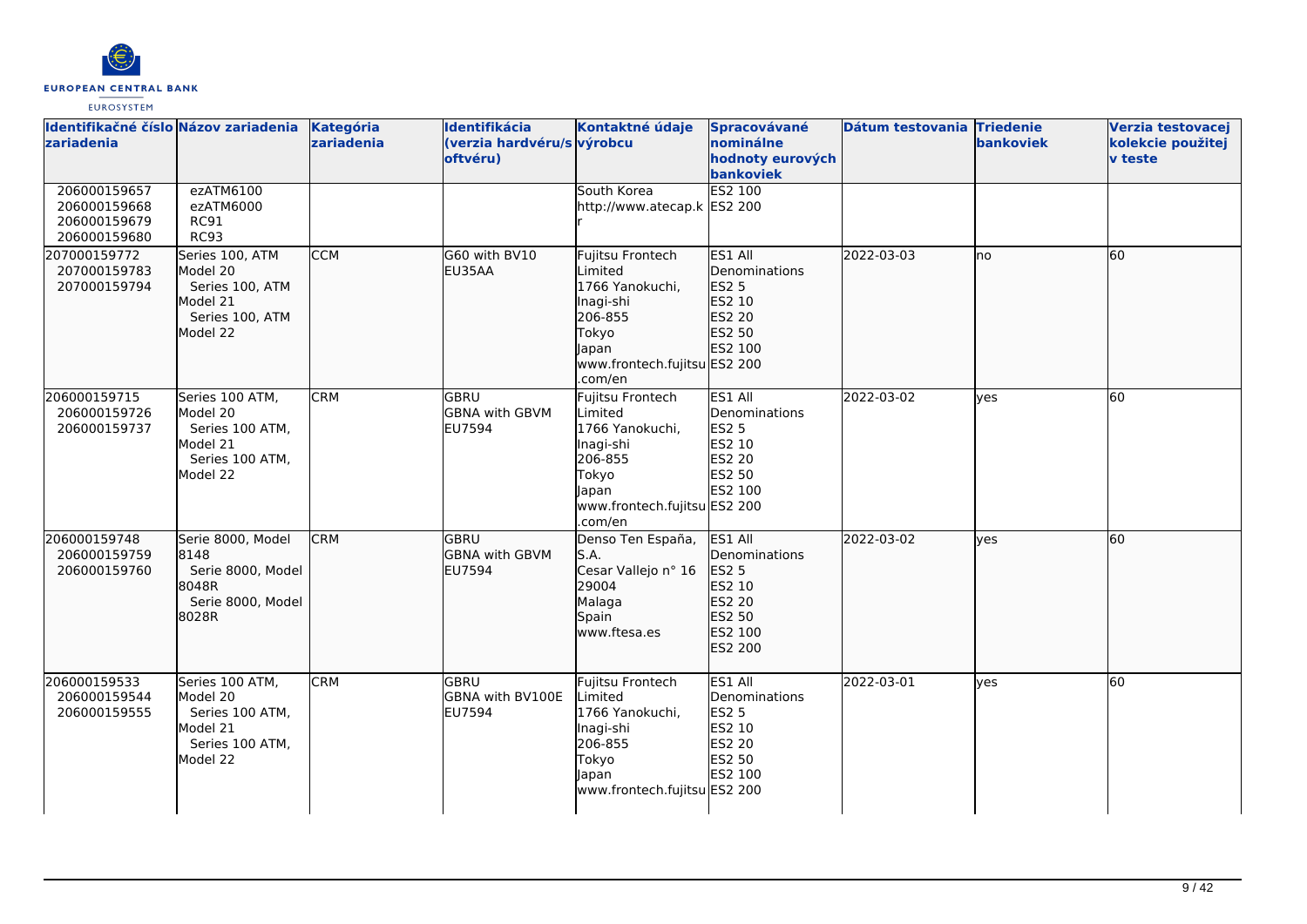

| Identifikačné číslo Názov zariadenia<br>zariadenia |                                                                                        | Kategória<br>zariadenia | Identifikácia<br>(verzia hardvéru/s výrobcu<br>oftvéru) | Kontaktné údaje                                                                                                                                      | Spracovávané<br>nominálne<br>hodnoty eurových<br>bankoviek                            | Dátum testovania Triedenie | bankoviek  | Verzia testovacej<br>kolekcie použitej<br><b>v</b> teste |
|----------------------------------------------------|----------------------------------------------------------------------------------------|-------------------------|---------------------------------------------------------|------------------------------------------------------------------------------------------------------------------------------------------------------|---------------------------------------------------------------------------------------|----------------------------|------------|----------------------------------------------------------|
|                                                    |                                                                                        |                         |                                                         | .com/en                                                                                                                                              |                                                                                       |                            |            |                                                          |
| 206000159566<br>206000159577<br>206000159588       | Serie 8000, Model<br>8148<br>Serie 8000, Model<br>8048R<br>Serie 8000, Model<br>8028R  | <b>CRM</b>              | lgbru<br>GBNA with BV100E<br>EU7594                     | Denso Ten España,<br>S.A.<br>Cesar Vallejo nº 16<br>29004<br>Malaga<br>Spain<br>www.ftesa.es                                                         | ES1 All<br>Denominations<br>ES2 5<br>ES2 10<br>ES2 20<br>ES2 50<br>ES2 100<br>ES2 200 | 2022-03-01                 | lves       | 60                                                       |
| 206000159338<br>206000159349<br>206000159350       | Series 100 ATM<br>Model 20<br>Series 100 ATM<br>Model 21<br>Series 100 ATM<br>Model 22 | <b>CRM</b>              | GBRU<br><b>GBNA with BV100</b><br>EU7594                | Fujitsu Frontech<br>Limited<br>1766 Yanokuchi,<br>Inagi-shi<br>206-855<br>Tokyo<br><b>Japan</b><br>www.frontech.fujitsu ES2 200<br>.com/en           | ES1 All<br>Denominations<br><b>ES2 5</b><br>ES2 10<br>ES2 20<br>ES2 50<br>ES2 100     | 2022-02-28                 | ves        | 60                                                       |
| 206000159361<br>206000159372<br>206000159383       | Serie 8000, Model<br>8148<br>Serie 8000, Model<br>8048R<br>Serie 8000, Model<br>8028R  | <b>CRM</b>              | lgbru<br><b>GBNA with BV100</b><br>EU7594               | Denso Ten España,<br>S.A.<br>Cesar Vallejo nº 16<br>29004<br>Malaga<br>Spain<br>www.ftesa.es                                                         | ES1 All<br>Denominations<br>ES2 5<br>ES2 10<br>ES2 20<br>ES2 50<br>ES2 100<br>ES2 200 | 2022-02-28                 | ves        | 60                                                       |
| 206000159225                                       | CI-50_RBW-15X                                                                          | <b>CRM</b>              | HVE-2XX<br>5008                                         | <b>Glory Global</b><br><b>Solutions</b><br>Thomas-Edison-Platz ES2 5<br>63263<br>Neu-Isenburg<br>Germany<br>www.gloryglobalsolu ES2 200<br>tions.com | ES1 All<br>Denominations<br>ES2 10<br>ES2 20<br>ES2 50<br>ES2 100                     | 2022-02-24                 | yes        | 60                                                       |
| 206000159214                                       | SmartPay VTS                                                                           | <b>CRM</b>              | <b>CRM9250</b><br>V22004A0B2                            | Printec Hellas<br>S.M.S.A.                                                                                                                           | ES1 All<br>Denominations                                                              | 2022-02-16                 | <b>ves</b> | 60                                                       |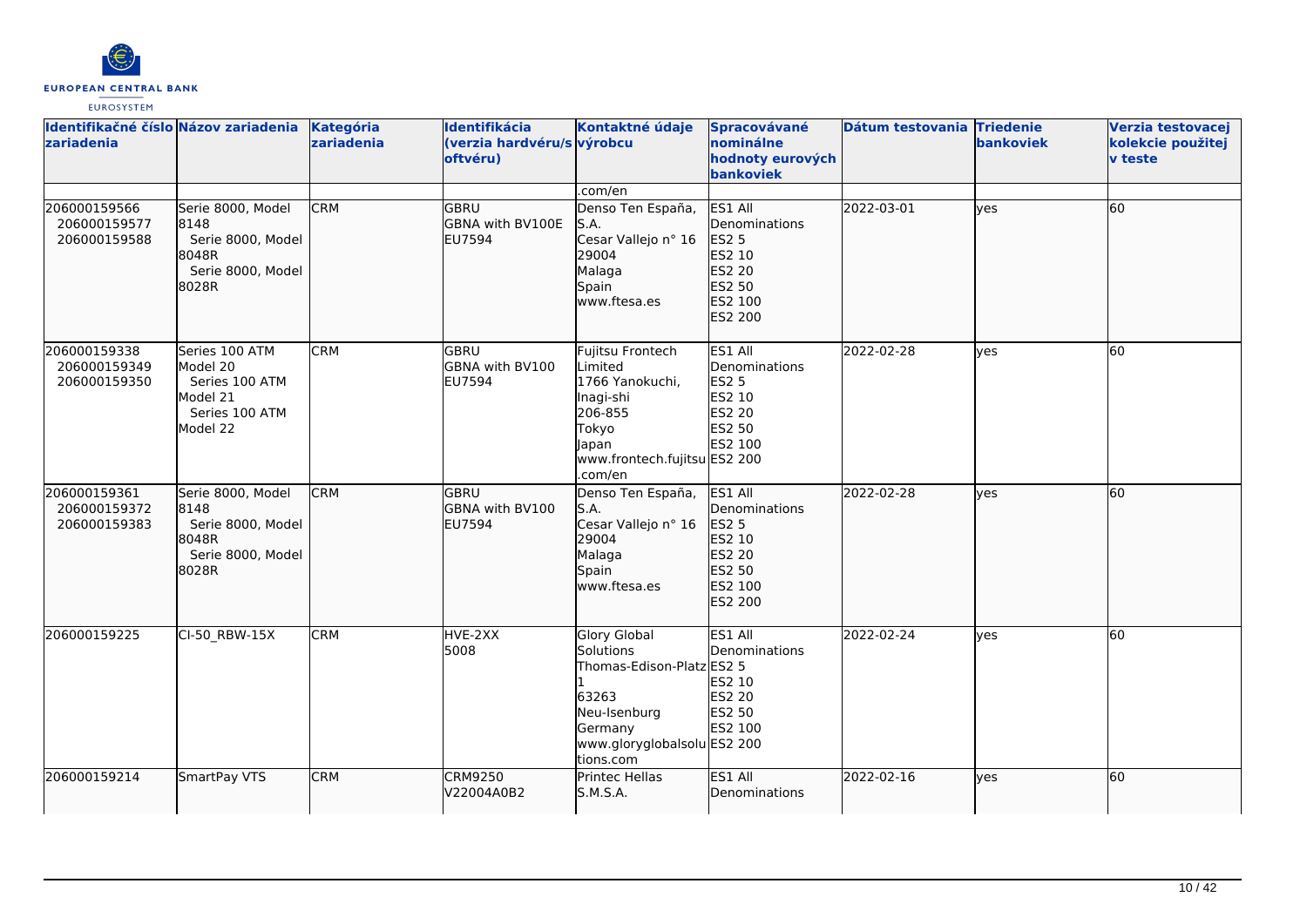

| Identifikačné číslo Názov zariadenia<br>zariadenia |                               | Kategória<br>zariadenia | Identifikácia<br>(verzia hardvéru/s výrobcu<br>oftvéru) | Kontaktné údaje<br>7-7A, Poseidonos<br>Ave. & Lokridos Str.                                                                                                                            | Spracovávané<br>nominálne<br>hodnoty eurových<br>bankoviek<br>ES2 <sub>5</sub><br>ES2 10 | Dátum testovania Triedenie | bankoviek  | Verzia testovacej<br>kolekcie použitej<br><b>v</b> teste |
|----------------------------------------------------|-------------------------------|-------------------------|---------------------------------------------------------|----------------------------------------------------------------------------------------------------------------------------------------------------------------------------------------|------------------------------------------------------------------------------------------|----------------------------|------------|----------------------------------------------------------|
|                                                    |                               |                         |                                                         | 18344<br>Moschato, Athens<br>Greece<br>e.vasiliadou@printecES2 200<br>group.com<br>www.printecgroup.c<br>om                                                                            | ES2 20<br>ES2 50<br>ES2 100                                                              |                            |            |                                                          |
| 206000158689<br>206000158690                       | <b>RBG-200</b><br>RZ-200      | <b>CRM</b>              | <b>HVD-200</b><br>6618                                  | <b>Glory Global</b><br>Solutions<br>Thomas-Edison-Platz ES2 5<br>63263<br>Neu-Isenburg<br>Germany<br>www.gloryglobalsolu ES2 200<br>tions.com                                          | ES1 All<br>Denominations<br>ES2 10<br><b>ES2 20</b><br>ES2 50<br>ES2 100                 | 2022-02-11                 | <b>ves</b> | 60                                                       |
| 206000158725<br>206000158736                       | <b>RBG-200</b><br>RZ-200      | <b>CRM</b>              | <b>HVD-210</b><br>6618                                  | Glory Global<br>Solutions<br>Thomas-Edison-Platz ES2 5<br>63263<br>Neu-Isenburg<br>Germany<br>www.gloryglobalsolu ES2 200<br>tions.com                                                 | ES1 All<br>Denominations<br>ES2 10<br><b>ES2 20</b><br>ES2 50<br>ES2 100                 | 2022-02-11                 | lves       | 60                                                       |
| 207000158964                                       | SmartPay Lobby<br><b>Plus</b> | <b>CCM</b>              | <b>BIM2020</b><br>13-EU-15                              | Printec Hellas<br>S.M.S.A.<br>7-7A, Poseidonos<br>Ave. & Lokridos Str.<br>18344<br>Moschato, Athens<br>Greece<br>e.vasiliadou@printecES2 200<br>group.com<br>www.printecgroup.c<br>lom | ES1 All<br>Denominations<br><b>ES2 5</b><br>ES2 10<br><b>ES2 20</b><br>ES2 50<br>ES2 100 | 2022-02-11                 | Ino        | 60                                                       |
| 206000158532                                       | Ray Maxi                      | <b>CRM</b>              | V01.00.14                                               | Masterwork                                                                                                                                                                             | ES1 All                                                                                  | 2022-02-09                 | lyes       | 60                                                       |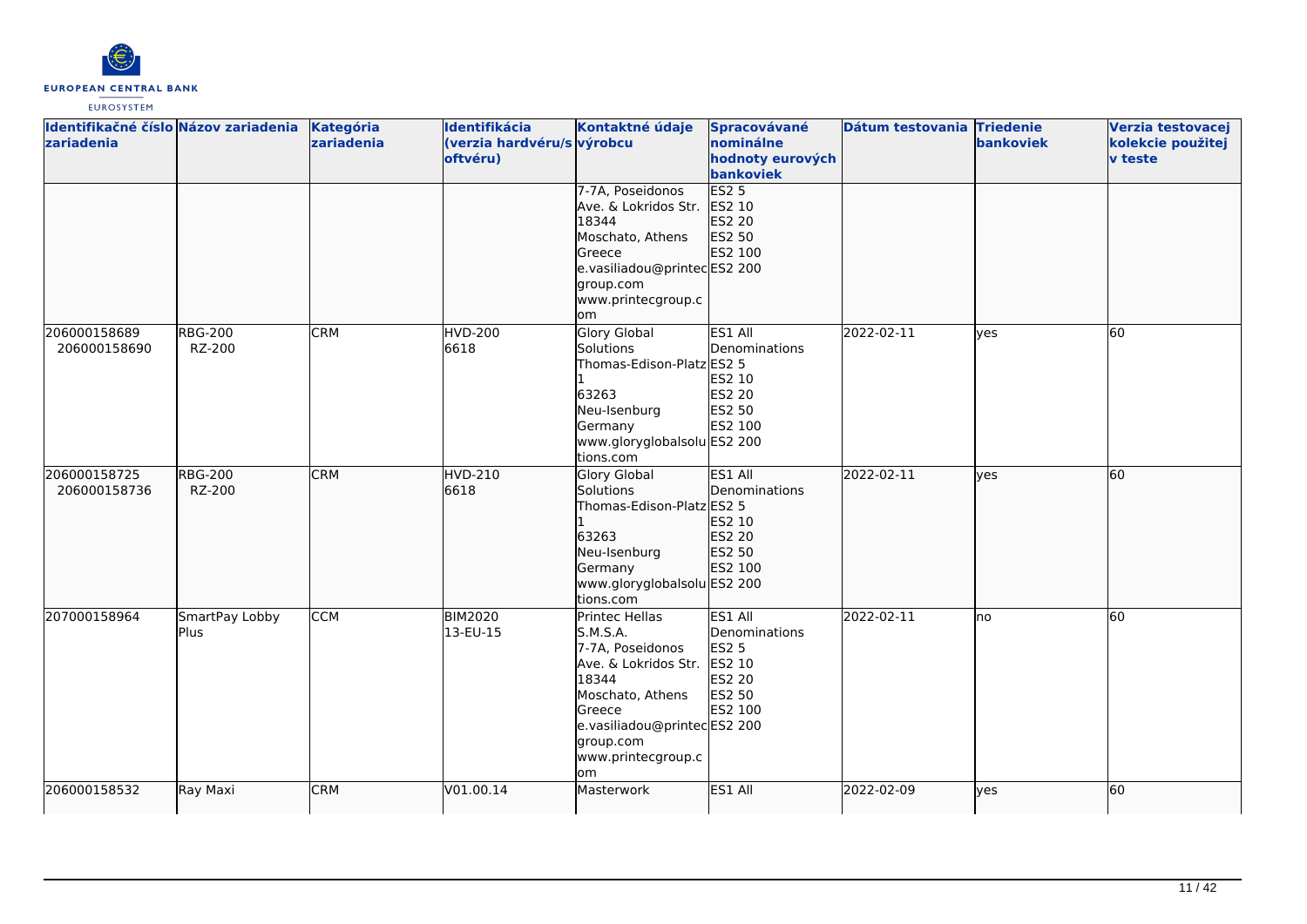

| Identifikačné číslo Názov zariadenia Kategória<br>zariadenia |                          | zariadenia | Identifikácia<br>(verzia hardvéru/s výrobcu<br>oftvéru) | Kontaktné údaje                                                                                                                                            | Spracovávané<br>nominálne<br>hodnoty eurových<br>bankoviek               | Dátum testovania Triedenie | bankoviek | Verzia testovacej<br>kolekcie použitej<br><b>v</b> teste |
|--------------------------------------------------------------|--------------------------|------------|---------------------------------------------------------|------------------------------------------------------------------------------------------------------------------------------------------------------------|--------------------------------------------------------------------------|----------------------------|-----------|----------------------------------------------------------|
|                                                              |                          |            |                                                         | Automodules<br>4F, 223, Chong Yang ES2 5<br>lRd<br>115 Nangang<br>Taipei<br>Taiwan<br>www.automodules.c ES2 200<br>lom                                     | Denominations<br>ES2 10<br>ES2 20<br>ES2 50<br>ES2 100                   |                            |           |                                                          |
| 206000158543                                                 | Ray Ultra                | <b>CRM</b> | v000019                                                 | Masterwork<br>Automodules<br>4F, 223, Chong Yang ES2 5<br><b>Rd</b><br>115 Nangang<br>Taipei<br>Taiwan<br>www.automodules.c ES2 200<br>lom                 | ES1 All<br>Denominations<br>ES2 10<br><b>ES2 20</b><br>ES2 50<br>ES2 100 | 2022-02-09                 | lyes      | 60                                                       |
| 206000158576                                                 | TellerInfinity           | <b>CRM</b> | <b>SDA II</b><br>Model Package:<br>24                   | Glory Global<br>Solutions<br>536-87-0978 version Thomas-Edison-Platz ES2 5<br>63263<br>Neu-Isenburg<br>Germany<br>www.gloryglobalsolu ES2 200<br>tions.com | ES1 All<br>Denominations<br>ES2 10<br>ES2 20<br>ES2 50<br>ES2 100        | 2022-02-09                 | lves      | 60                                                       |
| 206000158008<br>206000158019                                 | <b>RBG-200</b><br>RZ-200 | <b>CRM</b> | <b>HVD-200</b><br>0514                                  | Glory Global<br>Solutions<br>Thomas-Edison-Platz ES2 5<br>63263<br>Neu-Isenburg<br>Germany<br>www.gloryglobalsolu ES2 200<br>tions.com                     | ES1 All<br>Denominations<br>ES2 10<br>ES2 20<br>ES2 50<br>ES2 100        | 2022-02-03                 | ves       | 60                                                       |
| 206000158042<br>206000158053                                 | <b>RBG-200</b><br>RZ-200 | <b>CRM</b> | HVD-210<br>0514                                         | Glory Global<br>Solutions<br>Thomas-Edison-Platz ES2 5                                                                                                     | ES1 All<br>Denominations<br>ES2 10                                       | 2022-02-03                 | lyes      | 60                                                       |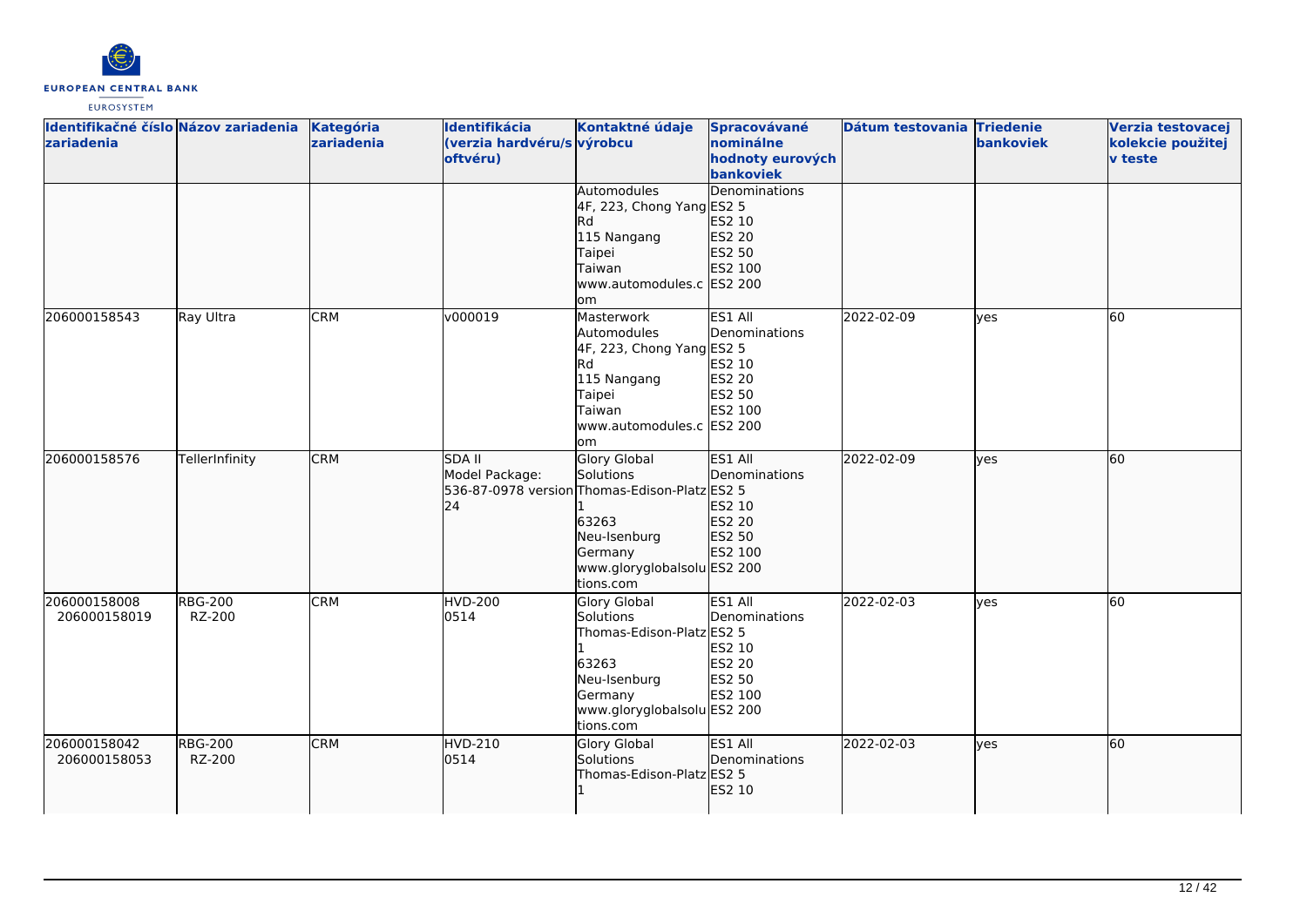

| Identifikačné číslo Názov zariadenia<br>zariadenia                                                                                                                                                                                                           |                                                                                                                                                                                                                                                                                                                                                                                                                                                                 | Kategória<br>zariadenia | Identifikácia<br>(verzia hardvéru/s výrobcu<br>oftvéru)                                                                                                                            | Kontaktné údaje<br>63263<br>Neu-Isenburg<br>Germany<br>www.gloryglobalsolu ES2 200<br>tions.com                                                              | Spracovávané<br>nominálne<br>hodnoty eurových<br>bankoviek<br><b>ES2 20</b><br>ES2 50<br>ES2 100           | Dátum testovania Triedenie | bankoviek | Verzia testovacej<br>kolekcie použitej<br><b>v</b> teste |
|--------------------------------------------------------------------------------------------------------------------------------------------------------------------------------------------------------------------------------------------------------------|-----------------------------------------------------------------------------------------------------------------------------------------------------------------------------------------------------------------------------------------------------------------------------------------------------------------------------------------------------------------------------------------------------------------------------------------------------------------|-------------------------|------------------------------------------------------------------------------------------------------------------------------------------------------------------------------------|--------------------------------------------------------------------------------------------------------------------------------------------------------------|------------------------------------------------------------------------------------------------------------|----------------------------|-----------|----------------------------------------------------------|
| 206000111375                                                                                                                                                                                                                                                 | CM18 (T)plus                                                                                                                                                                                                                                                                                                                                                                                                                                                    | <b>CRM</b>              | RS32H<br>ZGC4.EUG005.05                                                                                                                                                            | Ratiodata SE<br>Denecken Heide 4<br>30900<br>Weidemark<br>Germany<br>Uwe.Merker@ratiod<br>ata.de<br>www.ratiodata.de                                         | ES1 All<br>Denominations<br><b>ES2 5</b><br>ES2 10<br><b>ES2 20</b><br>ES2 50<br>ES2 100<br><b>ES2 200</b> | 2022-02-02                 | lyes      | 60                                                       |
| 210000159050<br>210000159061<br>210000159072<br>210000159083<br>210000159094<br>210000159107<br>210000159118<br>210000159129<br>210000159130<br>210000159141<br>210000159152<br>210000159163<br>210000159174<br>210000159185<br>210000159196<br>210000159209 | <b>BCi-L (Lobby</b><br>Business Change)<br>K206 Combo<br><i>Imachine</i><br>K506 Combo<br>Machine<br>4320 Cash<br>Exchange Machine<br>4330 Cash<br>Exchange Machine<br>4380 Cash<br>Exchange Machine<br>R206 Cash<br>Exchange Machine<br>R216 Cash<br>Exchange Machine<br>R208 Cash<br>Exchange Machine<br>R218 Cash<br>Exchange Machine<br>R300 Cash<br>Exchange Machine<br><b>BCi-6 Business</b><br>Change Machine<br><b>BCi-8 Business</b><br>Change Machine | <b>CDM</b>              | The CPi bank note<br>reader is an<br>integrated module<br>withim the mach<br>FW:286140530 Note Berkshire<br>table: 523244433<br>Machine application: Wokingham<br>Windows Mini CRM | Consillion Ltd<br>Unit 510, Eskdale<br>Road<br>Winnersh Triangle<br><b>RG41 5TU</b><br>United Kingdom<br>mark.price@consillio<br>n.com<br>www.consillion.com | ES1 All<br>Denominations<br>ES2 5<br>ES2 10<br>ES2 20<br>ES2 50<br>ES2 100<br>ES2 200                      | 2022-01-31                 | lno       | 60                                                       |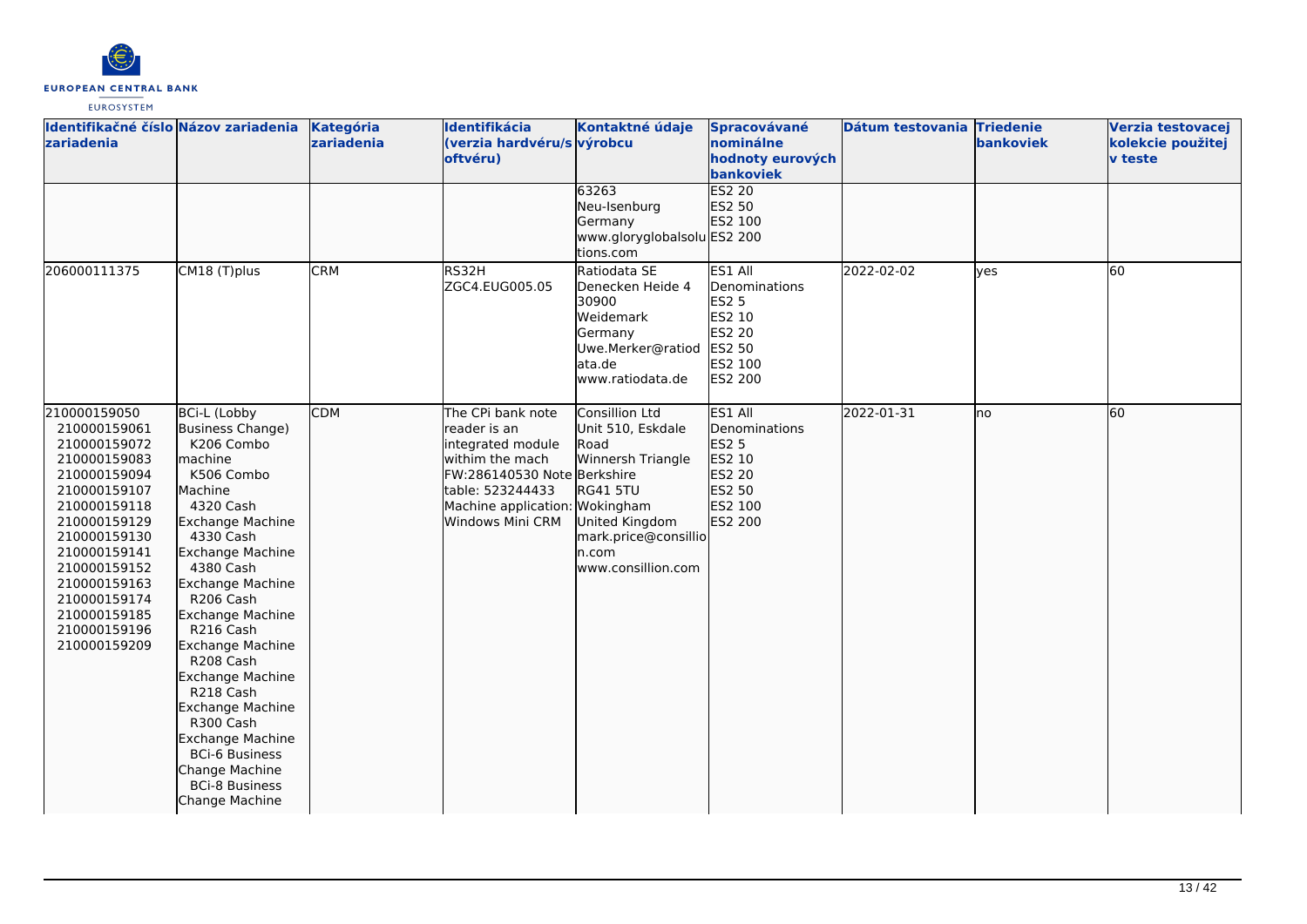

| Identifikačné číslo Názov zariadenia<br>zariadenia                                                                                                                                                                                                                                                                                           |                                                                                                                                                                                                                                                                                                                                                                                                   | Kategória<br>zariadenia | Identifikácia<br>(verzia hardvéru/s výrobcu<br><b>oftvéru</b> ) | Kontaktné údaje                                                                                                                                                   | Spracovávané<br>nominálne<br>hodnoty eurových<br>bankoviek                               | Dátum testovania Triedenie | bankoviek | Verzia testovacej<br>kolekcie použitej<br><b>v</b> teste |
|----------------------------------------------------------------------------------------------------------------------------------------------------------------------------------------------------------------------------------------------------------------------------------------------------------------------------------------------|---------------------------------------------------------------------------------------------------------------------------------------------------------------------------------------------------------------------------------------------------------------------------------------------------------------------------------------------------------------------------------------------------|-------------------------|-----------------------------------------------------------------|-------------------------------------------------------------------------------------------------------------------------------------------------------------------|------------------------------------------------------------------------------------------|----------------------------|-----------|----------------------------------------------------------|
|                                                                                                                                                                                                                                                                                                                                              | <b>BCi-L Business</b><br>Change Machine<br>XDCi Express<br>Deposit and Change<br>Machine<br>XDCi-N Express<br>Deposit and Change<br>Machine                                                                                                                                                                                                                                                       |                         |                                                                 |                                                                                                                                                                   |                                                                                          |                            |           |                                                          |
| 206000140212<br>206000140223<br>206000140234<br>206000140245<br>206000140256<br>206000140267<br>206000140278<br>206000140289<br>206000140290<br>206000140303<br>206000140314<br>206000140325<br>206000140336<br>206000140347<br>206000158246<br>206000158257<br>206000158268<br>206000158279<br>206000158280<br>206000158291<br>206000158304 | MONIMAX 8600<br>MONIMAX 8000A<br>MONIMAX 8000TA<br>MONIMAX 8200<br>MONIMAX 8200T<br>MONIMAX 8200CL<br>MONIMAX 8200TA<br>MONIMAX 8600T<br>MONIMAX 8600R<br>MONIMAX 8700<br>MONIMAX 8700T<br>MONIMAX 8800<br>MONIMAX 8800T<br><b>BranchSolution</b><br>8050<br><b>MONIMAX</b><br>8100QTN<br>MONIMAX 8200S<br>MONIMAX 8200SR<br>MONIMAX 8200ST<br>MONIMAX 8200QT<br>MONIMAX 8600SR<br>MONIMAX 8700TE | <b>CRM</b>              | NH BCU24<br>V 01.00.16                                          | Hyosung TNS Inc<br>Suseo Bldg., 281,<br>Gwangpyeong-ro,<br>Gangnam-gu<br>135-884<br>Seoul<br>South Korea<br>hyunji.jo@hyosung.c ES2 200<br>lom<br>www.hyosung.com | ES1 All<br>Denominations<br><b>ES2 5</b><br>ES2 10<br><b>ES2 20</b><br>ES2 50<br>ES2 100 | 2022-01-25                 | yes       | 60                                                       |
| 206000156870<br>206000156881<br>206000156892<br>206000156905<br>206000156916<br>206000156927<br>206000156938<br>206000156949<br>206000156950                                                                                                                                                                                                 | <b>CINEO C4060</b><br><b>CINEO C4040</b><br>CS 4040<br><b>CINEO C4080</b><br>CS 4080<br><b>CINEO C4560</b><br>CS 4560<br><b>CINEO C4580</b><br>CS 4580                                                                                                                                                                                                                                            | <b>CRM</b>              | <b>MOVE CWAA</b><br>MOVE CWAA EUR 1 Systems GmbH<br>053         | Diebold Nixdorf<br>Heinz-Nixdorf-Ring 1<br>33106<br>Paderborn<br>Germany<br>info.de@dieboldnixd ES2 100<br>orf.com<br>www.dieboldnixdorf.                         | ES1 All<br>Denominations<br><b>ES2 5</b><br>ES2 10<br>ES2 20<br>ES2 50<br>ES2 200        | 2022-01-25                 | lves      | 60                                                       |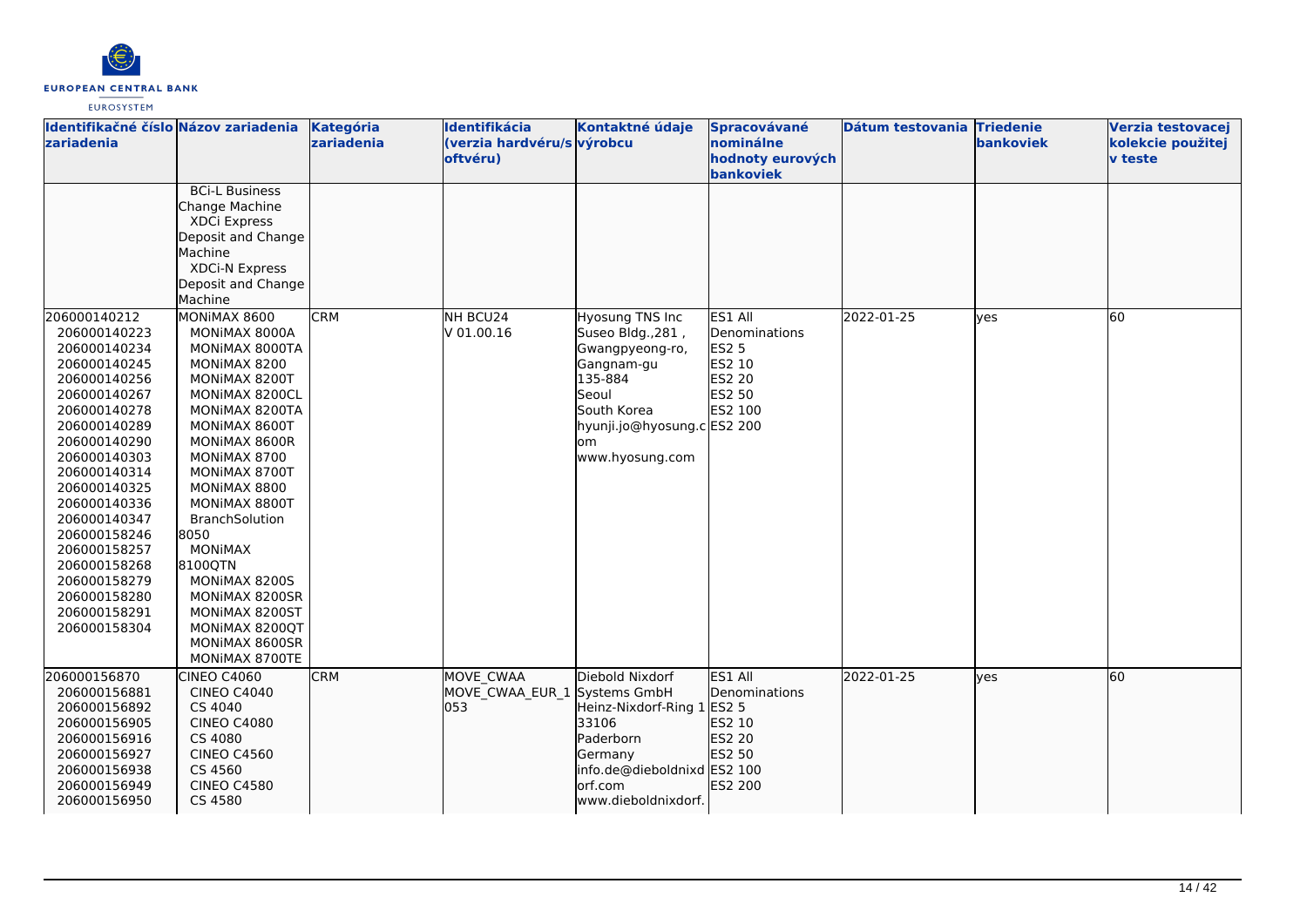

| Identifikačné číslo Názov zariadenia |                    | Kategória  | Identifikácia                | Kontaktné údaje             | Spracovávané                  | Dátum testovania Triedenie |            | Verzia testovacej |
|--------------------------------------|--------------------|------------|------------------------------|-----------------------------|-------------------------------|----------------------------|------------|-------------------|
| zariadenia                           |                    | zariadenia | (verzia hardvéru/s výrobcu   |                             | nominálne                     |                            | bankoviek  | kolekcie použitej |
|                                      |                    |            | oftvéru)                     |                             | hodnoty eurových<br>bankoviek |                            |            | <b>v</b> teste    |
| 206000156961                         | CINEO C2090        |            |                              | com                         |                               |                            |            |                   |
| 206000156972                         | CS 2090            |            |                              |                             |                               |                            |            |                   |
| 206000156983                         | <b>CINEO C4090</b> |            |                              |                             |                               |                            |            |                   |
| 206000156994                         | CS 4090            |            |                              |                             |                               |                            |            |                   |
| 206000157007                         | <b>CINEO C2080</b> |            |                              |                             |                               |                            |            |                   |
| 206000157018                         | CS 2080            |            |                              |                             |                               |                            |            |                   |
| 206000157029                         | <b>CINEO C6040</b> |            |                              |                             |                               |                            |            |                   |
| 206000157030                         | CS 6040            |            |                              |                             |                               |                            |            |                   |
| 206000157041                         | <b>CINEO C6040</b> |            |                              |                             |                               |                            |            |                   |
| 206000157052                         | Compact            |            |                              |                             |                               |                            |            |                   |
| 206000157063                         | CS 6040 Compact    |            |                              |                             |                               |                            |            |                   |
| 206000157074                         | <b>CINEO C6030</b> |            |                              |                             |                               |                            |            |                   |
| 206000157085                         | CS 6030            |            |                              |                             |                               |                            |            |                   |
| 206000157096                         | <b>CINEO C6050</b> |            |                              |                             |                               |                            |            |                   |
| 206000157109                         | CS 6050            |            |                              |                             |                               |                            |            |                   |
|                                      | CS 4060            |            |                              |                             |                               |                            |            |                   |
| 206000157110                         | CINEO C4060        | <b>CRM</b> | <b>MOVE CWCA</b>             | Diebold Nixdorf             | ES1 All                       | 2022-01-25                 | <b>yes</b> | 60                |
| 206000157121                         | <b>CINEO C4040</b> |            | MOVE CWAA EUR 1 Systems GmbH |                             | Denominations                 |                            |            |                   |
| 206000157132                         | CS 4040            |            | 053                          | Heinz-Nixdorf-Ring 1 ES2 5  |                               |                            |            |                   |
| 206000157143                         | <b>CINEO C4080</b> |            |                              | 33106                       | ES2 10                        |                            |            |                   |
| 206000157154                         | CS 4080            |            |                              | Paderborn                   | <b>ES2 20</b>                 |                            |            |                   |
| 206000157165                         | <b>CINEO C4560</b> |            |                              | Germany                     | ES2 50                        |                            |            |                   |
| 206000157176                         | CS 4560            |            |                              | info.de@dieboldnixd ES2 100 |                               |                            |            |                   |
| 206000157187                         | <b>CINEO C4580</b> |            |                              | orf.com                     | <b>ES2 200</b>                |                            |            |                   |
| 206000157198                         | CS 4580            |            |                              | www.dieboldnixdorf.         |                               |                            |            |                   |
| 206000157201                         | <b>CINEO C2090</b> |            |                              | com                         |                               |                            |            |                   |
| 206000157212                         | CS 2090            |            |                              |                             |                               |                            |            |                   |
| 206000157223                         | <b>CINEO C4090</b> |            |                              |                             |                               |                            |            |                   |
| 206000157234                         | CS 4090            |            |                              |                             |                               |                            |            |                   |
| 206000157245                         | <b>CINEO C2080</b> |            |                              |                             |                               |                            |            |                   |
| 206000157256                         | CS 2080            |            |                              |                             |                               |                            |            |                   |
| 206000157267                         | <b>CINEO C6040</b> |            |                              |                             |                               |                            |            |                   |
| 206000157278                         | CS 6040            |            |                              |                             |                               |                            |            |                   |
| 206000157289                         | <b>CINEO C6040</b> |            |                              |                             |                               |                            |            |                   |
| 206000157290                         | Compact            |            |                              |                             |                               |                            |            |                   |
| 206000157303                         | CS 6040 Compact    |            |                              |                             |                               |                            |            |                   |
| 206000157314                         | <b>CINEO C6030</b> |            |                              |                             |                               |                            |            |                   |
| 206000157325                         | CS 6030            |            |                              |                             |                               |                            |            |                   |
| 206000157336                         | <b>CINEO C6050</b> |            |                              |                             |                               |                            |            |                   |
| 206000157347                         | CS 6050            |            |                              |                             |                               |                            |            |                   |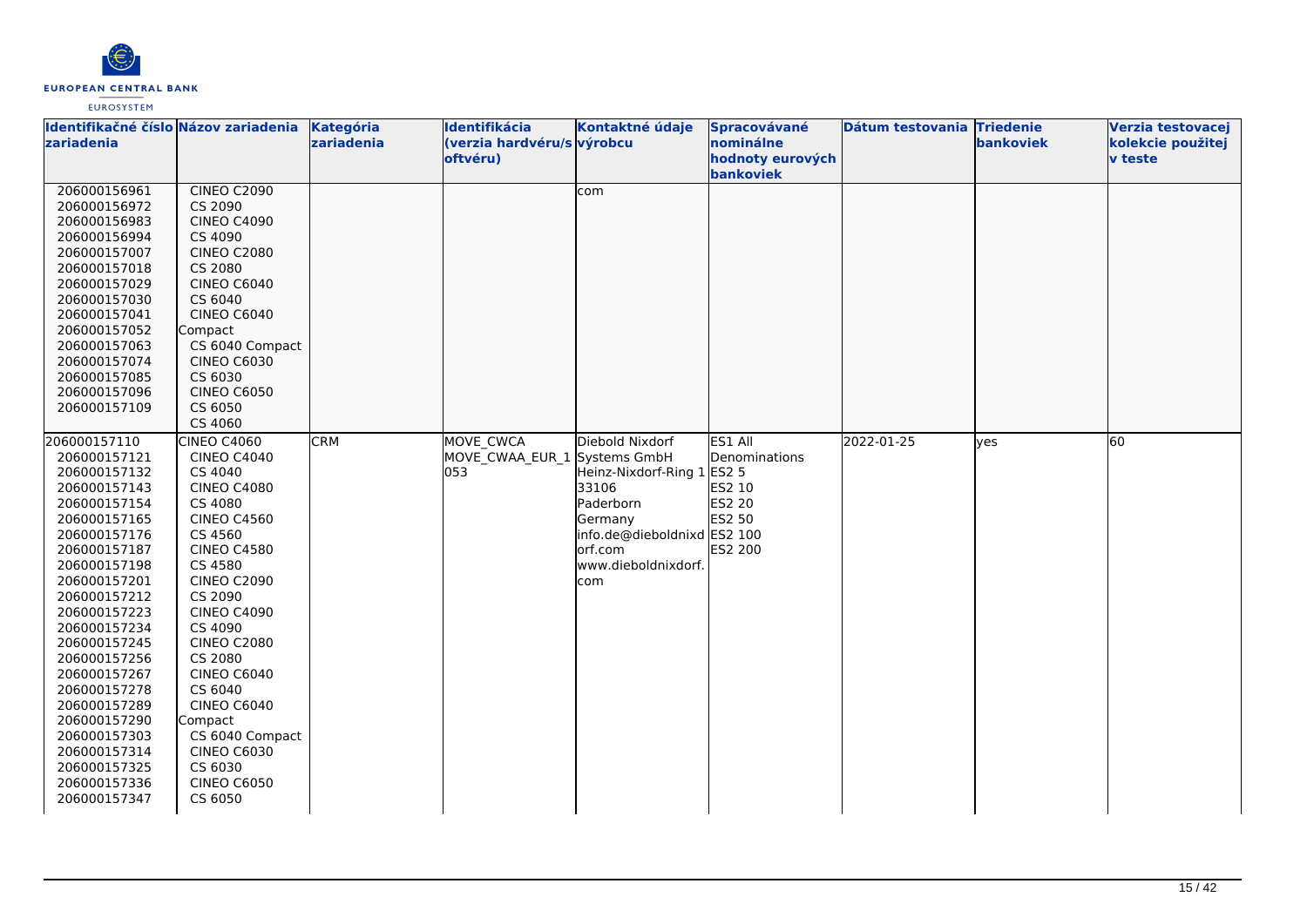

| Identifikačné číslo Názov zariadenia<br>zariadenia                                                                                                           |                                                                                                                                                                              | Kategória<br>zariadenia | Identifikácia<br>(verzia hardvéru/s výrobcu<br>oftvéru) | Kontaktné údaje                                                                                                                                                         | Spracovávané<br>nominálne<br>hodnoty eurových<br>bankoviek                        | Dátum testovania Triedenie | bankoviek   | Verzia testovacej<br>kolekcie použitej<br><b>v</b> teste |
|--------------------------------------------------------------------------------------------------------------------------------------------------------------|------------------------------------------------------------------------------------------------------------------------------------------------------------------------------|-------------------------|---------------------------------------------------------|-------------------------------------------------------------------------------------------------------------------------------------------------------------------------|-----------------------------------------------------------------------------------|----------------------------|-------------|----------------------------------------------------------|
|                                                                                                                                                              | CS 4060                                                                                                                                                                      |                         |                                                         |                                                                                                                                                                         |                                                                                   |                            |             |                                                          |
| 208000157555<br>208000157566                                                                                                                                 | Cineo C6010<br>CS 6010                                                                                                                                                       | <b>COM</b>              | MOVE_PWBA<br>MOVE PWBA EUR 1<br>053                     | Diebold Nixdorf<br>Systems GmbH<br>Heinz-Nixdorf-Ring 1 ES2 5<br>33106<br>Paderborn<br>Germany<br>info.de@dieboldnixd ES2 100<br>lorf.com<br>www.dieboldnixdorf.<br>com | ES1 All<br>Denominations<br>ES2 10<br>ES2 20<br>ES2 50<br>ES2 200                 | 2022-01-25                 | <b>lves</b> | 60                                                       |
| 208000157577<br>208000157588                                                                                                                                 | Cineo C6010<br>CS 6010                                                                                                                                                       | <b>COM</b>              | MOVE PWCC<br>MOVE PWBA EUR 1 Systems GmbH<br>053        | Diebold Nixdorf<br>Heinz-Nixdorf-Ring 1 ES2 5<br>33106<br>Paderborn<br>Germany<br>info.de@dieboldnixd ES2 100<br>orf.com<br>www.dieboldnixdorf.<br>com                  | ES1 All<br>Denominations<br>ES2 10<br><b>ES2 20</b><br>ES2 50<br><b>ES2 200</b>   | 2022-01-25                 | lves        | 60                                                       |
| 205000158416<br>205000158427<br>205000158438<br>205000158449<br>205000158450<br>205000158461<br>205000158472<br>205000158483<br>205000158494<br>205000158508 | MONIMAX 7800T<br>MONIMAX 7700TE<br>MONIMAX 7800<br>MONIMAX 7800I<br>MONIMAX 7800IA<br>MONIMAX 7800IR<br>MONIMAX 7800DA<br>MONIMAX 7800DR<br>MONIMAX 7800TA<br>MONIMAX 7800TR | <b>CIM</b>              | NHBCU30<br>V 01.00.01                                   | Hyosung TNS Inc<br>Suseo Bldg., 281,<br>Gwangpyeong-ro,<br>Gangnam-gu<br>135-884<br>Seoul<br>South Korea<br>hyunji.jo@hyosung.c ES2 200<br>lom<br>www.hyosung.com       | ES1 All<br>Denominations<br>ES2 5<br>ES2 10<br>ES2 20<br>ES2 50<br>ES2 100        | 2022-01-25                 | lno         | 60                                                       |
| 206000139479<br>206000139480<br>206000139491<br>206000139505<br>206000139516<br>206000139527<br>206000158144<br>206000158155                                 | MONISAFE 500<br>MONISAFE 500SE<br>MONISAFE 500S<br>MONISAFE 500H<br>MONISAFE 500R<br>MONISAFE 610S<br>MONISAFE 500A<br>MONISAFE 500STE                                       | <b>CRM</b>              | NH BCU57M<br>V 01.00.14                                 | <b>Hyosung TNS Inc</b><br>Suseo Bldg., 281,<br>Gwangpyeong-ro,<br>Gangnam-gu<br>135-884<br>Seoul<br>South Korea<br>hyunji.jo@hyosung.c ES2 200                          | ES1 All<br>Denominations<br><b>ES2 5</b><br>ES2 10<br>ES2 20<br>ES2 50<br>ES2 100 | 2022-01-24                 | <b>yes</b>  | 60                                                       |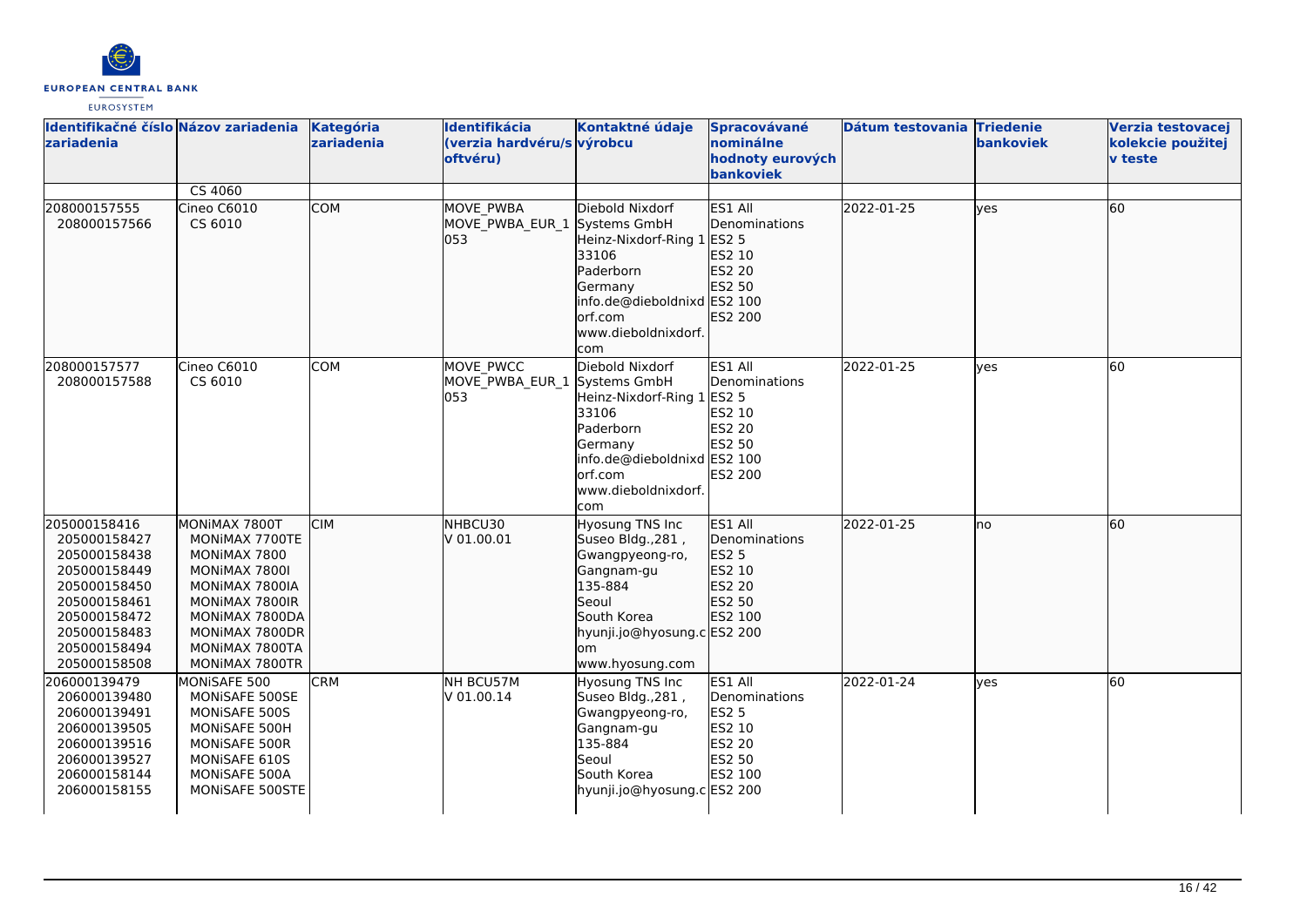

| Identifikačné číslo Názov zariadenia<br>zariadenia                                                                                           |                                                                                                                                                         | <b>Kategória</b><br>zariadenia | Identifikácia<br>(verzia hardvéru/s výrobcu<br>oftvéru) | Kontaktné údaje                                                                                                                                                   | Spracovávané<br>nominálne<br>hodnoty eurových<br>bankoviek                        | Dátum testovania Triedenie | bankoviek  | Verzia testovacej<br>kolekcie použitej<br><b>v</b> teste |
|----------------------------------------------------------------------------------------------------------------------------------------------|---------------------------------------------------------------------------------------------------------------------------------------------------------|--------------------------------|---------------------------------------------------------|-------------------------------------------------------------------------------------------------------------------------------------------------------------------|-----------------------------------------------------------------------------------|----------------------------|------------|----------------------------------------------------------|
| 206000158166                                                                                                                                 | MONISAFE 620S                                                                                                                                           |                                |                                                         | om<br>www.hyosung.com                                                                                                                                             |                                                                                   |                            |            |                                                          |
| 206000139538<br>206000140358<br>206000140369<br>206000140370<br>206000140381<br>206000140392<br>206000158202<br>206000158213<br>206000158224 | MONISAFE 500<br>MONISAFE 500SE<br>MONISAFE 500S<br>MONISAFE 500H<br>MONISAFE 500R<br>MONISAFE 610S<br>MONISAFE 500A<br>MONISAFE 500STE<br>MONISAFE 620S | <b>CRM</b>                     | NH BCU67<br>V 01.00.14                                  | Hyosung TNS Inc<br>Suseo Bldg., 281,<br>Gwangpyeong-ro,<br>Gangnam-gu<br>135-884<br>Seoul<br>South Korea<br>hyunji.jo@hyosung.c ES2 200<br>lom<br>www.hyosung.com | ES1 All<br>Denominations<br>ES2 5<br>ES2 10<br>ES2 20<br>ES2 50<br>ES2 100        | 2022-01-24                 | lyes       | <b>60</b>                                                |
| 206000157597<br>206000157600<br>206000157611<br>206000157622<br>206000157633<br>206000157644<br>206000157655<br>206000157666<br>206000157677 | DN Series 200<br>CS 4060<br>CS 4560<br>DN Series 250<br>DN Series 400<br>DN Series 405DT<br>DN Series 450<br>DN Series 470<br>DN Series 490             | <b>CRM</b>                     | MOVEm CDAA<br>MOVEm CDAA EUR Systems GmbH<br>1018       | Diebold Nixdorf<br>Heinz-Nixdorf-Ring 1 ES2 5<br>33106<br>Paderborn<br>Germany<br>info.de@dieboldnixd ES2 100<br>orf.com<br>www.dieboldnixdorf.<br>com            | ES1 All<br>Denominations<br>ES2 10<br>ES2 20<br>ES2 50<br>ES2 200                 | 2022-01-24                 | yes        | <b>60</b>                                                |
| 206000139413<br>206000139424<br>206000139435<br>206000139446<br>206000139457<br>206000139468<br>206000158111<br>206000158122<br>206000158133 | MONISAFE 500<br>MONISAFE 500SE<br>MONISAFE 500S<br>MONISAFE 500H<br>MONISAFE 500R<br>MONISAFE 610S<br>MONISAFE 500A<br>MONISAFE 500STE<br>MONISAFE 620S | <b>CRM</b>                     | NH BCU57<br>V 01.00.14                                  | Hyosung TNS Inc<br>Suseo Bldg., 281,<br>Gwangpyeong-ro,<br>Gangnam-gu<br>135-884<br>Seoul<br>South Korea<br>hyunji.jo@hyosung.c ES2 200<br>lom<br>www.hyosung.com | ES1 All<br>Denominations<br>ES2 5<br>ES2 10<br>ES2 20<br>ES2 50<br>ES2 100        | 2022-01-21                 | <b>yes</b> | <b>60</b>                                                |
| 206000139981<br>206000139992<br>206000140007<br>206000140018<br>206000140029<br>206000140030<br>206000140041                                 | MONIMAX 8600<br>MONIMAX 8000A<br>MONIMAX 8000TA<br>MONIMAX 8000P<br>MONIMAX 8000PT<br>MONIMAX 8200<br>MONIMAX 8200T                                     | <b>CRM</b>                     | NH BCU63<br>V 01.00.14                                  | Hyosung TNS Inc<br>Suseo Bldg., 281,<br>Gwangpyeong-ro,<br>Gangnam-gu<br>135-884<br>Seoul<br>South Korea                                                          | ES1 All<br>Denominations<br><b>ES2 5</b><br>ES2 10<br>ES2 20<br>ES2 50<br>ES2 100 | 2022-01-21                 | yes        | 60                                                       |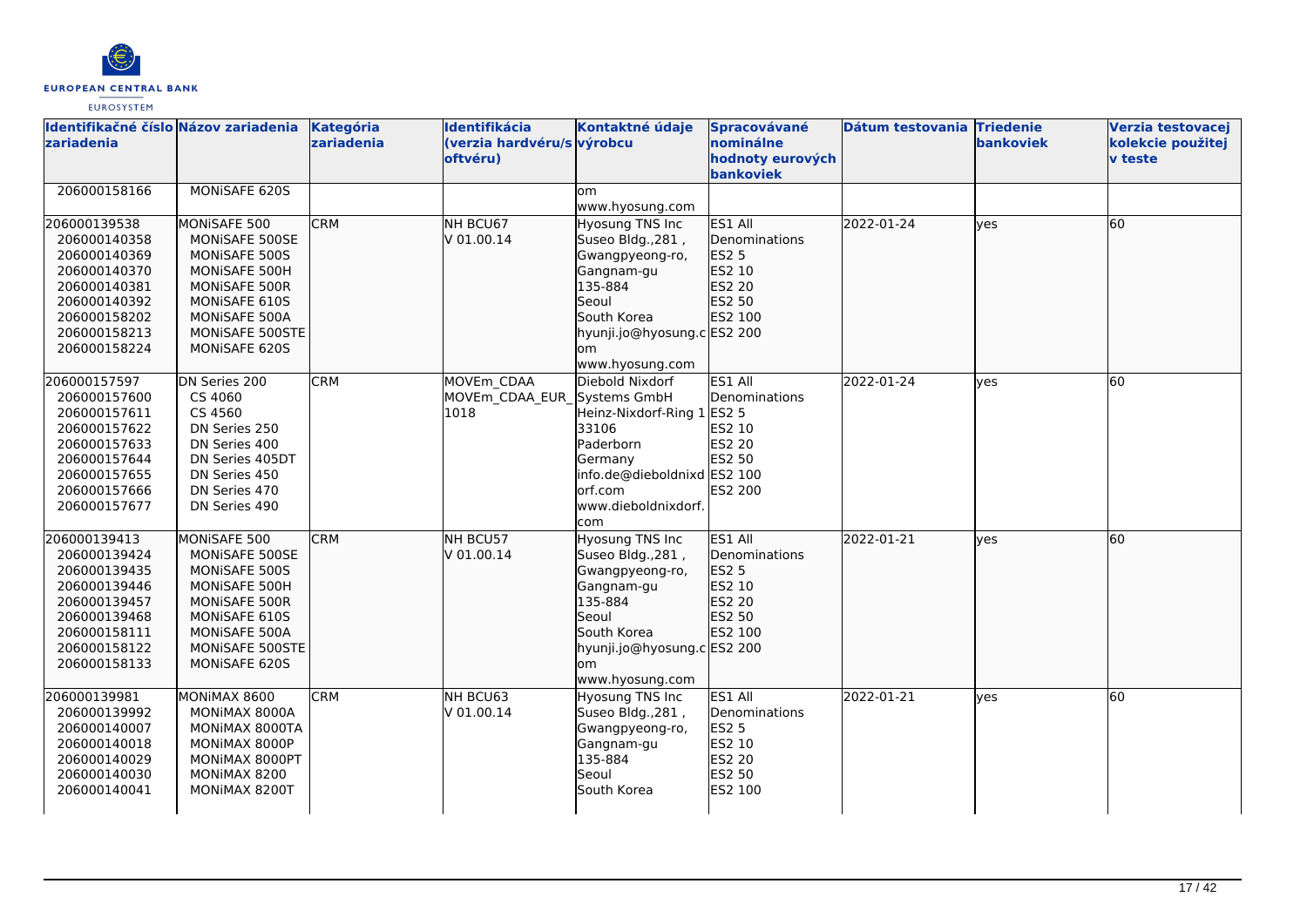

| Identifikačné číslo Názov zariadenia<br>zariadenia |                | Kategória<br>zariadenia | Identifikácia<br>(verzia hardvéru/s výrobcu | Kontaktné údaje             | Spracovávané<br>nominálne     | Dátum testovania Triedenie | bankoviek | Verzia testovacej<br>kolekcie použitej |
|----------------------------------------------------|----------------|-------------------------|---------------------------------------------|-----------------------------|-------------------------------|----------------------------|-----------|----------------------------------------|
|                                                    |                |                         | oftvéru)                                    |                             | hodnoty eurových<br>bankoviek |                            |           | <b>v</b> teste                         |
| 206000140052                                       | MONIMAX 8200CL |                         |                                             | hyunji.jo@hyosung.c ES2 200 |                               |                            |           |                                        |
| 206000140063                                       | MONIMAX 8200TA |                         |                                             | om                          |                               |                            |           |                                        |
| 206000140074                                       | MONIMAX 8300   |                         |                                             | www.hyosung.com             |                               |                            |           |                                        |
| 206000140085                                       | MONIMAX 8300T  |                         |                                             |                             |                               |                            |           |                                        |
| 206000140096                                       | MONIMAX 8600T  |                         |                                             |                             |                               |                            |           |                                        |
| 206000140109                                       | MONIMAX 8600R  |                         |                                             |                             |                               |                            |           |                                        |
| 206000140110                                       | MONIMAX 8600S  |                         |                                             |                             |                               |                            |           |                                        |
| 206000140121                                       | MONIMAX 8600ST |                         |                                             |                             |                               |                            |           |                                        |
| 206000140132                                       | MONIMAX 8700   |                         |                                             |                             |                               |                            |           |                                        |
| 206000140143                                       | MONIMAX 8700T  |                         |                                             |                             |                               |                            |           |                                        |
| 206000140154                                       | MONIMAX 8800   |                         |                                             |                             |                               |                            |           |                                        |
| 206000140165                                       | MONIMAX 8800T  |                         |                                             |                             |                               |                            |           |                                        |
| 206000140176                                       | MONIMAX 8900   |                         |                                             |                             |                               |                            |           |                                        |
| 206000140187                                       | MONIMAX 8940   |                         |                                             |                             |                               |                            |           |                                        |
| 206000140198                                       | BranchSolution |                         |                                             |                             |                               |                            |           |                                        |
| 206000140597                                       | 8050           |                         |                                             |                             |                               |                            |           |                                        |
| 206000140600                                       | <b>MONIMAX</b> |                         |                                             |                             |                               |                            |           |                                        |
| 206000140611                                       | 8100QTN        |                         |                                             |                             |                               |                            |           |                                        |
| 206000140622                                       | MONIMAX 8200S  |                         |                                             |                             |                               |                            |           |                                        |
| 206000140633                                       | MONIMAX 8200SR |                         |                                             |                             |                               |                            |           |                                        |
| 206000140644                                       | MONIMAX 8200ST |                         |                                             |                             |                               |                            |           |                                        |
| 206000140655                                       | MONIMAX 8200QT |                         |                                             |                             |                               |                            |           |                                        |
| 206000158086                                       | MONIMAX 8600SR |                         |                                             |                             |                               |                            |           |                                        |
| 206000158097                                       | MONIMAX 8700TE |                         |                                             |                             |                               |                            |           |                                        |
| 206000158100                                       | <b>MONIMAX</b> |                         |                                             |                             |                               |                            |           |                                        |
|                                                    | 8200QTN        |                         |                                             |                             |                               |                            |           |                                        |
|                                                    | MONIMAX 8700S  |                         |                                             |                             |                               |                            |           |                                        |
|                                                    | MONIMAX 8700ST |                         |                                             |                             |                               |                            |           |                                        |
| 206000139549                                       | MONIMAX 8600   | <b>CRM</b>              | NH BCU53M                                   | <b>Hyosung TNS Inc</b>      | ES1 All                       | 2022-01-20                 | yes       | 60                                     |
| 206000139550                                       | MONIMAX 8000A  |                         | V 01.00.14                                  | Suseo Bldg., 281,           | Denominations                 |                            |           |                                        |
| 206000139561                                       | MONIMAX 8000TA |                         |                                             | Gwangpyeong-ro,             | ES2 5                         |                            |           |                                        |
| 206000139572                                       | MONIMAX 8000P  |                         |                                             | Gangnam-gu                  | ES2 10                        |                            |           |                                        |
| 206000139583                                       | MONIMAX 8000PT |                         |                                             | 135-884                     | ES2 20                        |                            |           |                                        |
| 206000139594                                       | MONIMAX 8200   |                         |                                             | Seoul                       | ES2 50                        |                            |           |                                        |
| 206000139607                                       | MONIMAX 8200T  |                         |                                             | South Korea                 | ES2 100                       |                            |           |                                        |
| 206000139618                                       | MONIMAX 8200CL |                         |                                             | hyunji.jo@hyosung.c ES2 200 |                               |                            |           |                                        |
| 206000139629                                       | MONIMAX 8200TA |                         |                                             | om                          |                               |                            |           |                                        |
| 206000139630                                       | MONIMAX 8300   |                         |                                             | www.hyosung.com             |                               |                            |           |                                        |
| 206000139641                                       | MONIMAX 8300T  |                         |                                             |                             |                               |                            |           |                                        |
| 206000139652                                       | MONIMAX 8600T  |                         |                                             |                             |                               |                            |           |                                        |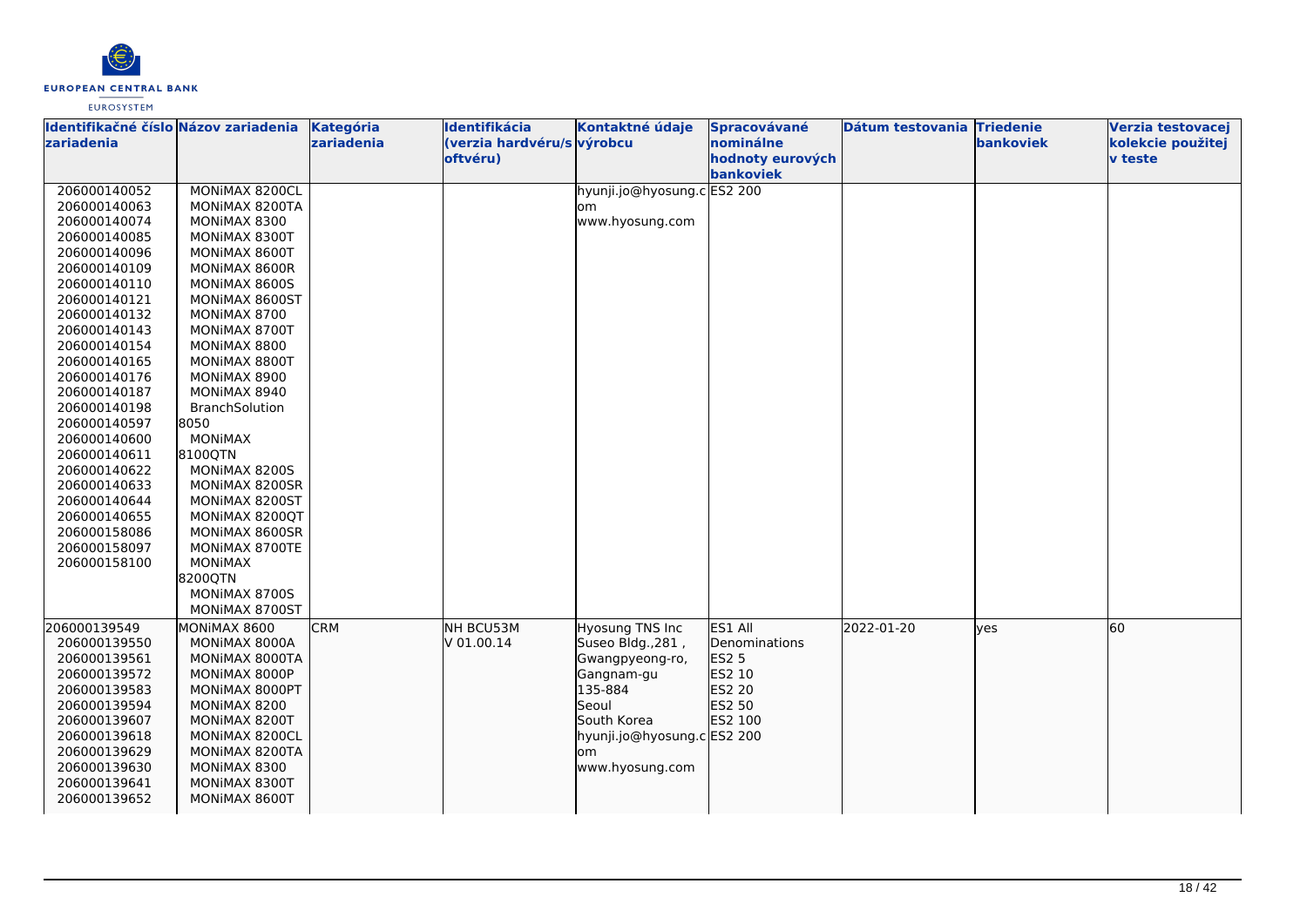

| Identifikačné číslo Názov zariadenia<br>zariadenia |                                  | Kategória<br>zariadenia | <b>Identifikácia</b><br>(verzia hardvéru/s výrobcu | Kontaktné údaje             | Spracovávané<br>nominálne     | Dátum testovania Triedenie | bankoviek | Verzia testovacej<br>kolekcie použitej |
|----------------------------------------------------|----------------------------------|-------------------------|----------------------------------------------------|-----------------------------|-------------------------------|----------------------------|-----------|----------------------------------------|
|                                                    |                                  |                         | oftvéru)                                           |                             | hodnoty eurových<br>bankoviek |                            |           | <b>v</b> teste                         |
| 206000139663                                       | MONIMAX 8600R                    |                         |                                                    |                             |                               |                            |           |                                        |
| 206000139674                                       | MONIMAX 8600S                    |                         |                                                    |                             |                               |                            |           |                                        |
| 206000139685                                       | MONIMAX 8600ST                   |                         |                                                    |                             |                               |                            |           |                                        |
| 206000139696                                       | MONIMAX 8700                     |                         |                                                    |                             |                               |                            |           |                                        |
| 206000139709                                       | MONIMAX 8700T                    |                         |                                                    |                             |                               |                            |           |                                        |
| 206000139710                                       | MONIMAX 8800                     |                         |                                                    |                             |                               |                            |           |                                        |
| 206000139721                                       | MONIMAX 8800T                    |                         |                                                    |                             |                               |                            |           |                                        |
| 206000139732                                       | MONIMAX 8900                     |                         |                                                    |                             |                               |                            |           |                                        |
| 206000139743                                       | MONIMAX 8940                     |                         |                                                    |                             |                               |                            |           |                                        |
| 206000139754                                       | BranchSolution                   |                         |                                                    |                             |                               |                            |           |                                        |
| 206000140450                                       | 8050                             |                         |                                                    |                             |                               |                            |           |                                        |
| 206000140461                                       | <b>MONIMAX</b>                   |                         |                                                    |                             |                               |                            |           |                                        |
| 206000140472                                       | 8100QTN                          |                         |                                                    |                             |                               |                            |           |                                        |
| 206000140483                                       | MONIMAX 8200S                    |                         |                                                    |                             |                               |                            |           |                                        |
| 206000140494                                       | MONIMAX 8200SR                   |                         |                                                    |                             |                               |                            |           |                                        |
| 206000140508                                       | MONIMAX 8200ST                   |                         |                                                    |                             |                               |                            |           |                                        |
| 206000140519                                       | MONIMAX 8200QT                   |                         |                                                    |                             |                               |                            |           |                                        |
| 206000157973                                       | MONIMAX 8600SR                   |                         |                                                    |                             |                               |                            |           |                                        |
| 206000157984                                       | MONIMAX 8700TE<br><b>MONIMAX</b> |                         |                                                    |                             |                               |                            |           |                                        |
| 206000157995                                       | 8200QTN                          |                         |                                                    |                             |                               |                            |           |                                        |
|                                                    | MONIMAX 8700S                    |                         |                                                    |                             |                               |                            |           |                                        |
|                                                    | MONIMAX 8700ST                   |                         |                                                    |                             |                               |                            |           |                                        |
| 206000139765                                       | MONIMAX 8600                     | <b>CRM</b>              | NH BCU53                                           | Hyosung TNS Inc             | ES1 All                       | 2022-01-20                 | lves      | 60                                     |
| 206000139776                                       | MONIMAX 8000A                    |                         | V 01.00.14                                         | Suseo Bldg., 281,           | Denominations                 |                            |           |                                        |
| 206000139787                                       | MONIMAX 8000TA                   |                         |                                                    | Gwangpyeong-ro,             | <b>ES2 5</b>                  |                            |           |                                        |
| 206000139812                                       | MONIMAX 8200                     |                         |                                                    | Gangnam-gu                  | ES2 10                        |                            |           |                                        |
| 206000139823                                       | MONIMAX 8200T                    |                         |                                                    | 135-884                     | ES2 20                        |                            |           |                                        |
| 206000139834                                       | MONIMAX 8200CL                   |                         |                                                    | Seoul                       | ES2 50                        |                            |           |                                        |
| 206000139845                                       | MONIMAX 8200TA                   |                         |                                                    | South Korea                 | ES2 100                       |                            |           |                                        |
| 206000139878                                       | MONIMAX 8600T                    |                         |                                                    | hyunji.jo@hyosung.c ES2 200 |                               |                            |           |                                        |
| 206000139889                                       | MONIMAX 8600R                    |                         |                                                    | lom                         |                               |                            |           |                                        |
| 206000139914                                       | MONIMAX 8700                     |                         |                                                    | www.hyosung.com             |                               |                            |           |                                        |
| 206000139925                                       | MONIMAX 8700T                    |                         |                                                    |                             |                               |                            |           |                                        |
| 206000139936                                       | MONIMAX 8800                     |                         |                                                    |                             |                               |                            |           |                                        |
| 206000139947                                       | MONIMAX 8800T                    |                         |                                                    |                             |                               |                            |           |                                        |
| 206000139970                                       | BranchSolution                   |                         |                                                    |                             |                               |                            |           |                                        |
| 206000140520                                       | 8050                             |                         |                                                    |                             |                               |                            |           |                                        |
| 206000140531                                       | <b>MONIMAX</b>                   |                         |                                                    |                             |                               |                            |           |                                        |
| 206000140542                                       | 8100QTN                          |                         |                                                    |                             |                               |                            |           |                                        |
|                                                    |                                  |                         |                                                    |                             |                               |                            |           |                                        |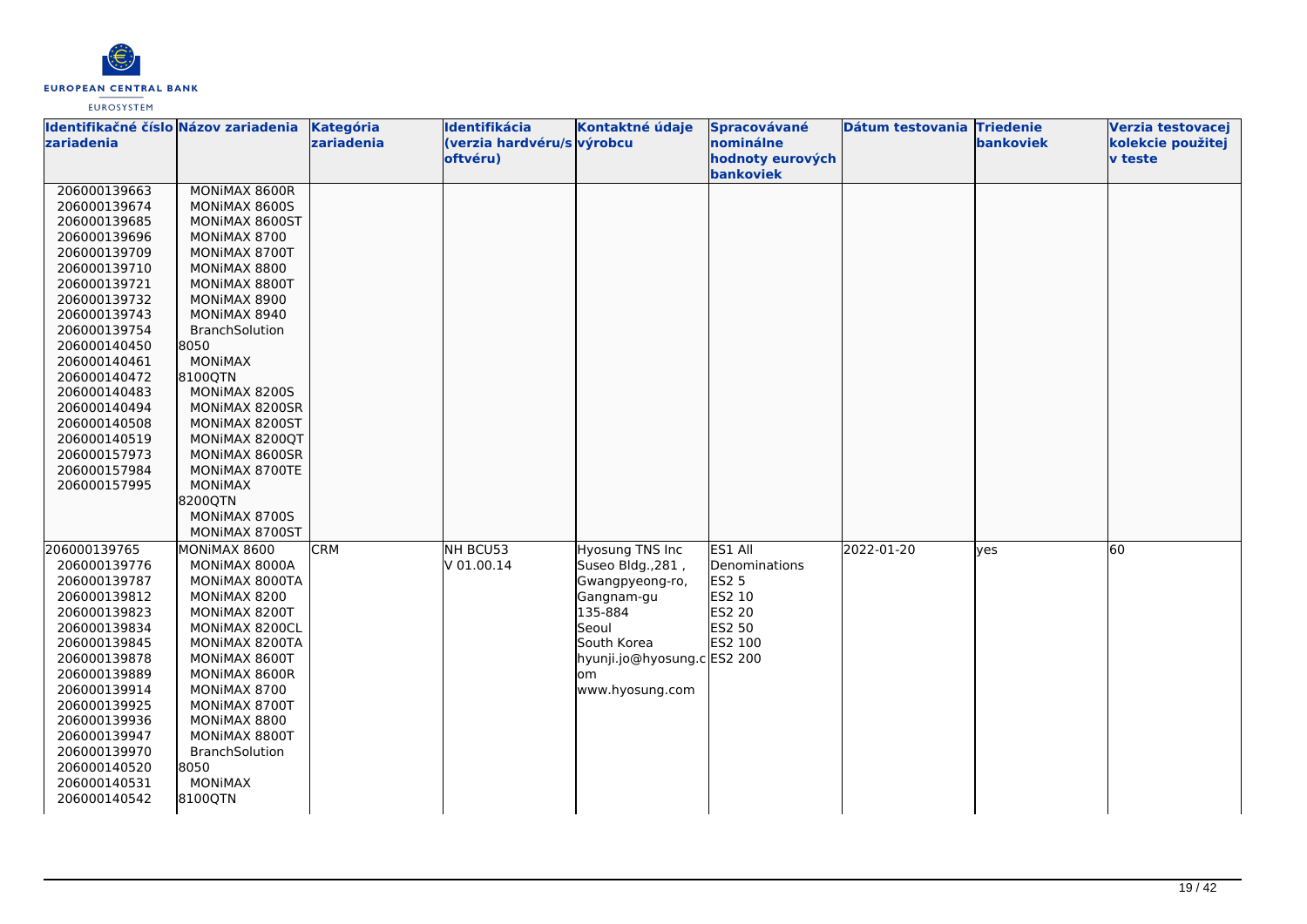

| Identifikačné číslo Názov zariadenia<br>zariadenia                                                                                                                                                                                           |                                                                                                                                                                                                                                                                                                                | Kategória<br>zariadenia | Identifikácia<br>(verzia hardvéru/s výrobcu<br>oftvéru) | Kontaktné údaje                                                                                                                               | Spracovávané<br>nominálne<br>hodnoty eurových<br>bankoviek                                   | Dátum testovania Triedenie | <b>bankoviek</b> | Verzia testovacej<br>kolekcie použitej<br><b>v</b> teste |
|----------------------------------------------------------------------------------------------------------------------------------------------------------------------------------------------------------------------------------------------|----------------------------------------------------------------------------------------------------------------------------------------------------------------------------------------------------------------------------------------------------------------------------------------------------------------|-------------------------|---------------------------------------------------------|-----------------------------------------------------------------------------------------------------------------------------------------------|----------------------------------------------------------------------------------------------|----------------------------|------------------|----------------------------------------------------------|
| 206000140553<br>206000140564<br>206000140575<br>206000140586<br>206000157940<br>206000157951<br>206000157962<br>206000158587<br>206000158598<br>206000158601<br>206000158612<br>206000158634<br>206000158645<br>206000158656<br>206000158667 | MONIMAX 82005<br>MONIMAX 8200SR<br>MONIMAX 8200ST<br>MONIMAX 8200QT<br>MONIMAX 8600SR<br>MONIMAX 8700TE<br><b>MONIMAX</b><br>82000TN<br>MONIMAX 8700S<br>MONIMAX 8700ST<br>MONIMAX 8000P<br>MONIMAX 8000PT<br>MONIMAX 8300<br>MONIMAX 8300T<br>MONIMAX 8600S<br>MONIMAX 8600ST<br>MONIMAX 8900<br>MONIMAX 8940 |                         |                                                         |                                                                                                                                               |                                                                                              |                            |                  |                                                          |
| 206000156507<br>206000156518<br>206000156529                                                                                                                                                                                                 | CI-50 RBW-15X<br>CI-10B RBW-100<br>CI-5B RBW-50                                                                                                                                                                                                                                                                | <b>CRM</b>              | HVE-2XX<br>1005                                         | <b>Glory Global</b><br>Solutions<br>Thomas-Edison-Platz ES2 5<br>63263<br>Neu-Isenburg<br>Germany<br>www.gloryglobalsolu ES2 200<br>tions.com | ES1 All<br>Denominations<br>ES2 10<br>ES2 20<br>ES2 50<br>ES2 100                            | 2021-12-17                 | ves              | 60                                                       |
| 206000156277<br>206000156288                                                                                                                                                                                                                 | SafeCash R7<br>SafeCash R8                                                                                                                                                                                                                                                                                     | <b>CRM</b>              | HOTS BV-ZBV Type<br>l5a<br>BVZ22EUT_000020              | Gunnebo Cash<br>Automation AB<br>Stora Åvägen 1<br>SE-436 34<br>Askim<br>Sweden<br>www.gunnebo.com                                            | ES1 All<br>Denominations<br><b>ES2 5</b><br>ES2 10<br>ES2 20<br>ES2 50<br>ES2 100<br>ES2 200 | 2021-12-13                 | yes              | 60                                                       |
| 206000156299<br>206000156324<br>206000156335                                                                                                                                                                                                 | SafeCash R6<br>SafeCash R4<br>SafeCash R5                                                                                                                                                                                                                                                                      | <b>CRM</b>              | HOTS BV-ZBV Type<br>l5a<br>BVZ22EUT_000020              | Gunnebo Cash<br>Automation AB<br>Stora Åvägen 1<br>SE-436 34                                                                                  | ES1 All<br>Denominations<br>ES2 5<br>ES2 10                                                  | 2021-12-13                 | ves              | 60                                                       |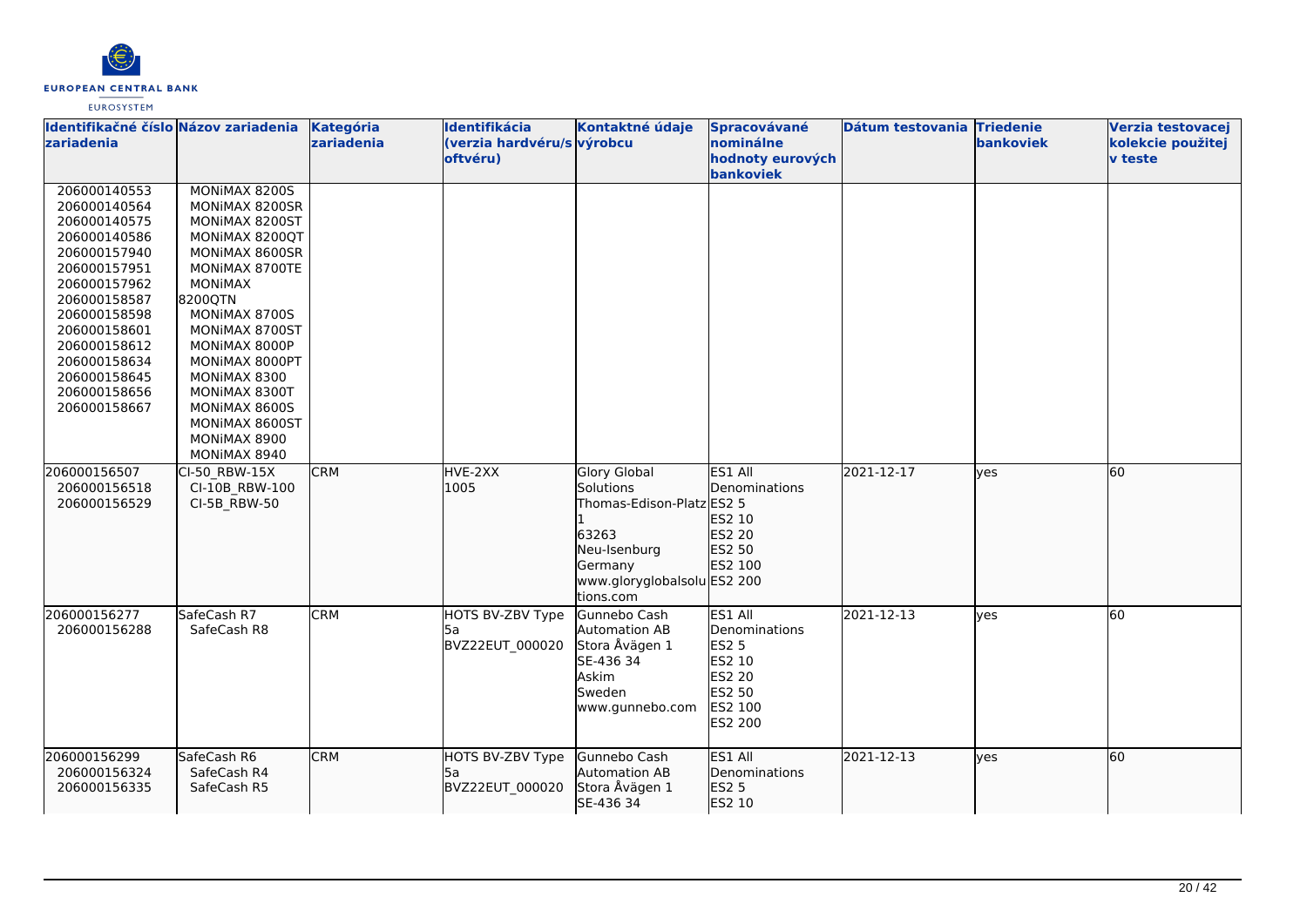

| Identifikačné číslo Názov zariadenia<br>zariadenia                                                                                           |                                                                                                                                             | Kategória<br>zariadenia | Identifikácia<br>(verzia hardvéru/s výrobcu<br>oftvéru) | Kontaktné údaje<br>Askim<br>Sweden<br>www.gunnebo.com                                                                                             | Spracovávané<br>nominálne<br>hodnoty eurových<br>bankoviek<br><b>ES2 20</b><br>ES2 50<br>ES2 100<br>ES2 200 | Dátum testovania Triedenie | bankoviek | Verzia testovacej<br>kolekcie použitej<br><b>v</b> teste |
|----------------------------------------------------------------------------------------------------------------------------------------------|---------------------------------------------------------------------------------------------------------------------------------------------|-------------------------|---------------------------------------------------------|---------------------------------------------------------------------------------------------------------------------------------------------------|-------------------------------------------------------------------------------------------------------------|----------------------------|-----------|----------------------------------------------------------|
| 206000143306<br>206000143317<br>206000143328<br>206000143339<br>206000143340<br>206000143351<br>206000143362<br>206000143373<br>206000143431 | DN Series 200<br>CS 4060<br>CS 4560<br>DN Series 250<br>DN Series 400<br>DN Series 405DT<br>DN Series 450<br>DN Series 470<br>DN Series 490 | <b>CRM</b>              | MOVEm CDAA<br>MOVEm CDAA EUR Systems GmbH<br>1014       | Diebold Nixdorf<br>Heinz-Nixdorf-Ring 1<br>33106<br>Paderborn<br>Germany<br>info.de@dieboldnixd ES2 100<br>orf.com<br>www.dieboldnixdorf.<br>lcom | ES1 All<br>Denominations<br><b>ES2 5</b><br>ES2 10<br><b>ES2 20</b><br>ES2 50<br><b>ES2 200</b>             | 2021-12-08                 | yes       | 60                                                       |
| 206000156084<br>206000156095                                                                                                                 | <b>RBG-200</b><br>RZ-200                                                                                                                    | <b>CRM</b>              | <b>HVD-200</b><br>6617                                  | <b>Glory Global</b><br>Solutions<br>Thomas-Edison-Platz ES2 5<br>63263<br>Neu-Isenburg<br>Germany<br>www.gloryglobalsolu ES2 200<br>tions.com     | ES1 All<br>Denominations<br>ES2 10<br>ES2 20<br>ES2 50<br>ES2 100                                           | 2021-12-08                 | lyes      | 60                                                       |
| 206000156108<br>206000156119                                                                                                                 | <b>RBG-200</b><br>RZ-200                                                                                                                    | <b>CRM</b>              | HVD-210<br>6617                                         | Glory Global<br>Solutions<br>Thomas-Edison-Platz ES2 5<br>63263<br>Neu-Isenburg<br>Germany<br>www.gloryglobalsolu ES2 200<br>tions.com            | ES1 All<br>Denominations<br>ES2 10<br>ES2 20<br>ES2 50<br>ES2 100                                           | 2021-12-08                 | lves      | 60                                                       |
| 207000156143<br>207000156154<br>207000156165<br>207000156176<br>207000156187                                                                 | Opteva 740<br>Opteva 760<br>Opteva 750<br>Opteva 720 Front<br>_oad<br>Opteva 720 Rear                                                       | <b>CCM</b>              | BAU<br>3360T0302631                                     | Diebold Nixdorf<br>Systems GmbH<br>Heinz-Nixdorf-Ring 1<br>33106<br>Paderborn<br>Germany                                                          | ES1 All<br>Denominations<br><b>ES2 5</b><br>ES2 10<br>ES2 20<br>ES2 50                                      | 2021-12-08                 | lno       | 60                                                       |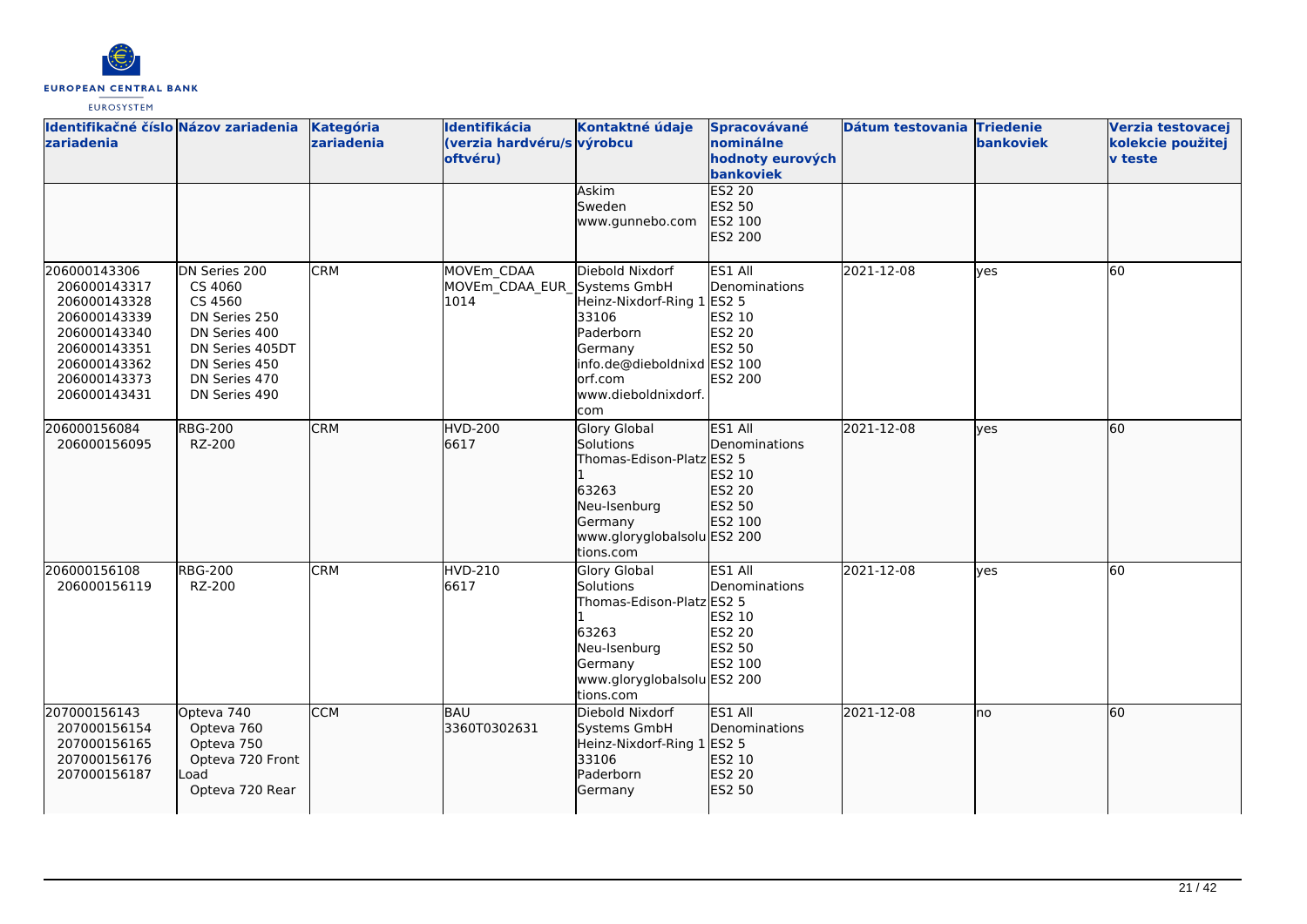

| Identifikačné číslo Názov zariadenia<br>zariadenia                                                                                                                                                                                                                                                                                                                                                                                           |                                                                                                                                                                                                                                                                                                                                                                                                                                                         | <b>Kategória</b><br>zariadenia | Identifikácia<br>(verzia hardvéru/s výrobcu<br>oftvéru) | Kontaktné údaje                                                                                                                                                        | Spracovávané<br>nominálne<br>hodnoty eurových<br>bankoviek                            | Dátum testovania Triedenie | <b>bankoviek</b> | Verzia testovacej<br>kolekcie použitej<br>v teste |
|----------------------------------------------------------------------------------------------------------------------------------------------------------------------------------------------------------------------------------------------------------------------------------------------------------------------------------------------------------------------------------------------------------------------------------------------|---------------------------------------------------------------------------------------------------------------------------------------------------------------------------------------------------------------------------------------------------------------------------------------------------------------------------------------------------------------------------------------------------------------------------------------------------------|--------------------------------|---------------------------------------------------------|------------------------------------------------------------------------------------------------------------------------------------------------------------------------|---------------------------------------------------------------------------------------|----------------------------|------------------|---------------------------------------------------|
|                                                                                                                                                                                                                                                                                                                                                                                                                                              | Load                                                                                                                                                                                                                                                                                                                                                                                                                                                    |                                |                                                         | info.de@dieboldnixd ES2 100<br>lorf.com<br>www.dieboldnixdorf.<br>com                                                                                                  | ES2 200                                                                               |                            |                  |                                                   |
| 207000155814<br>207000155825<br>207000155836<br>207000155847<br>207000155858<br>207000155869<br>207000155870<br>207000155881<br>207000155892<br>207000155905<br>207000155916<br>207000155927<br>207000155938<br>207000155949<br>207000155950<br>207000155961<br>207000155972<br>207000155983<br>207000155994<br>207000156007<br>207000156018<br>207000156029<br>207000156030<br>207000156041<br>207000156052<br>207000156063<br>207000156074 | CINEO C2070<br>CS 2070<br>ProCash 3000<br>ProCash 2100xe<br>PC 2100<br>ProCash 2150xe<br>ProCash 2250xe<br>ProCash 2350xe<br>ProCash 3100xe<br>ProCash 4100<br>ProCash 8100<br>ProCash 8150<br><b>CINEO C2080</b><br><b>CINEO C2560</b><br>CINEO C2560DU<br><b>CINEO C2590</b><br><b>CINEO C4080</b><br><b>CINEO C2090</b><br>CINEO C2560PG<br>CS 2080<br>CS 2560<br><b>CS 2560DU</b><br>CS 2590<br>CS 4080<br>CS 2090<br><b>CS 2560PG</b><br>Punt Groc | <b>CCM</b>                     | Line XSA<br>XSAAEUR0234                                 | Diebold Nixdorf<br>Systems GmbH<br>Heinz-Nixdorf-Ring 1 ES2 5<br>33106<br>Paderborn<br>Germany<br>info.de@dieboldnixd ES2 100<br>orf.com<br>www.dieboldnixdorf.<br>com | ES1 All<br>Denominations<br>ES2 10<br><b>ES2 20</b><br>ES2 50<br>ES2 200              | 2021-12-02                 | Ino              | 60                                                |
| 206000155528<br>206000155539                                                                                                                                                                                                                                                                                                                                                                                                                 | SelfServ 62<br>SelfServ 64                                                                                                                                                                                                                                                                                                                                                                                                                              | <b>CRM</b>                     | <b>SR BV</b><br>EU0113                                  | <b>NCR Financial</b><br>Solutions Group Ltd<br>3 Fulton Road<br>DD2 4SW Tayside<br>Dundee<br>United Kingdom<br>www.ncr.com                                             | ES1 All<br>Denominations<br>ES2 5<br>ES2 10<br>ES2 20<br>ES2 50<br>ES2 100<br>ES2 200 | 2021-11-25                 | lves             | 60                                                |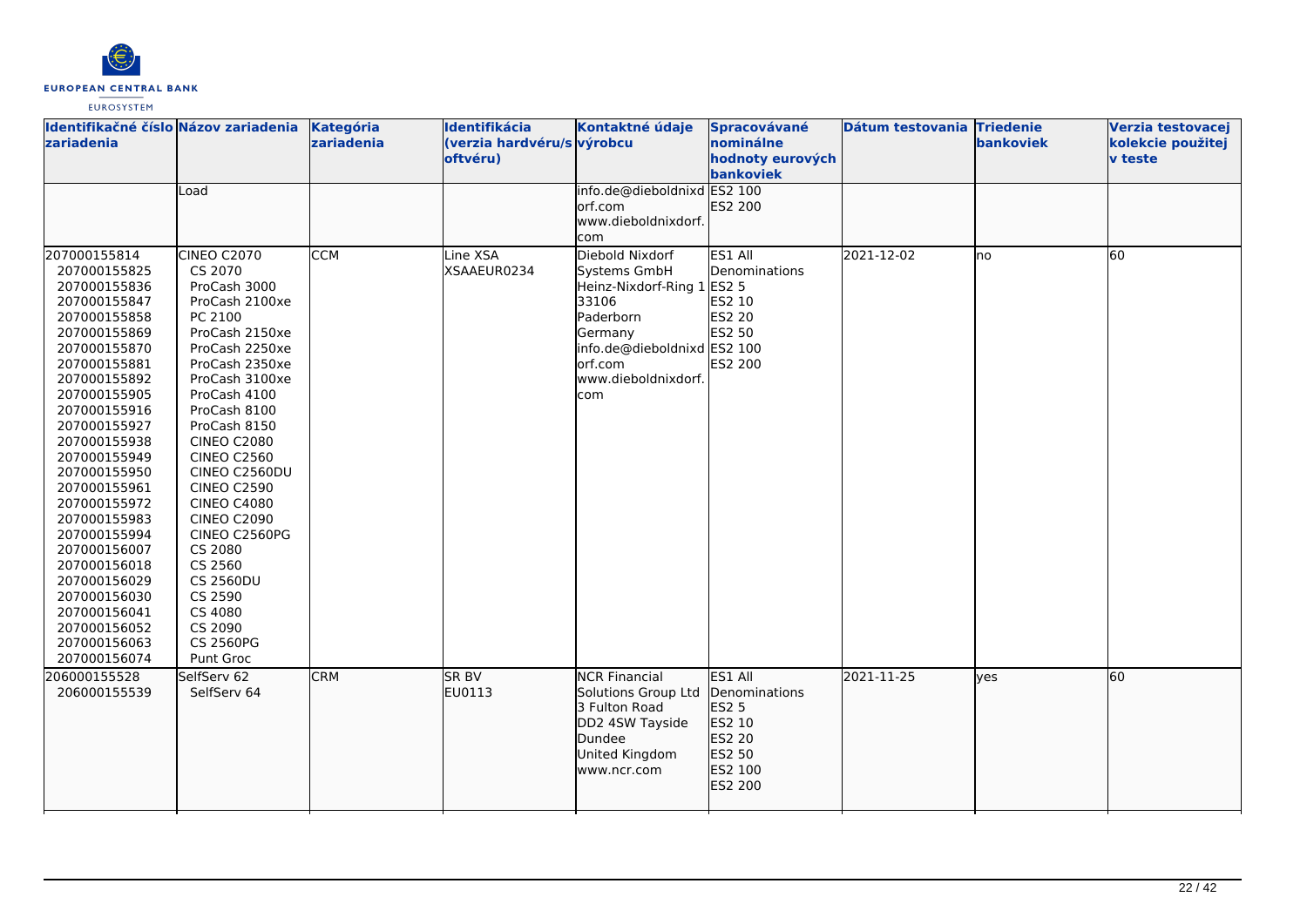

| Identifikačné číslo Názov zariadenia<br>zariadenia                                           |                                                                                      | Kategória<br>zariadenia | Identifikácia<br>(verzia hardvéru/s výrobcu<br>oftvéru)                | Kontaktné údaje                                                                                                                               | Spracovávané<br>nominálne<br>hodnoty eurových<br><b>bankoviek</b>                     | Dátum testovania Triedenie | <b>bankoviek</b> | Verzia testovacej<br>kolekcie použitej<br><b>v</b> teste |
|----------------------------------------------------------------------------------------------|--------------------------------------------------------------------------------------|-------------------------|------------------------------------------------------------------------|-----------------------------------------------------------------------------------------------------------------------------------------------|---------------------------------------------------------------------------------------|----------------------------|------------------|----------------------------------------------------------|
| 206000144385<br>206000144396                                                                 | <b>RBG-200</b><br>RZ-200                                                             | <b>CRM</b>              | <b>HVD-200</b><br>6616                                                 | <b>Glory Global</b><br>Solutions<br>Thomas-Edison-Platz ES2 5<br>63263<br>Neu-Isenburg<br>Germany<br>www.gloryglobalsolu ES2 200<br>tions.com | ES1 All<br>Denominations<br>ES2 10<br>ES2 20<br>ES2 50<br>ES2 100                     | 2021-11-17                 | lyes             | 60                                                       |
| 206000154721<br>206000154732                                                                 | Oki ATM-Recycler<br>G8 (GZ9500F)<br>Oki ATM-Recycler<br>G8 (GZ9500R)                 | <b>CRM</b>              | OKI RG8-BRM 2.xx<br>OKI RG8-Recognition Co, Ltd<br>(Euro) 5.02         | Oki Electric Industry ES1 All<br>3-1 Futabacho,<br>Takasaki<br>370-8585<br>Gumma<br>lapan<br>www.oki.com                                      | Denominations<br>ES2 5<br>ES2 10<br>ES2 20<br>ES2 50<br>ES2 100<br>ES2 200            | 2021-11-09                 | lves             | 60                                                       |
| 206000154743<br>206000154754                                                                 | Oki ATM-Recycler<br>G7 (GZ9241F)<br>Oki ATM-Recycler<br>G7 (GZ9241R)                 | <b>CRM</b>              | OKI RG7-BRM 8.xx<br>OKI RG7-Recognition Co, Ltd<br>(Euro) 9.02         | Oki Electric Industry<br>3-1 Futabacho,<br>Takasaki<br>370-8585<br>Gumma<br>Japan<br>www.oki.com                                              | ES1 All<br>Denominations<br>ES2 5<br>ES2 10<br>ES2 20<br>ES2 50<br>ES2 100<br>ES2 200 | 2021-11-09                 | yes              | 60                                                       |
| 206000154663<br>206000154674<br>206000154685<br>206000154696<br>206000154709<br>206000154710 | KePlus R10<br>KePlus RT10<br>KePlus F10<br>KePlus FT10<br>KePlus FX10<br>KePlus RX10 | <b>CRM</b>              | BV HW: HCS Zero BV KEBA Handover<br>Type 5<br>BV SW:<br>BVZ2207T000012 | <b>Automation GmbH</b><br>Reindlstrasse 51<br>A-4041<br>Linz<br>Austria<br>kh@keba.com<br>lwww.keba.com                                       | ES1 All<br>Denominations<br>ES2 5<br>ES2 10<br>ES2 20<br>ES2 50<br>ES2 100<br>ES2 200 | 2021-11-08                 | lyes             | 60                                                       |
| 206000155061<br>206000155072<br>206000155083                                                 | Series 100 ATM<br>Model 20<br>Series 100 ATM                                         | <b>CRM</b>              | <b>GBRU</b><br>GBNA with BV100E<br>EU7591                              | Fujitsu Frontech<br>Limited<br>1766 Yanokuchi,                                                                                                | ES1 All<br>Denominations<br><b>ES2 5</b>                                              | 2021-11-05                 | lves             | 60                                                       |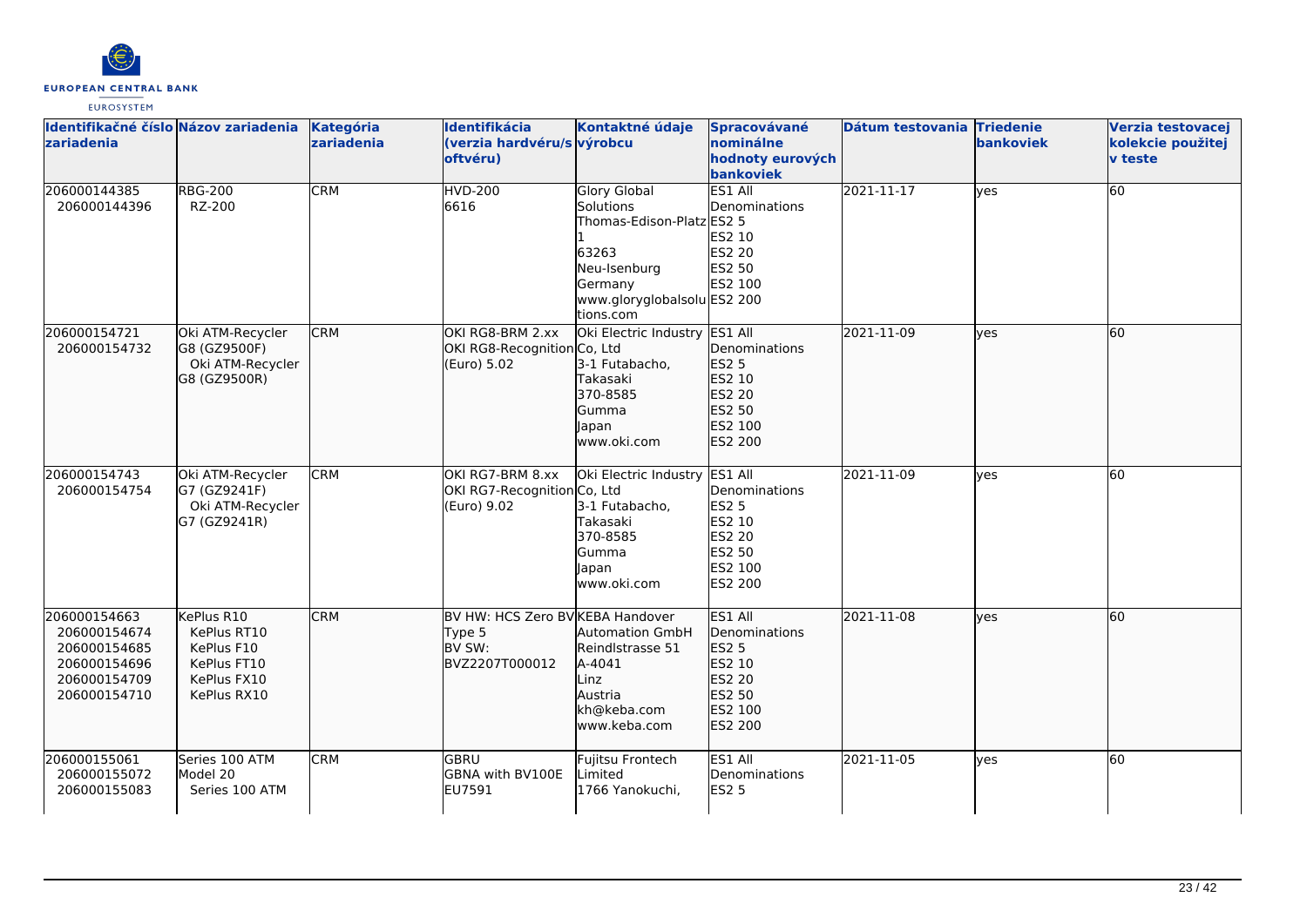

| zariadenia                                   | Identifikačné číslo Názov zariadenia                                                    | Kategória<br>zariadenia | Identifikácia<br>(verzia hardvéru/s výrobcu<br>oftvéru) | Kontaktné údaje                                                                                                                           | Spracovávané<br>nominálne<br>hodnoty eurových<br>bankoviek                            | Dátum testovania Triedenie | bankoviek | Verzia testovacej<br>kolekcie použitej<br><b>v</b> teste |
|----------------------------------------------|-----------------------------------------------------------------------------------------|-------------------------|---------------------------------------------------------|-------------------------------------------------------------------------------------------------------------------------------------------|---------------------------------------------------------------------------------------|----------------------------|-----------|----------------------------------------------------------|
|                                              | Model 21<br>Series 100 ATM<br>Model 22                                                  |                         |                                                         | Inagi-shi<br>206-855<br>Tokyo<br>Japan<br>www.frontech.fujitsu ES2 200<br>.com/en                                                         | ES2 10<br>ES2 20<br>ES2 50<br>ES2 100                                                 |                            |           |                                                          |
| 206000155094<br>206000155174<br>206000155185 | Serie 8000, Model<br>8148<br>Serie 8000, Model<br>8048R<br>Serie 8000, Model<br>8028R   | <b>CRM</b>              | <b>GBRU</b><br>GBNA with BV100E<br><b>EU7591</b>        | Denso Ten España,<br>S.A.<br>Cesar Vallejo nº 16<br>29004<br>Malaga<br>Spain<br>www.ftesa.es                                              | ES1 All<br>Denominations<br>ES2 5<br>ES2 10<br>ES2 20<br>ES2 50<br>ES2 100<br>ES2 200 | 2021-11-05                 | ves       | 60                                                       |
| 207000155380<br>207000155391<br>207000155404 | Series 100 ATM<br>Model 20<br>Series 100 ATM<br>Model 21<br>Series 100 ATM<br>Model 22  | <b>CCM</b>              | G60 with BV10<br>EU32AA                                 | Fujitsu Frontech<br><i>imited</i><br>1766 Yanokuchi,<br>Inagi-shi<br>206-855<br>Tokyo<br>Japan<br>www.frontech.fujitsu ES2 200<br>.com/en | ES1 All<br>Denominations<br><b>ES2 5</b><br>ES2 10<br>ES2 20<br>ES2 50<br>ES2 100     | 2021-11-04                 | lno       | 60                                                       |
| 206000155141<br>206000155152<br>206000155163 | Series 100 ATM<br>Model 20<br>Series 100 ATM<br>lModel 21<br>Series 100 ATM<br>Model 22 | <b>CRM</b>              | <b>GBRU</b><br>GBNA with BV100<br>EU7591                | Fujitsu Frontech<br>Limited<br>1766 Yanokuchi,<br>Inagi-shi<br>206-855<br>Tokyo<br>Japan<br>www.frontech.fujitsu ES2 200<br>.com/en       | ES1 All<br>Denominations<br>ES2 5<br>ES2 10<br>ES2 20<br>ES2 50<br>ES2 100            | 2021-11-03                 | lves      | 60                                                       |
| 206000155196<br>206000155209<br>206000155210 | Serie 8000, Model<br>8148<br>Serie 8000, Model<br>8048R<br>Serie 8000, Model<br>8028R   | <b>CRM</b>              | GBRU<br>GBNA with BV100<br>EU7591                       | Denso Ten España,<br>S.A.<br>Cesar Vallejo nº 16<br>29004<br>Malaga<br>Spain                                                              | ES1 All<br>Denominations<br><b>ES2 5</b><br>ES2 10<br><b>ES2 20</b><br><b>ES2 50</b>  | 2021-11-03                 | yes       | 60                                                       |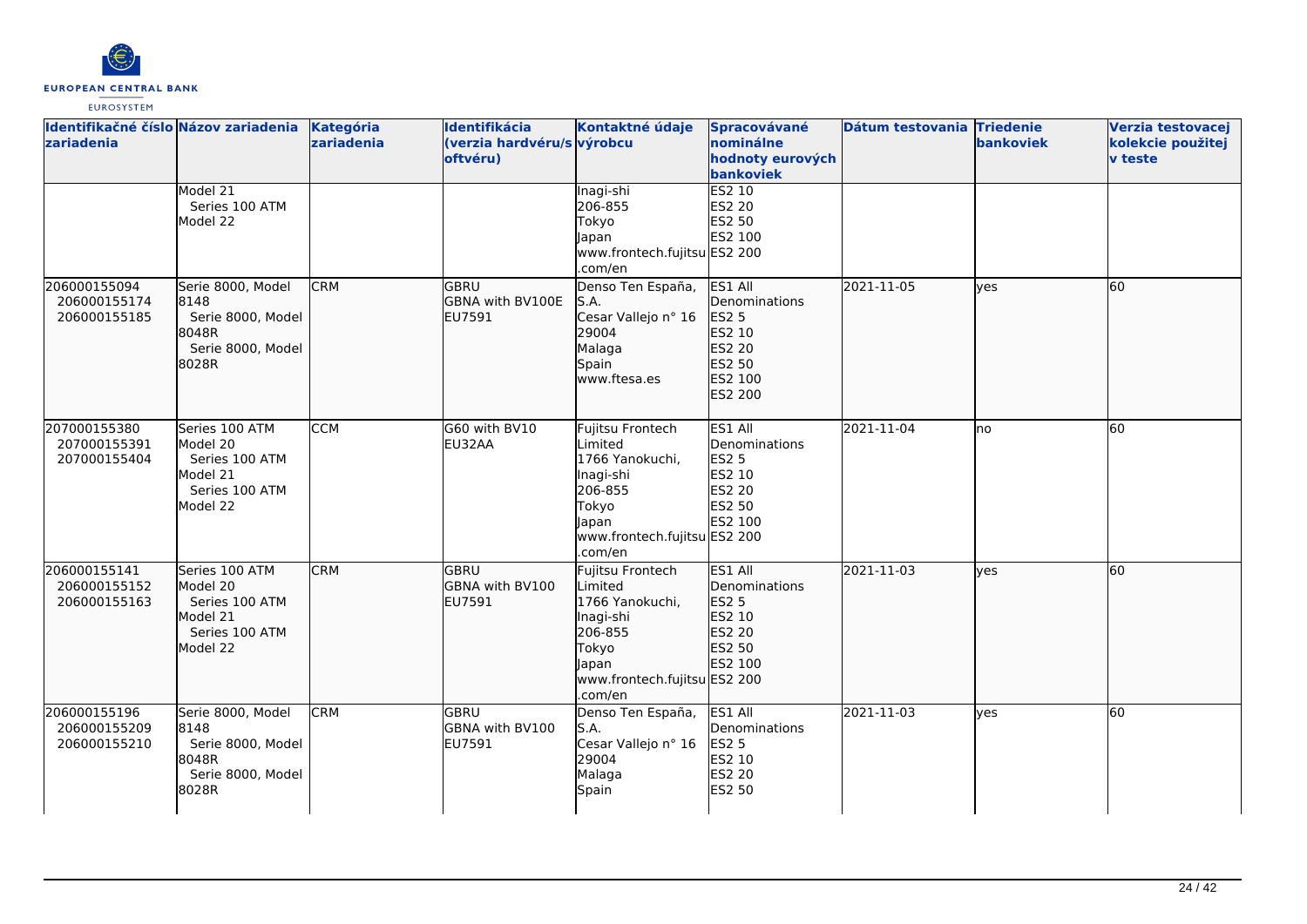

| Identifikačné číslo Názov zariadenia<br>zariadenia |                                                                                        | Kategória<br>zariadenia | Identifikácia<br>(verzia hardvéru/s výrobcu<br>oftvéru) | Kontaktné údaje                                                                                                                                                                       | Spracovávané<br>nominálne<br>hodnoty eurových<br>bankoviek                                          | Dátum testovania Triedenie | bankoviek | Verzia testovacej<br>kolekcie použitej<br><b>v</b> teste |
|----------------------------------------------------|----------------------------------------------------------------------------------------|-------------------------|---------------------------------------------------------|---------------------------------------------------------------------------------------------------------------------------------------------------------------------------------------|-----------------------------------------------------------------------------------------------------|----------------------------|-----------|----------------------------------------------------------|
|                                                    |                                                                                        |                         |                                                         | www.ftesa.es                                                                                                                                                                          | ES2 100<br>ES2 200                                                                                  |                            |           |                                                          |
| 206000154970<br>206000154981<br>206000154992       | Series 100 ATM<br>Model 20<br>Series 100 ATM<br>Model 21<br>Series 100 ATM<br>Model 22 | <b>CRM</b>              | <b>GBRU</b><br><b>GBNA with GBVM</b><br>EU7591          | Fujitsu Frontech<br>Limited<br>1766 Yanokuchi,<br>Inagi-shi<br>206-855<br>Tokyo<br>Japan<br>www.frontech.fujitsu ES2 200<br>.com/en                                                   | ES1 All<br>Denominations<br>ES2 5<br>ES2 10<br>ES2 20<br>ES2 50<br>ES2 100                          | 2021-11-02                 | lves      | 60                                                       |
| 206000155005<br>206000155016<br>206000155027       | Serie 8000, Model<br>8148<br>Serie 8000, Model<br>8048R<br>Serie 8000, Model<br>8028R  | <b>CRM</b>              | lgbru<br><b>GBNA with GBVM</b><br>EU7591                | Denso Ten España,<br>S.A.<br>Cesar Vallejo nº 16<br>29004<br>Malaga<br>Spain<br>www.ftesa.es                                                                                          | ES1 All<br>Denominations<br>ES2 5<br>ES2 10<br><b>ES2 20</b><br>ES2 50<br>ES2 100<br><b>ES2 200</b> | 2021-11-02                 | yes       | 60                                                       |
| 205000154263<br>205000154274                       | SS4N-400<br>OLIS-4400                                                                  | <b>CIM</b>              | SCNXL83<br>523244433                                    | Printec Hellas<br>S.M.S.A.<br>7-7A, Poseidonos<br>Ave. & Lokridos Str.<br>18344<br>Moschato, Athens<br>Greece<br>e.vasiliadou@printecES2 200<br>group.com<br>www.printecgroup.c<br>om | ES1 All<br>Denominations<br>ES2 5<br>ES2 10<br>ES2 20<br>ES2 50<br>ES2 100                          | 2021-10-22                 | Ino       | 60                                                       |
| 205000154081                                       | GDB-100                                                                                | <b>CIM</b>              | HVD-310<br>Model package: 119 Solutions                 | Glory Global<br>Thomas-Edison-Platz ES2 5<br>63263<br>Neu-Isenburg<br>Germany                                                                                                         | ES1 All<br>Denominations<br>ES2 10<br><b>ES2 20</b><br>ES2 50<br>ES2 100                            | 2021-10-21                 | lno       | 60                                                       |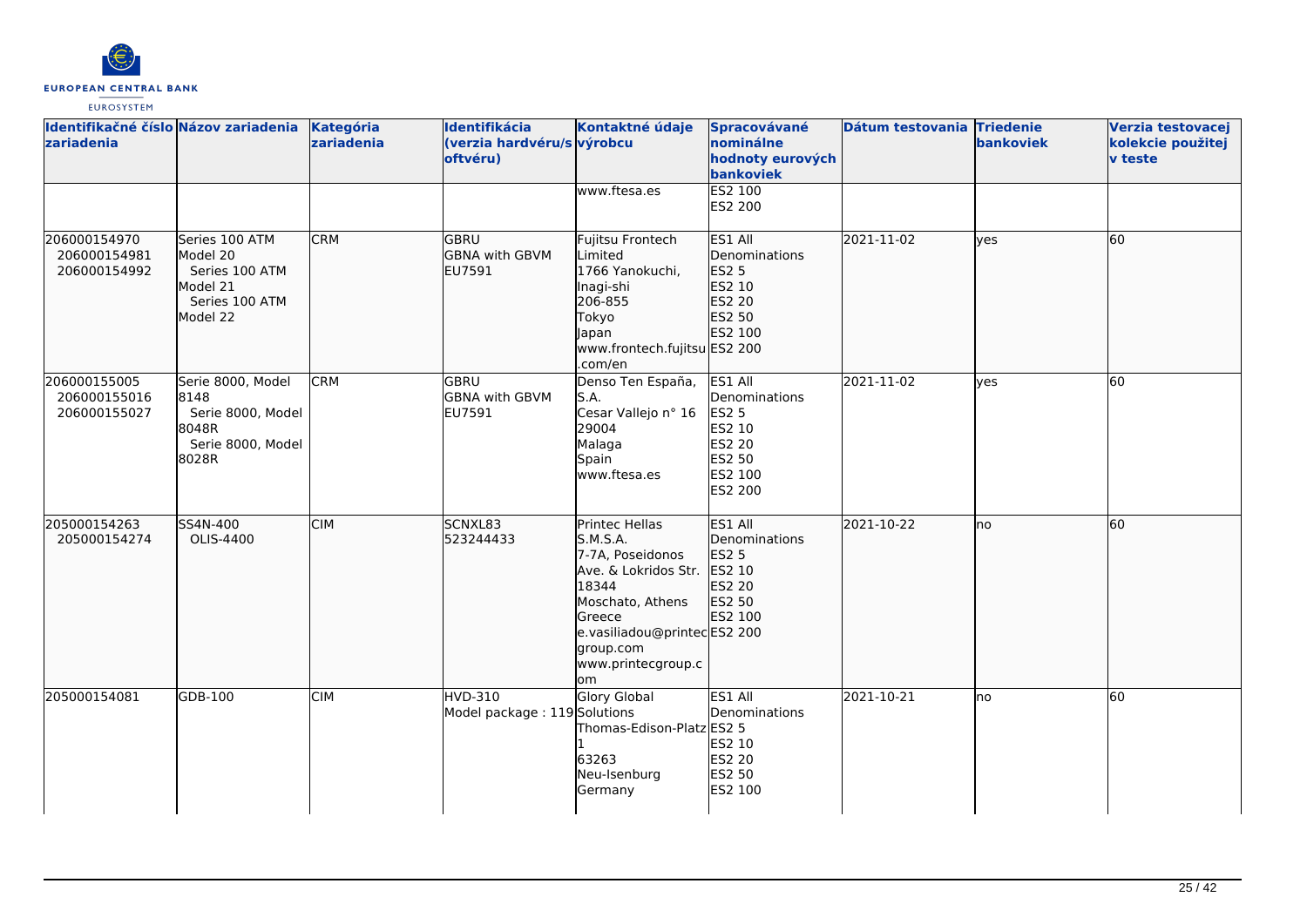

| Identifikačné číslo Názov zariadenia<br>zariadenia                                                                                                                                                                                                                           |                                                                                                                                                                                                                                                                              | <b>Kategória</b><br>zariadenia | Identifikácia<br>(verzia hardvéru/s výrobcu<br>oftvéru) | Kontaktné údaje<br>www.gloryglobalsolu ES2 200                                                                                                                                               | Spracovávané<br>nominálne<br>hodnoty eurových<br>bankoviek                 | Dátum testovania Triedenie | bankoviek | Verzia testovacej<br>kolekcie použitej<br><b>v</b> teste |
|------------------------------------------------------------------------------------------------------------------------------------------------------------------------------------------------------------------------------------------------------------------------------|------------------------------------------------------------------------------------------------------------------------------------------------------------------------------------------------------------------------------------------------------------------------------|--------------------------------|---------------------------------------------------------|----------------------------------------------------------------------------------------------------------------------------------------------------------------------------------------------|----------------------------------------------------------------------------|----------------------------|-----------|----------------------------------------------------------|
|                                                                                                                                                                                                                                                                              |                                                                                                                                                                                                                                                                              |                                |                                                         | tions.com                                                                                                                                                                                    |                                                                            |                            |           |                                                          |
| 205000154229<br>205000154230<br>205000154241<br>205000154252                                                                                                                                                                                                                 | SS4N-300<br>SS4N-100<br>OLIS-Mini<br>OLIS-2400                                                                                                                                                                                                                               | <b>CIM</b>                     | SCNL83<br>523244433                                     | <b>Printec Hellas</b><br>S.M.S.A.<br>7-7A, Poseidonos<br>Ave. & Lokridos Str.<br>18344<br>Moschato, Athens<br>Greece<br>e.vasiliadou@printecES2 200<br>group.com<br>www.printecgroup.c<br>om | ES1 All<br>Denominations<br>ES2 5<br>ES2 10<br>ES2 20<br>ES2 50<br>ES2 100 | 2021-10-20                 | no        | 60                                                       |
| 208000153050<br>208000153061                                                                                                                                                                                                                                                 | Cineo C6010<br>CS 6010                                                                                                                                                                                                                                                       | COM                            | MOVE PWBA<br>MOVE_PWBA_EUR_1<br>050                     | Diebold Nixdorf<br>Systems GmbH<br>Heinz-Nixdorf-Ring 1 ES2 5<br>33106<br>Paderborn<br>Germany<br>info.de@dieboldnixd ES2 100<br>lorf.com<br>www.dieboldnixdorf.<br>com                      | ES1 All<br>Denominations<br>ES2 10<br>ES2 20<br>ES2 50<br>ES2 200          | 2021-09-23                 | ves       | 60                                                       |
| 206000152581<br>206000152592<br>206000152605<br>206000152616<br>206000152627<br>206000152638<br>206000152649<br>206000152650<br>206000152661<br>206000152672<br>206000152683<br>206000152694<br>206000152707<br>206000152718<br>206000152729<br>206000152730<br>206000152741 | CINEO C4060<br><b>CINEO C4040</b><br>CS 4040<br><b>CINEO C4080</b><br>CS 4080<br><b>CINEO C4560</b><br>CS 4560<br><b>CINEO C4580</b><br>CS 4580<br><b>CINEO C2090</b><br>CS 2090<br><b>CINEO C4090</b><br>CS 4090<br><b>CINEO C2080</b><br>CS 2080<br>CINEO C6040<br>CS 6040 | <b>CRM</b>                     | MOVE CWAA<br>MOVE CWAA EUR 1 Systems GmbH<br>lo50       | Diebold Nixdorf<br>Heinz-Nixdorf-Ring 1 ES2 5<br>33106<br>Paderborn<br>Germany<br>info.de@dieboldnixd ES2 100<br>orf.com<br>www.dieboldnixdorf.<br>com                                       | ES1 All<br>Denominations<br>ES2 10<br><b>ES2 20</b><br>ES2 50<br>ES2 200   | 2021-09-22                 | ves       | 60                                                       |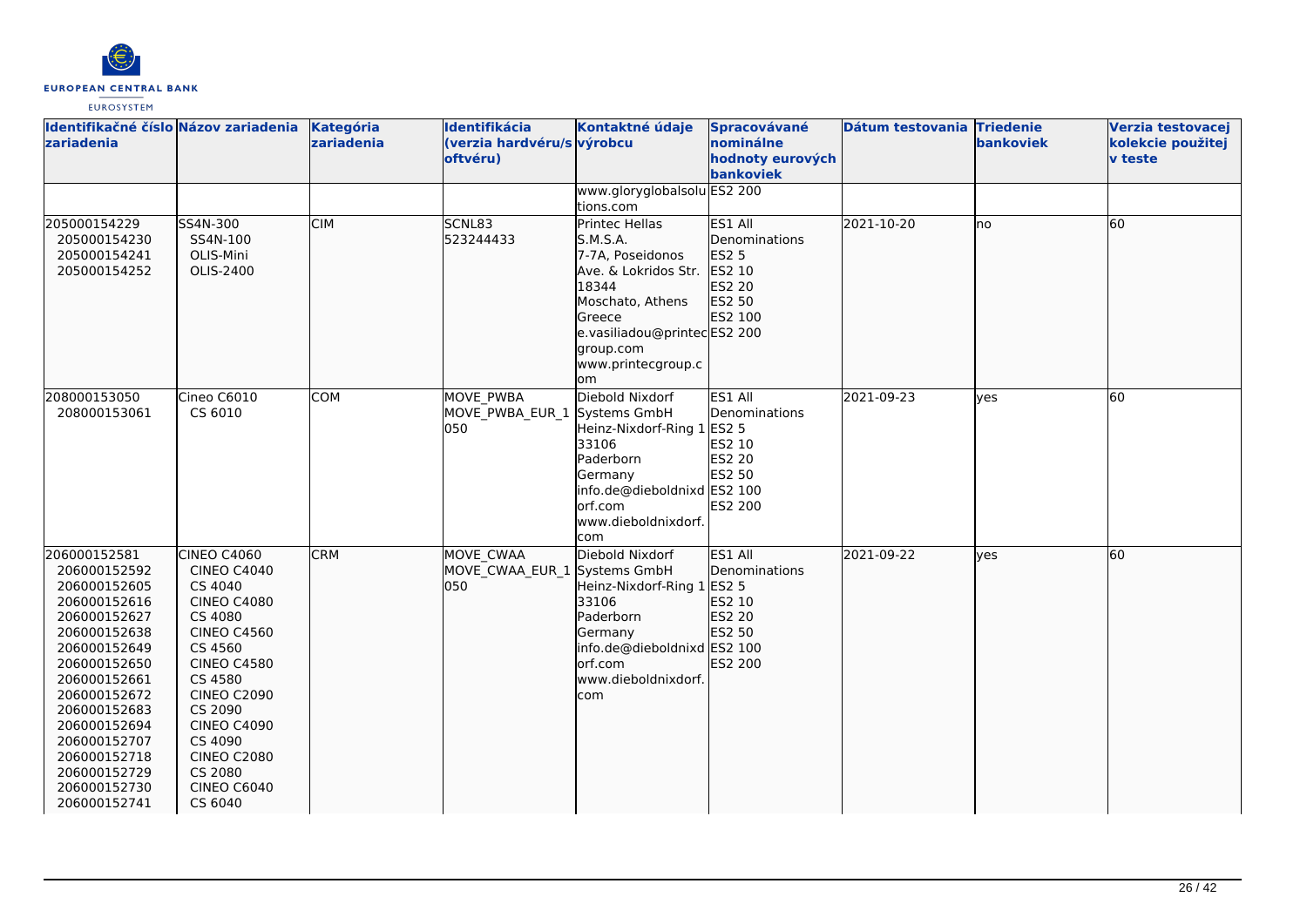

| Identifikačné číslo Názov zariadenia<br>zariadenia                                                                                                                                                                                                                                                                                                           |                                                                                                                                                                                                                                                                                                                                                                          | Kategória<br>zariadenia | Identifikácia<br>(verzia hardvéru/s výrobcu<br>oftvéru) | Kontaktné údaje                                                                                                                                                        | Spracovávané<br>nominálne<br>hodnoty eurových                            | Dátum testovania Triedenie | <b>bankoviek</b> | Verzia testovacej<br>kolekcie použitej<br><b>v</b> teste |
|--------------------------------------------------------------------------------------------------------------------------------------------------------------------------------------------------------------------------------------------------------------------------------------------------------------------------------------------------------------|--------------------------------------------------------------------------------------------------------------------------------------------------------------------------------------------------------------------------------------------------------------------------------------------------------------------------------------------------------------------------|-------------------------|---------------------------------------------------------|------------------------------------------------------------------------------------------------------------------------------------------------------------------------|--------------------------------------------------------------------------|----------------------------|------------------|----------------------------------------------------------|
| 206000152752<br>206000152763<br>206000152774<br>206000152785<br>206000152796<br>206000152809<br>206000152810                                                                                                                                                                                                                                                 | CINEO C6040<br>Compact<br>CS 6040 Compact<br><b>CINEO C6030</b><br>CS 6030<br><b>CINEO C6050</b><br>CS 6050<br>CS 4060                                                                                                                                                                                                                                                   |                         |                                                         |                                                                                                                                                                        | bankoviek                                                                |                            |                  |                                                          |
| 208000153481<br>208000153492                                                                                                                                                                                                                                                                                                                                 | Cineo C6010<br>CS 6010                                                                                                                                                                                                                                                                                                                                                   | <b>COM</b>              | MOVE PWCC<br>MOVE PWBA EUR 1<br>050                     | Diebold Nixdorf<br>Systems GmbH<br>Heinz-Nixdorf-Ring 1 ES2 5<br>33106<br>Paderborn<br>Germany<br>info.de@dieboldnixd ES2 100<br>orf.com<br>www.dieboldnixdorf.<br>com | ES1 All<br>Denominations<br>ES2 10<br>ES2 20<br>ES2 50<br><b>ES2 200</b> | 2021-09-22                 | yes              | 60                                                       |
| 206000152217<br>206000152228<br>206000152239<br>206000152240<br>206000152251<br>206000152262<br>206000152273<br>206000152284<br>206000152295<br>206000152308<br>206000152319<br>206000152320<br>206000152331<br>206000152342<br>206000152353<br>206000152364<br>206000152375<br>206000152386<br>206000152397<br>206000152400<br>206000152411<br>206000152422 | CINEO C4060<br><b>CINEO C4040</b><br>CS 4040<br><b>CINEO C4080</b><br>CS 4080<br><b>CINEO C4560</b><br>CS 4560<br><b>CINEO C4580</b><br>CS 4580<br><b>CINEO C2090</b><br>CS 2090<br><b>CINEO C4090</b><br>CS 4090<br><b>CINEO C2080</b><br>CS 2080<br><b>CINEO C6040</b><br>CS 6040<br><b>CINEO C6040</b><br>Compact<br>CS 6040 Compact<br><b>CINEO C6030</b><br>CS 6030 | <b>CRM</b>              | MOVE CWCA<br>MOVE_CWAA_EUR_1 Systems GmbH<br>050        | Diebold Nixdorf<br>Heinz-Nixdorf-Ring 1 ES2 5<br>33106<br>Paderborn<br>Germany<br>info.de@dieboldnixd ES2 100<br>orf.com<br>www.dieboldnixdorf.<br>com                 | ES1 All<br>Denominations<br>ES2 10<br>ES2 20<br>ES2 50<br>ES2 200        | 2021-09-21                 | ves              | 60                                                       |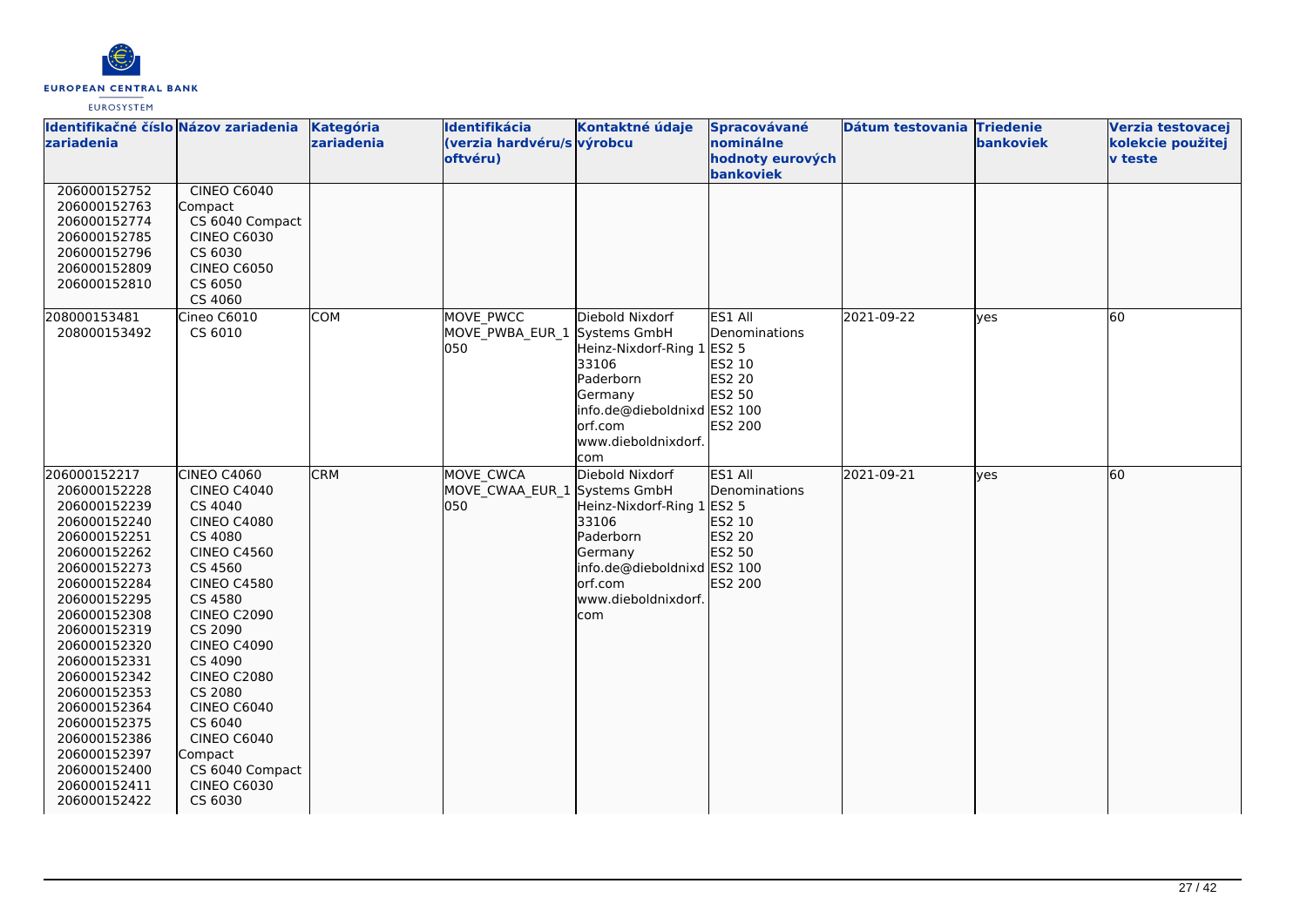

| Identifikačné číslo Názov zariadenia<br><b>zariadenia</b>                                                                                                                                                                                                                                                    |                                                                                                                                                                                                                                                                 | Kategória<br>zariadenia | Identifikácia<br>(verzia hardvéru/s výrobcu<br>oftvéru)  | Kontaktné údaje                                                                                                       | Spracovávané<br>nominálne<br>hodnoty eurových<br>bankoviek                                          | Dátum testovania Triedenie | bankoviek  | Verzia testovacej<br>kolekcie použitej<br><b>v</b> teste |
|--------------------------------------------------------------------------------------------------------------------------------------------------------------------------------------------------------------------------------------------------------------------------------------------------------------|-----------------------------------------------------------------------------------------------------------------------------------------------------------------------------------------------------------------------------------------------------------------|-------------------------|----------------------------------------------------------|-----------------------------------------------------------------------------------------------------------------------|-----------------------------------------------------------------------------------------------------|----------------------------|------------|----------------------------------------------------------|
| 206000152433<br>206000152444                                                                                                                                                                                                                                                                                 | <b>CINEO C6050</b><br>CS 6050<br>CS 4060                                                                                                                                                                                                                        |                         |                                                          |                                                                                                                       |                                                                                                     |                            |            |                                                          |
| 205000152089                                                                                                                                                                                                                                                                                                 | Suzohapp CDS9<br><b>HCM</b>                                                                                                                                                                                                                                     | <b>CIM</b>              | <b>HOTS BV5A</b><br>BVZ22EUT V000020 NL. B.V. / Suzohapp | Suzo international<br>Rijnzathe 12<br>3454PV<br>De Meern<br>Netherlands<br>info@suzohapp.nl<br>eu.suzohapp.com        | ES1 All<br>Denominations<br><b>ES2 5</b><br>ES2 10<br>ES2 20<br><b>ES2 50</b><br>ES2 100<br>ES2 200 | 2021-09-20                 | lno        | 60                                                       |
| 206000152137<br>206000152148<br>206000152159<br>206000152160                                                                                                                                                                                                                                                 | Scancoin RCS500<br><b>RCS 900</b><br>HCM N11<br>HCM N12                                                                                                                                                                                                         | <b>CRM</b>              | HOTS BV5A<br>BVZ22EUT V000020 NL. B.V. / Suzohapp        | Suzo international<br>Rijnzathe 12<br>3454PV<br>De Meern<br><b>Netherlands</b><br>info@suzohapp.nl<br>eu.suzohapp.com | ES1 All<br>Denominations<br>ES2 5<br>ES2 10<br>ES2 20<br>ES2 50<br>ES2 100<br>ES2 200               | 2021-09-20                 | lyes       | 60                                                       |
| 206000135556<br>206000135567<br>206000135578<br>206000135589<br>206000135590<br>206000135603<br>206000135614<br>206000135625<br>206000135636<br>206000135647<br>206000135658<br>206000135669<br>206000135670<br>206000135681<br>206000135692<br>206000135705<br>206000135716<br>206000135727<br>206000135738 | <b>SDM504S</b><br>SDM501S<br><b>SDM504C</b><br><b>SDM501C</b><br>SDM503<br>SDM503R<br>SDM503RC<br>SDM503RS<br>SDM503RH<br>8800S<br>8800C<br>8400S<br>8400C<br>CASHERE<br><b>SDM502C</b><br><b>SDM502S</b><br><b>SDM503C</b><br><b>SDM503S</b><br><b>SDM505S</b> | <b>CRM</b>              | <b>BV5000</b><br>BVCM115-EUR11700 Via di Mezzo 2/4       | Cima S.p.A.<br>41037<br>Mirandola (MO)<br>Italy<br>info@cimaspa.it<br>www.cimaspa.it                                  | ES1 All<br>Denominations<br><b>ES2 5</b><br>ES2 10<br><b>ES2 20</b><br>ES2 50<br>ES2 100<br>ES2 200 | 2021-09-14                 | <b>ves</b> | 60                                                       |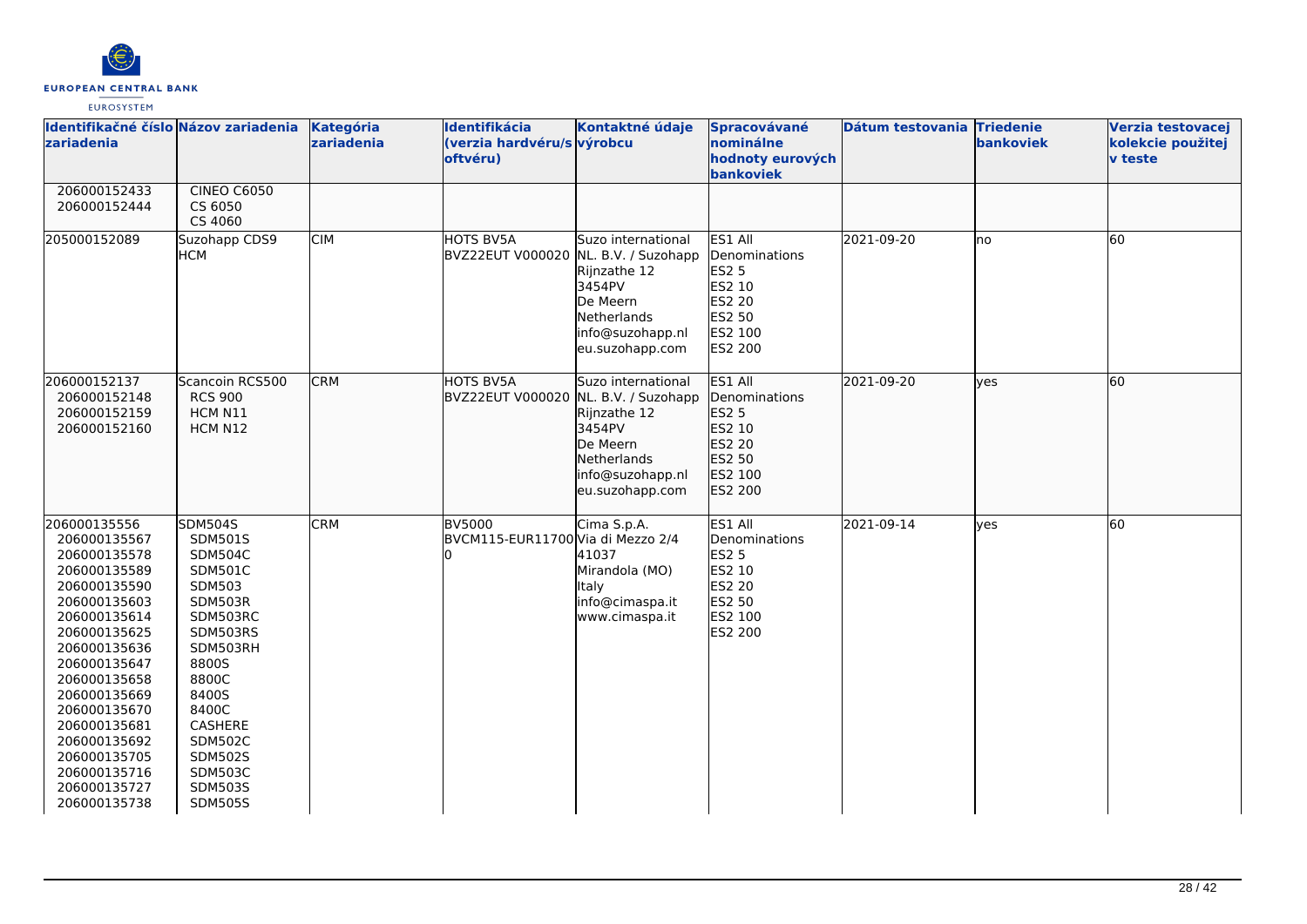

| zariadenia                   | Identifikačné číslo Názov zariadenia | Kategória<br>zariadenia | Identifikácia<br>(verzia hardvéru/s výrobcu<br>oftvéru) | Kontaktné údaje            | Spracovávané<br>nominálne<br>hodnoty eurových | Dátum testovania Triedenie | <b>bankoviek</b> | Verzia testovacej<br>kolekcie použitej<br><b>v</b> teste |
|------------------------------|--------------------------------------|-------------------------|---------------------------------------------------------|----------------------------|-----------------------------------------------|----------------------------|------------------|----------------------------------------------------------|
|                              |                                      |                         |                                                         |                            | <b>bankoviek</b>                              |                            |                  |                                                          |
| 206000135749                 | <b>SDM505C</b>                       |                         |                                                         |                            |                                               |                            |                  |                                                          |
| 206000151329                 | <b>SDM504S</b>                       | <b>CRM</b>              | <b>BV5000</b>                                           | Cima S.p.A.                | ES1 All                                       | 2021-09-14                 | lves             | 60                                                       |
| 206000151330                 | <b>SDM501S</b>                       |                         | BVCM116-EUR11800 Via di Mezzo 2/4                       |                            | Denominations                                 |                            |                  |                                                          |
| 206000151341                 | <b>SDM504C</b>                       |                         |                                                         | 41037                      | ES2 5                                         |                            |                  |                                                          |
| 206000151352                 | <b>SDM501C</b>                       |                         |                                                         | Mirandola (MO)             | ES2 10                                        |                            |                  |                                                          |
| 206000151363                 | SDM503                               |                         |                                                         | Italy                      | ES2 20                                        |                            |                  |                                                          |
| 206000151374                 | SDM503R                              |                         |                                                         | info@cimaspa.it            | ES2 50                                        |                            |                  |                                                          |
| 206000151385                 | SDM503RC                             |                         |                                                         | www.cimaspa.it             | ES2 100                                       |                            |                  |                                                          |
| 206000151396                 | SDM503RS                             |                         |                                                         |                            | ES2 200                                       |                            |                  |                                                          |
| 206000151409                 | SDM503RH                             |                         |                                                         |                            |                                               |                            |                  |                                                          |
| 206000151410                 | 8800S                                |                         |                                                         |                            |                                               |                            |                  |                                                          |
| 206000151421                 | 8800C                                |                         |                                                         |                            |                                               |                            |                  |                                                          |
| 206000151432                 | 8400S                                |                         |                                                         |                            |                                               |                            |                  |                                                          |
| 206000151443                 | 8400C                                |                         |                                                         |                            |                                               |                            |                  |                                                          |
| 206000151454                 | CASHERE                              |                         |                                                         |                            |                                               |                            |                  |                                                          |
| 206000151465                 | <b>SDM502C</b>                       |                         |                                                         |                            |                                               |                            |                  |                                                          |
| 206000151476                 | <b>SDM502S</b>                       |                         |                                                         |                            |                                               |                            |                  |                                                          |
| 206000151487                 | <b>SDM503C</b>                       |                         |                                                         |                            |                                               |                            |                  |                                                          |
| 206000151498                 | <b>SDM503S</b>                       |                         |                                                         |                            |                                               |                            |                  |                                                          |
| 206000151502                 | <b>SDM505S</b>                       |                         |                                                         |                            |                                               |                            |                  |                                                          |
| 206000151513                 | <b>SDM505C</b>                       |                         |                                                         |                            |                                               |                            |                  |                                                          |
| 206000151728                 | AST7000NT-R5                         | <b>CRM</b>              | <b>BV5000</b>                                           | Cima S.p.A.                | ES1 All                                       | 2021-09-14                 | lves             | 60                                                       |
| 206000151739                 | AST7000NT                            |                         | BVCM116-EUR11800 Via di Mezzo 2/4                       |                            | Denominations                                 |                            |                  |                                                          |
| 206000151740                 | AST7000-FT                           |                         |                                                         | 41037                      | ES2 5                                         |                            |                  |                                                          |
| 206000151751                 | <b>AST7000-FT ER</b>                 |                         |                                                         | Mirandola (MO)             | ES2 10                                        |                            |                  |                                                          |
| 206000151762                 | AST7016                              |                         |                                                         | ltaly                      | ES2 20                                        |                            |                  |                                                          |
| 206000151773                 | AST7008W                             |                         |                                                         | info@cimaspa.it            | ES2 50                                        |                            |                  |                                                          |
| 206000151784<br>206000151795 | <b>AST7008WB</b><br>AST7008C         |                         |                                                         | www.cimaspa.it             | ES2 100<br>ES2 200                            |                            |                  |                                                          |
| 206000151808                 | <b>AST7008CB</b>                     |                         |                                                         |                            |                                               |                            |                  |                                                          |
| 206000151819                 | <b>AST7008H</b>                      |                         |                                                         |                            |                                               |                            |                  |                                                          |
| 206000151820                 | AST7008HB                            |                         |                                                         |                            |                                               |                            |                  |                                                          |
| 206000151831                 | AST7008S                             |                         |                                                         |                            |                                               |                            |                  |                                                          |
| 206000150475                 | DT-7000H68V                          | <b>CRM</b>              | UNV-010                                                 | <b>GRG Banking</b>         | ES1 All                                       | 2021-08-30                 | lves             | 60                                                       |
| 206000150486                 | DT-7000H68N                          |                         | V28004A012                                              | Equipment Co Ltd           | Denominations                                 |                            |                  |                                                          |
| 206000150497                 | DT-7000H68NL                         |                         |                                                         | 9 Kelin Road Science ES2 5 |                                               |                            |                  |                                                          |
| 206000150501                 | DT-7000H68NLR                        |                         |                                                         | <b>City</b>                | ES2 10                                        |                            |                  |                                                          |
| 206000150512                 | DT-7000H68NX                         |                         |                                                         | 510663                     | ES2 20                                        |                            |                  |                                                          |
| 206000150523                 | Virtual Teller Mach                  |                         |                                                         | Guangzhou, District        | ES2 50                                        |                            |                  |                                                          |
| 206000150534                 | ine(VTM)/Videokasse                  |                         |                                                         | Luogang                    | ES2 100                                       |                            |                  |                                                          |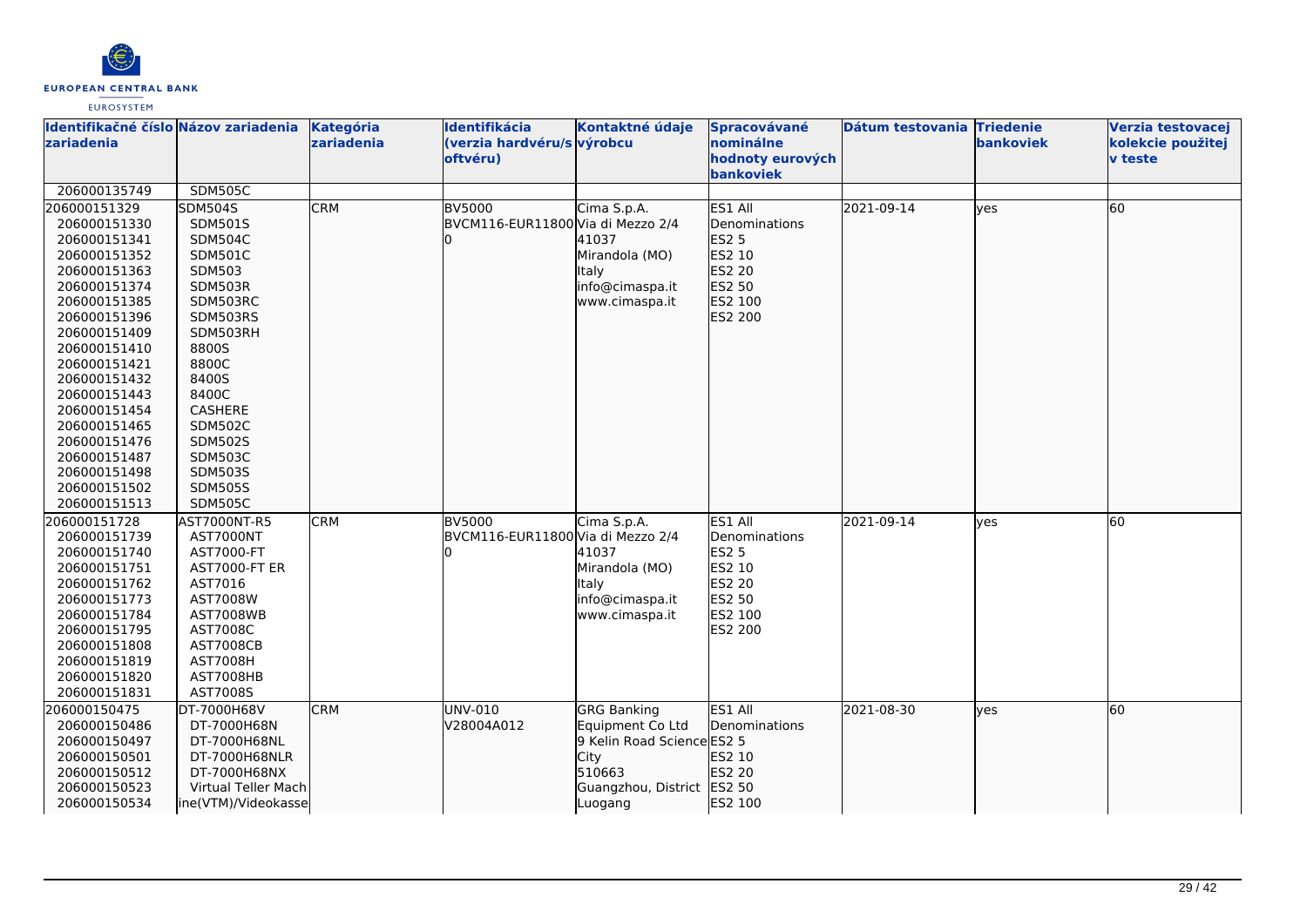

| Identifikačné číslo Názov zariadenia |                            | Kategória  | Identifikácia              | Kontaktné údaje           | Spracovávané                  | Dátum testovania Triedenie |           | Verzia testovacej |
|--------------------------------------|----------------------------|------------|----------------------------|---------------------------|-------------------------------|----------------------------|-----------|-------------------|
| zariadenia                           |                            | zariadenia | (verzia hardvéru/s výrobcu |                           | nominálne                     |                            | bankoviek | kolekcie použitej |
|                                      |                            |            | oftvéru)                   |                           | hodnoty eurových<br>bankoviek |                            |           | <b>v</b> teste    |
| 206000150545                         | DT-7000P5800               |            |                            | China                     | ES2 200                       |                            |           |                   |
| 206000150556                         | DT-7000P5800L              |            |                            | www.grgbanking.co         |                               |                            |           |                   |
| 206000150567                         | DT-7000P5800E              |            |                            | m                         |                               |                            |           |                   |
| 206000150578                         | DT-7000P5500L              |            |                            |                           |                               |                            |           |                   |
| 206000150589                         | DT-7000P5500               |            |                            |                           |                               |                            |           |                   |
| 206000150590                         | DT-7000P5500S              |            |                            |                           |                               |                            |           |                   |
| 206000150603                         | DT-7000P5500SL             |            |                            |                           |                               |                            |           |                   |
| 206000150614                         | DT-7000160-COMB            |            |                            |                           |                               |                            |           |                   |
| 206000150625                         |                            |            |                            |                           |                               |                            |           |                   |
| 206000150636                         | DT-7000160XL               |            |                            |                           |                               |                            |           |                   |
| 206000150647                         | DT-7000160X                |            |                            |                           |                               |                            |           |                   |
| 206000150658                         | DT-7000160NL               |            |                            |                           |                               |                            |           |                   |
| 206000150669<br>206000150670         | DT-7000160A<br>DT-7000160B |            |                            |                           |                               |                            |           |                   |
| 206000150681                         | DT-7000166                 |            |                            |                           |                               |                            |           |                   |
| 206000150692                         | DT-7000H68VL               |            |                            |                           |                               |                            |           |                   |
| 206000150705                         | DT-7000TCR71               |            |                            |                           |                               |                            |           |                   |
| 206000150716                         | DT-7000H68VLR              |            |                            |                           |                               |                            |           |                   |
|                                      | DT-7000i58                 |            |                            |                           |                               |                            |           |                   |
|                                      | DT-7000i58T                |            |                            |                           |                               |                            |           |                   |
| 205000150429                         | <b>KUAN</b>                | <b>CIM</b> | EUR 002.016                | Masterwork                | ES1 All                       | 2021-08-24                 | no        | 60                |
|                                      |                            |            |                            | Automodules               | Denominations                 |                            |           |                   |
|                                      |                            |            |                            | 4F, 223, Chong Yang ES2 5 |                               |                            |           |                   |
|                                      |                            |            |                            | Rd                        | ES2 10                        |                            |           |                   |
|                                      |                            |            |                            | 115 Nangang               | ES2 20                        |                            |           |                   |
|                                      |                            |            |                            | Taipei<br><b>Taiwan</b>   | ES2 50<br>ES2 100             |                            |           |                   |
|                                      |                            |            |                            | www.automodules.c ES2 200 |                               |                            |           |                   |
|                                      |                            |            |                            | lom                       |                               |                            |           |                   |
| 210000150233                         | CoinRoll 123               | <b>CDM</b> | SIRIUS V3.4                | HESS Cash Systems ES1 All |                               | 2021-08-10                 | lno       | 60                |
|                                      |                            |            |                            | GmbH                      | Denominations                 |                            |           |                   |
|                                      |                            |            |                            | Robert-Bosch-             | ES2 5                         |                            |           |                   |
|                                      |                            |            |                            | Strasse 30                | ES2 10                        |                            |           |                   |
|                                      |                            |            |                            | 71106                     | ES2 20                        |                            |           |                   |
|                                      |                            |            |                            | Magstadt                  | ES2 50                        |                            |           |                   |
|                                      |                            |            |                            | Germany                   | ES2 100                       |                            |           |                   |
|                                      |                            |            |                            | joachim.becker@hesES2 200 |                               |                            |           |                   |
|                                      |                            |            |                            | s.de                      |                               |                            |           |                   |
|                                      |                            |            |                            | www.hess.de               |                               |                            |           |                   |
| 206000149552                         | ProCash 4000               | <b>CRM</b> | LINE XLA-O                 | Diebold Nixdorf           | ES1 All                       | 2021-08-04                 | lyes      | 60                |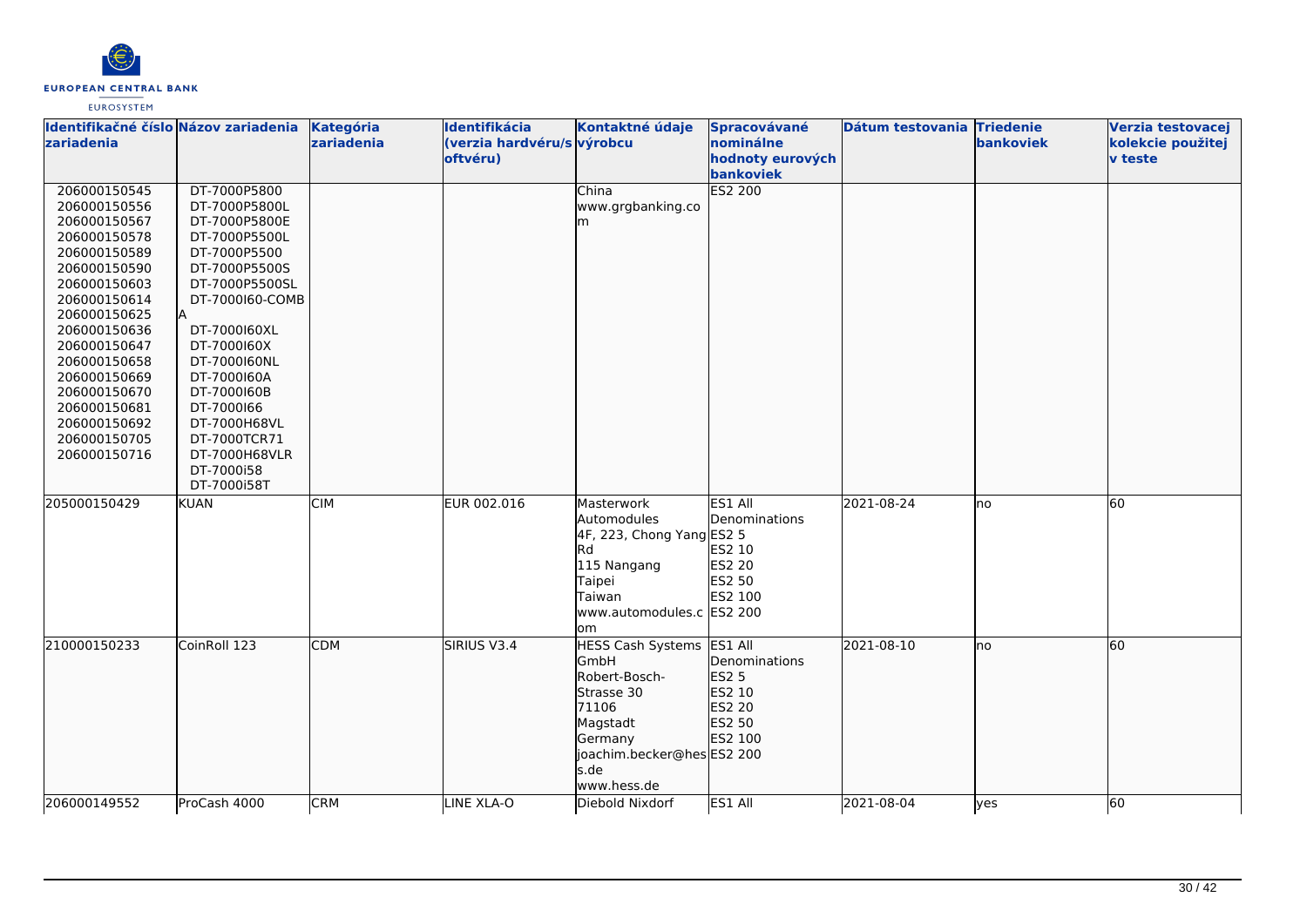

| Identifikačné číslo Názov zariadenia<br><b>zariadenia</b>                                                                                                                                                                                                                                                                                                                    |                                                                                                                                                                                                                                                                                                                                    | Kategória<br>zariadenia | Identifikácia<br>(verzia hardvéru/s výrobcu<br>oftvéru) | Kontaktné údaje                                                                                                                                                        | Spracovávané<br>nominálne<br>hodnoty eurových<br>bankoviek                                   | Dátum testovania Triedenie | bankoviek | Verzia testovacej<br>kolekcie použitej<br><b>v</b> teste |
|------------------------------------------------------------------------------------------------------------------------------------------------------------------------------------------------------------------------------------------------------------------------------------------------------------------------------------------------------------------------------|------------------------------------------------------------------------------------------------------------------------------------------------------------------------------------------------------------------------------------------------------------------------------------------------------------------------------------|-------------------------|---------------------------------------------------------|------------------------------------------------------------------------------------------------------------------------------------------------------------------------|----------------------------------------------------------------------------------------------|----------------------------|-----------|----------------------------------------------------------|
| 206000149563<br>206000149574                                                                                                                                                                                                                                                                                                                                                 | ProCash 4000xs<br>ProCash 4100                                                                                                                                                                                                                                                                                                     |                         | XLAAEUR0249                                             | Systems GmbH<br>Heinz-Nixdorf-Ring 1 ES2 5<br>33106<br>Paderborn<br>Germany<br>info.de@dieboldnixd ES2 100<br>orf.com<br>www.dieboldnixdorf.<br>com                    | Denominations<br>ES2 10<br><b>ES2 20</b><br>ES2 50<br><b>ES2 200</b>                         |                            |           |                                                          |
| 206000149585<br>206000149596<br>206000149609<br>206000149610<br>206000149621<br>206000149632<br>206000149643<br>206000149654<br>206000149665<br>206000149676<br>206000149687<br>206000149698<br>206000149701<br>206000149712<br>206000149723<br>206000149734<br>206000149745<br>206000149756<br>206000149767<br>206000149778<br>206000149789<br>206000149790<br>206000149803 | Opteva 328EF<br>Diebold 3030<br>Opteva 328EF/D<br>Opteva 328EF/C<br>Opteva 328EF/S<br>Opteva 328<br>Opteva 324<br>Opteva 368<br>Opteva 378<br>Opteva 828<br>CS 828<br>Opteva 860<br>Opteva 868<br>CS 868<br>Opteva 820<br>Diebold 9900<br>CS 9900<br>Diebold 3700<br>CS 3700<br>Diebold 3750<br>CS 3750<br>Diebold 3550<br>CS 3550 | <b>CRM</b>              | BVZ10<br>BVZ22EUT000020                                 | Diebold Nixdorf<br>Systems GmbH<br>Heinz-Nixdorf-Ring 1 ES2 5<br>33106<br>Paderborn<br>Germany<br>info.de@dieboldnixd ES2 100<br>orf.com<br>www.dieboldnixdorf.<br>com | ES1 All<br>Denominations<br>ES2 10<br>ES2 20<br>ES2 50<br>ES2 200                            | 2021-08-03                 | ves       | 60                                                       |
| 205000149926                                                                                                                                                                                                                                                                                                                                                                 | <b>APS Compact NL</b>                                                                                                                                                                                                                                                                                                              | <b>CIM</b>              | CI Note Line<br>UNX4-210-13-EU-16 12 METAXA K.          | Unixfor S.A.<br>17455<br>ALIMOS - ATHENS<br>Greece<br>unixfor@unixfor.gr<br>www.unixfor.com                                                                            | ES1 All<br>Denominations<br><b>ES2 5</b><br>ES2 10<br>ES2 20<br>ES2 50<br>ES2 100<br>ES2 200 | 2021-07-29                 | lno       | 60                                                       |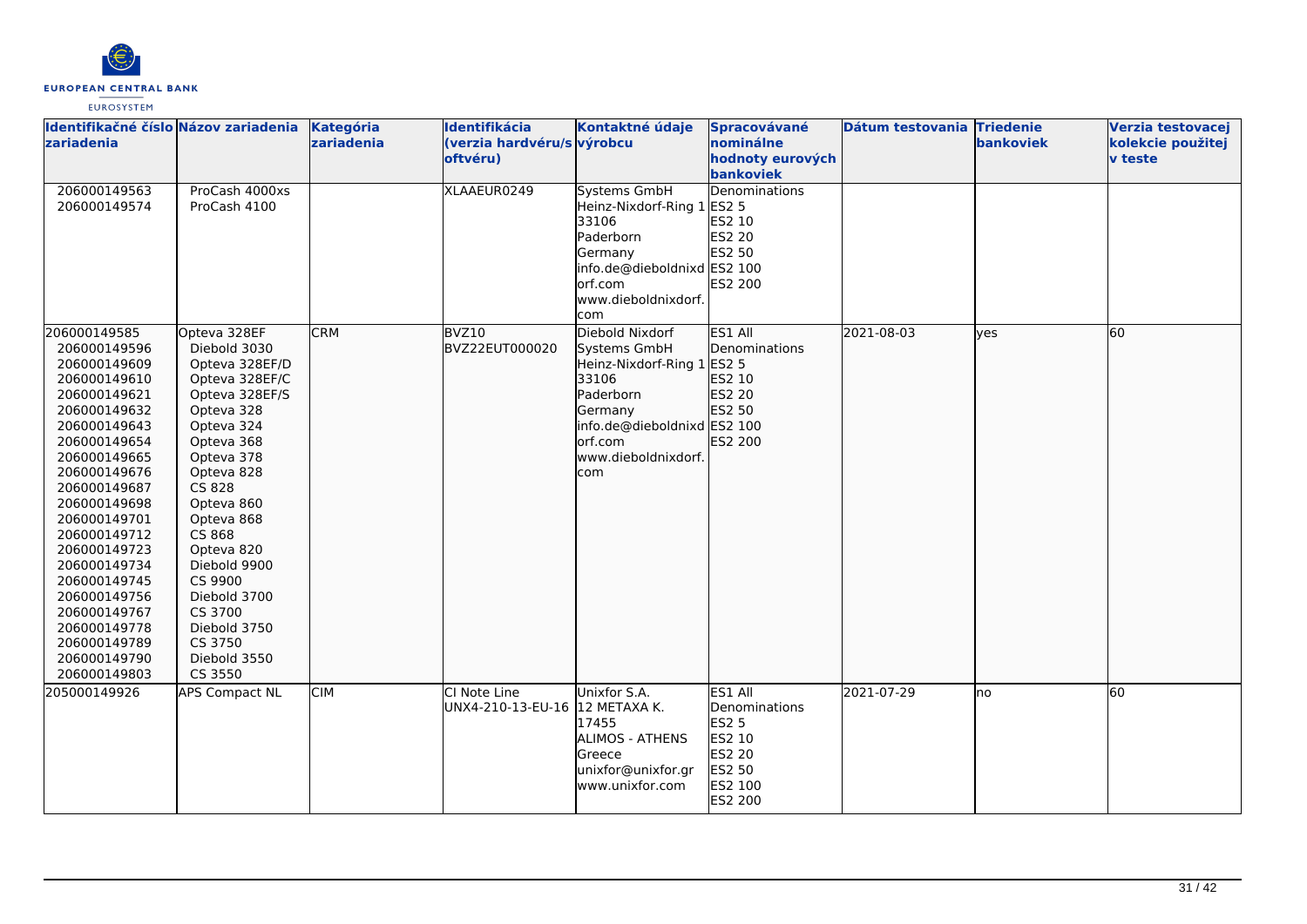

| Identifikačné číslo Názov zariadenia<br>zariadenia                                           |                                                                                      | Kategória<br>zariadenia | Identifikácia<br>(verzia hardvéru/s výrobcu<br>oftvéru)     | Kontaktné údaje                                                                                                                | Spracovávané<br>nominálne<br>hodnoty eurových<br>bankoviek                                          | Dátum testovania Triedenie | bankoviek  | Verzia testovacej<br>kolekcie použitej<br><b>v</b> teste |
|----------------------------------------------------------------------------------------------|--------------------------------------------------------------------------------------|-------------------------|-------------------------------------------------------------|--------------------------------------------------------------------------------------------------------------------------------|-----------------------------------------------------------------------------------------------------|----------------------------|------------|----------------------------------------------------------|
| 205000149915                                                                                 | <b>APS Compact</b>                                                                   | <b>CIM</b>              | CR90<br><b>BIM2020</b><br>UNX4-110-13-EU-16 17455           | Unixfor S.A.<br>12 METAXA K.<br><b>ALIMOS - ATHENS</b><br>Greece<br>unixfor@unixfor.gr<br>www.unixfor.com                      | ES1 All<br>Denominations<br>ES2 5<br>ES2 10<br>ES2 20<br>ES2 50<br>ES2 100<br>ES2 200               | 2021-07-27                 | lno        | 60                                                       |
| 206000133861<br>206000133872<br>206000133883<br>206000133894<br>206000133907<br>206000133918 | KePlus R10<br>KePlus RT10<br>KePlus F10<br>KePlus FT10<br>KePlus FX10<br>KePlus RX10 | <b>CRM</b>              | BV HW: HOTS Zero<br>BV Type 5<br>BV SW:<br>BVZ2207T000011   | <b>KEBA Handover</b><br><b>Automation GmbH</b><br>Reindlstrasse 51<br>A-4041<br>Linz<br>Austria<br>kh@keba.com<br>www.keba.com | ES1 All<br>Denominations<br><b>ES2 5</b><br>ES2 10<br>ES2 20<br>ES2 50<br>ES2 100<br>ES2 200        | 2021-07-26                 | ves        | 60                                                       |
| 206000149357<br>206000149391<br>206000149404<br>206000149415                                 | KePlus R6se<br>KePlus X6se<br>KePlus R6<br>KePlus X6                                 | <b>CRM</b>              | BV HW:HCS ZERO<br>BV Type 5<br>BV SW:<br>BVZ22EUT000020     | <b>KEBA Handover</b><br><b>Automation GmbH</b><br>Reindlstrasse 51<br>A-4041<br>Linz<br>Austria<br>kh@keba.com<br>www.keba.com | ES1 All<br>Denominations<br><b>ES2 5</b><br>ES2 10<br>ES2 20<br>ES2 50<br>ES2 100<br>ES2 200        | 2021-07-26                 | lves       | 60                                                       |
| 206000157848<br>206000157859<br>206000157860<br>206000157871                                 | KePlus R6se<br>KePlus X6se<br>KePlus R6<br>KePlus X6                                 | <b>CRM</b>              | BV HW:HOTS ZERO<br>BV Type 5<br>BV SW:<br>BVZ22EUT000020    | <b>KEBA Handover</b><br>Automation GmbH<br>Reindlstrasse 51<br>A-4041<br>Linz<br>Austria<br>kh@keba.com<br>www.keba.com        | ES1 All<br>Denominations<br>ES2 5<br>ES2 10<br><b>ES2 20</b><br>ES2 50<br>ES2 100<br><b>ES2 200</b> | 2021-07-26                 | <b>ves</b> | 60                                                       |
| 206000148777                                                                                 | CI Note Line Recycle CRM                                                             |                         | CI Note Line Recycle CI Tech Components ES1 All<br>13-EU-16 | AG<br>Oberburgstrasse 10 ES2 5                                                                                                 | Denominations                                                                                       | 2021-07-21                 | lyes       | 60                                                       |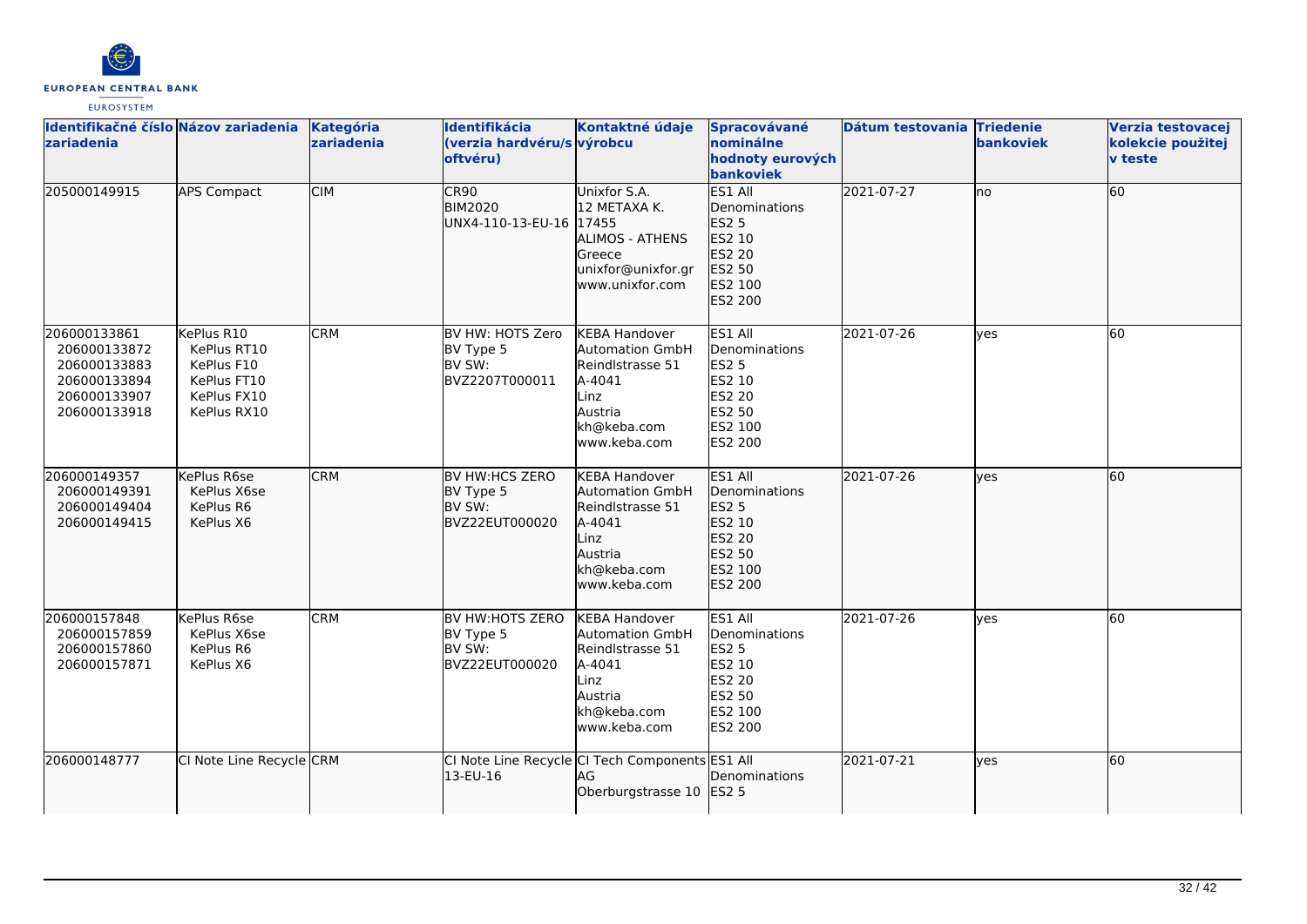

| Identifikačné číslo Názov zariadenia<br>zariadenia                                                                                                           |                                                                                                                                                    | Kategória<br>zariadenia | Identifikácia<br>(verzia hardvéru/s výrobcu<br>oftvéru) | Kontaktné údaje                                                                                                                                                                       | Spracovávané<br>nominálne<br>hodnoty eurových<br>bankoviek                                   | Dátum testovania Triedenie | bankoviek  | Verzia testovacej<br>kolekcie použitej<br><b>v</b> teste |
|--------------------------------------------------------------------------------------------------------------------------------------------------------------|----------------------------------------------------------------------------------------------------------------------------------------------------|-------------------------|---------------------------------------------------------|---------------------------------------------------------------------------------------------------------------------------------------------------------------------------------------|----------------------------------------------------------------------------------------------|----------------------------|------------|----------------------------------------------------------|
|                                                                                                                                                              |                                                                                                                                                    |                         |                                                         | 3400<br>Burgdorf<br>Switzerland<br>info@citech.com<br>lwww.citech.com                                                                                                                 | <b>ES2 10</b><br>ES2 20<br>ES2 50<br>ES2 100<br><b>ES2 200</b>                               |                            |            |                                                          |
| 205000148890                                                                                                                                                 | SmartPay Lobby                                                                                                                                     | <b>CIM</b>              | <b>BIM2020</b><br>Cash Module v1.6<br>13-EU-15          | Printec Hellas<br>S.M.S.A.<br>7-7A, Poseidonos<br>Ave. & Lokridos Str.<br>18344<br>Moschato, Athens<br>Greece<br>e.vasiliadou@printecES2 200<br>group.com<br>www.printecgroup.c<br>om | ES1 All<br>Denominations<br>ES2 5<br>ES2 10<br>ES2 20<br>ES2 50<br>ES2 100                   | 2021-07-21                 | lno        | 60                                                       |
| 207000148471<br>207000148482<br>207000148493<br>207000148507<br>207000148518<br>207000148529<br>207000148530<br>207000148541<br>207000148552<br>207000148563 | SelfServ 34<br>SelfServ 31<br>SelfServ 32<br>SelfServ 36<br>SelfServ 38<br>SelfServ 91<br>SelfServ 81<br>SelfServ 82<br>SelfServ 84<br>SelfServ 88 | <b>CCM</b>              | DVM-STD-EUR<br>Version 01.07.00                         | <b>NCR Financial</b><br>Solutions Group Ltd<br>3 Fulton Road<br>DD2 4SW Tayside<br>Dundee<br>United Kingdom<br>www.ncr.com                                                            | ES1 All<br>Denominations<br>ES2 5<br>ES2 10<br>ES2 20<br>ES2 50<br>ES2 100<br>ES2 200        | 2021-07-20                 | lno        | 60                                                       |
| 206000148254<br>206000148265                                                                                                                                 | SelfServ 83<br>SelfServ 87                                                                                                                         | <b>CRM</b>              | BRM with HVD300<br>EUR00000544                          | <b>NCR Financial</b><br>Solutions Group Ltd<br>3 Fulton Road<br>DD2 4SW Tayside<br>Dundee<br>United Kingdom<br>www.ncr.com                                                            | ES1 All<br>Denominations<br>ES2 5<br>ES2 10<br>ES2 20<br>ES2 50<br>ES2 100<br><b>ES2 200</b> | 2021-07-14                 | <b>ves</b> | 60                                                       |
| 205000148413                                                                                                                                                 | SmartPay Lobby<br>New                                                                                                                              | <b>CIM</b>              | CI-2110C<br>Cash Module v1.6<br>13-EU-14                | Printec Hellas<br>S.M.S.A.<br>7-7A, Poseidonos                                                                                                                                        | ES1 All<br>Denominations<br><b>ES2 5</b>                                                     | 2021-07-13                 | no         | 60                                                       |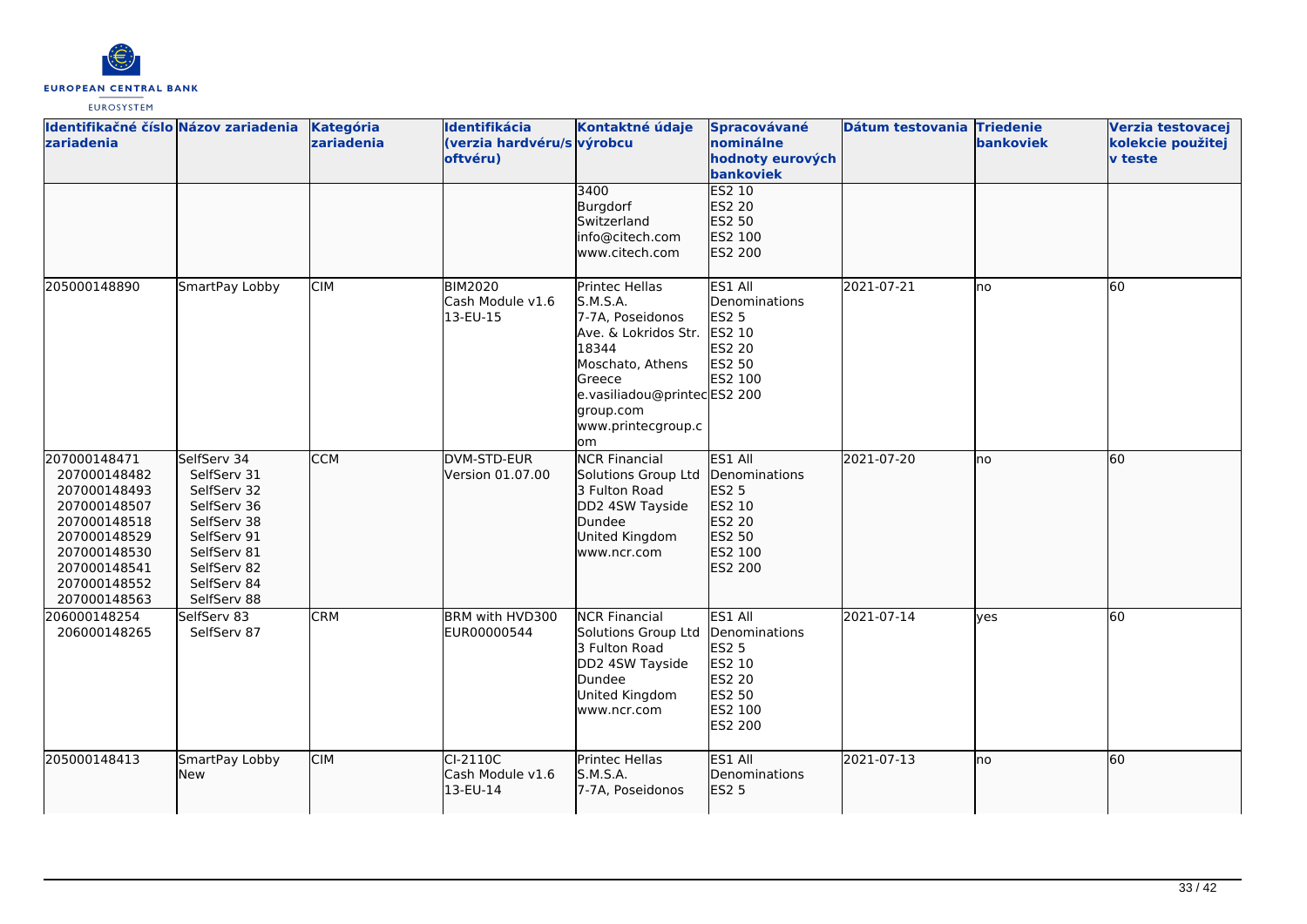

| Identifikačné číslo Názov zariadenia<br>zariadenia           |                                                         | Kategória<br>zariadenia | Identifikácia<br>(verzia hardvéru/s výrobcu<br>oftvéru) | Kontaktné údaje<br>Ave. & Lokridos Str. ES2 10<br>18344<br>Moschato, Athens<br>Greece<br>e.vasiliadou@printecES2 200                                                                              | Spracovávané<br>nominálne<br>hodnoty eurových<br>bankoviek<br>ES2 20<br>ES2 50<br>ES2 100                  | Dátum testovania Triedenie | <b>bankoviek</b> | Verzia testovacej<br>kolekcie použitej<br><b>v</b> teste |
|--------------------------------------------------------------|---------------------------------------------------------|-------------------------|---------------------------------------------------------|---------------------------------------------------------------------------------------------------------------------------------------------------------------------------------------------------|------------------------------------------------------------------------------------------------------------|----------------------------|------------------|----------------------------------------------------------|
|                                                              |                                                         |                         |                                                         | group.com<br>www.printecgroup.c<br>lom                                                                                                                                                            |                                                                                                            |                            |                  |                                                          |
| 205000132621                                                 | Suzohapp CDS9<br><b>HCM</b>                             | <b>CIM</b>              | HOTS BV5A<br>BVZ22EUT V000018 NL. B.V. / Suzohapp       | Suzo international<br>Rijnzathe 12<br>3454PV<br>De Meern<br>Netherlands<br>info@suzohapp.nl<br>eu.suzohapp.com                                                                                    | ES1 All<br>Denominations<br><b>ES2 5</b><br>ES2 10<br><b>ES2 20</b><br>ES2 50<br>ES2 100<br><b>ES2 200</b> | 2021-07-06                 | lno              | 60                                                       |
| 206000132633<br>206000134383<br>206000134394<br>206000134407 | Scancoin RCS500<br><b>RCS 900</b><br>HCM N11<br>HCM N12 | <b>CRM</b>              | HOTS BV5A<br>BVZ22EUT V000018 NL. B.V. / Suzohapp       | Suzo international<br>Rijnzathe 12<br>3454PV<br>De Meern<br>Netherlands<br>info@suzohapp.nl<br>eu.suzohapp.com                                                                                    | ES1 All<br>Denominations<br>ES2 5<br>ES2 10<br>ES2 20<br>ES2 50<br>ES2 100<br>ES2 200                      | 2021-07-06                 | lves             | 60                                                       |
| 205000147684                                                 | <b>CSH-410</b>                                          | <b>CIM</b>              | <b>BIM2020</b><br>Cash Module v1.6<br>13-EU-14          | <b>INNOVA BILISIM</b><br><b>COZUMLERI A.S</b><br>ITU Ayazaga<br>Kampusu Teknokent ES2 10<br>Ari 4 Binasi<br>34469<br>Maslak, Istanbul<br>Turkey<br>atomus@innova.co<br>lm.tr<br>www.innova.com.tr | ES1 All<br>Denominations<br><b>ES2 5</b><br>ES2 20<br>ES2 50<br>ES2 100<br><b>ES2 200</b>                  | 2021-07-06                 | no               | 60                                                       |
| 208000146777                                                 | ARGO G60                                                | <b>COM</b>              | <b>BV10</b><br><b>EU32</b>                              | <b>TRITON Systems of</b><br>Delaware, LLC                                                                                                                                                         | ES1 All<br>Denominations                                                                                   | 2021-06-24                 | yes              | 60                                                       |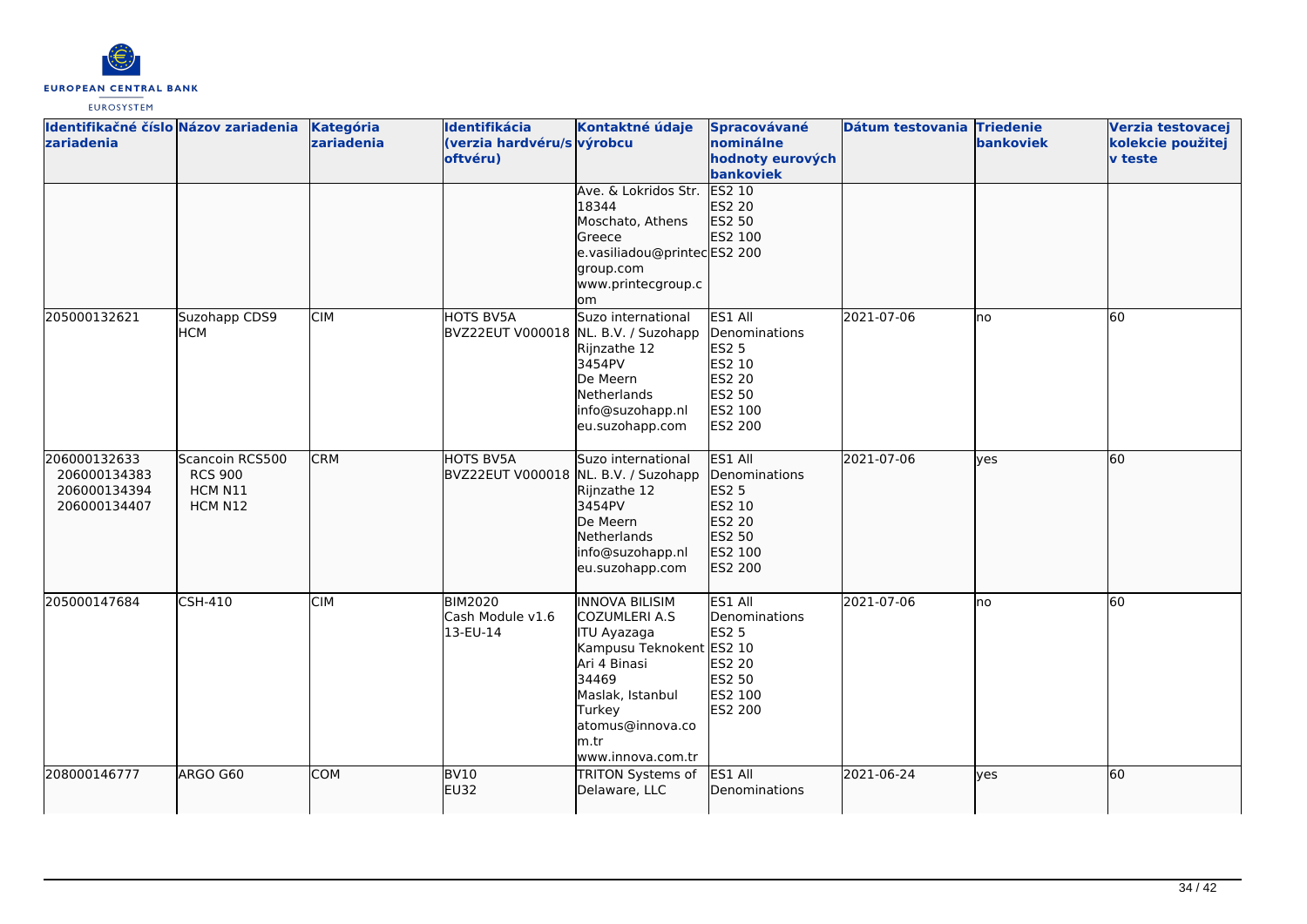

| Identifikačné číslo Názov zariadenia<br>zariadenia                                                                                                                                                                                                                                                                                                           |                                                                                                                                                                                                                                                                                                                                                                                                                                                                              | Kategória<br>zariadenia | Identifikácia<br>(verzia hardvéru/s výrobcu<br>oftvéru) | Kontaktné údaje                                                                                                                                      | Spracovávané<br>nominálne<br>hodnoty eurových                                                   | Dátum testovania Triedenie | bankoviek | Verzia testovacej<br>kolekcie použitej<br><b>v</b> teste |
|--------------------------------------------------------------------------------------------------------------------------------------------------------------------------------------------------------------------------------------------------------------------------------------------------------------------------------------------------------------|------------------------------------------------------------------------------------------------------------------------------------------------------------------------------------------------------------------------------------------------------------------------------------------------------------------------------------------------------------------------------------------------------------------------------------------------------------------------------|-------------------------|---------------------------------------------------------|------------------------------------------------------------------------------------------------------------------------------------------------------|-------------------------------------------------------------------------------------------------|----------------------------|-----------|----------------------------------------------------------|
| 206000140871                                                                                                                                                                                                                                                                                                                                                 | Diebold Opteva                                                                                                                                                                                                                                                                                                                                                                                                                                                               | <b>CRM</b>              | BVZ10                                                   | 21405 B Street<br>MS 39560<br>Long Beach<br><b>USA</b><br>sales@triton.com<br>www.tritonatm.com<br>Diebold Nixdorf                                   | bankoviek<br><b>ES2 5</b><br>ES2 10<br>ES2 20<br>ES2 50<br>ES2 100<br><b>ES2 200</b><br>ES1 All | 2021-06-21                 | lves      | 60                                                       |
| 206000140882<br>206000140893<br>206000140906<br>206000140917<br>206000140928<br>206000140939<br>206000140940<br>206000140951<br>206000140962<br>206000140973<br>206000140984<br>206000140995<br>206000141008<br>206000142748<br>206000142759<br>206000142760<br>206000142771<br>206000142782<br>206000142793<br>206000142806<br>206000142817<br>206000142828 | 328EF<br>Diebold 3030<br>Diebold Opteva<br>328EF/D<br>Diebold Opteva<br>328EF/C<br>Diebold Opteva<br>328 EF/S<br>Diebold Opteva<br>328<br>Diebold Opteva<br>324<br>Diebold Opteva<br>368<br>Diebold Opteva<br>378<br>Diebold Opteva<br>828<br>Diebold CS 828<br>Diebold Opteva<br>868<br>Diebold CS 868<br>Diebold Opteva<br>820<br>Diebold 3550<br>Diebold CS 3550<br>Diebold 3700<br>Diebold CS 3700<br>Diebold 3750<br>Diebold CS 3750<br>Diebold 9900<br>Diebold CS 9900 |                         | BVZ22EUT000019                                          | Systems GmbH<br>Heinz-Nixdorf-Ring 1 ES2 5<br>33106<br>Paderborn<br>Germany<br>info.de@dieboldnixd ES2 100<br>lorf.com<br>www.dieboldnixdorf.<br>com | Denominations<br>ES2 10<br>ES2 20<br>ES2 50<br>ES2 200                                          |                            |           |                                                          |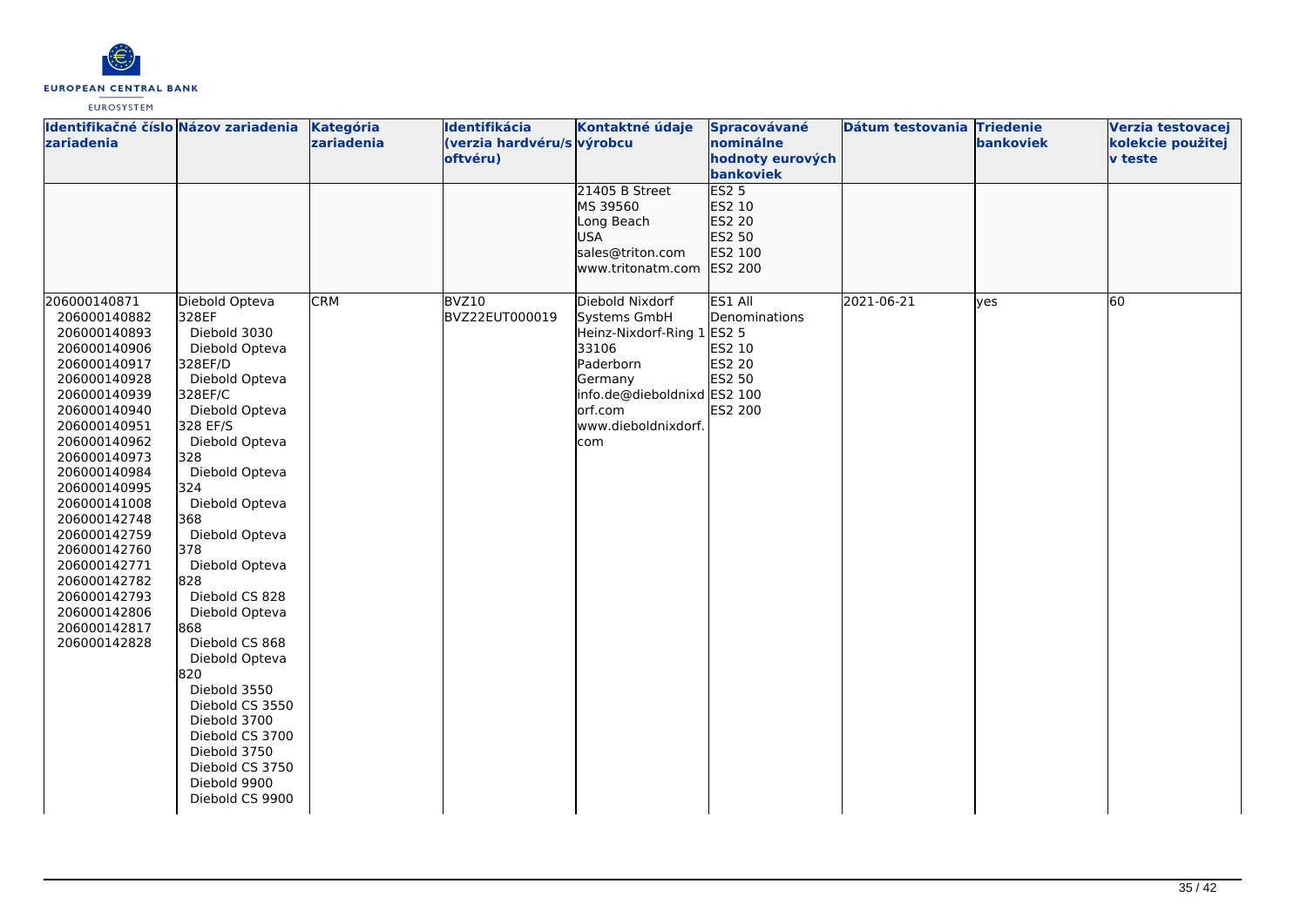

| Identifikačné číslo Názov zariadenia<br>zariadenia |                        | Kategória<br>zariadenia | Identifikácia<br>(verzia hardvéru/s výrobcu<br>oftvéru) | Kontaktné údaje                                                                                                                                                        | Spracovávané<br>nominálne<br>hodnoty eurových<br>bankoviek                                            | Dátum testovania Triedenie | bankoviek  | Verzia testovacej<br>kolekcie použitej<br><b>v</b> teste |
|----------------------------------------------------|------------------------|-------------------------|---------------------------------------------------------|------------------------------------------------------------------------------------------------------------------------------------------------------------------------|-------------------------------------------------------------------------------------------------------|----------------------------|------------|----------------------------------------------------------|
|                                                    | Diebold Opteva<br>860  |                         |                                                         |                                                                                                                                                                        |                                                                                                       |                            |            |                                                          |
| 206000146058<br>206000146069                       | SR1000<br>SR2000       | <b>CRM</b>              | BV <sub>3</sub><br>GAUL2104270E                         | Sigma S.p.A.<br>Via Po 14<br>63017<br>Altidona (FM)<br><b>Italy</b><br>www.sigmaspa.com                                                                                | ES1 All<br>Denominations<br><b>ES2 5</b><br>ES2 10<br>ES2 20<br>ES2 50<br>ES2 100<br>ES2 200          | 2021-06-21                 | lyes       | 60                                                       |
| 208000146631                                       | ARGO G60               | COM                     | <b>BV10</b><br><b>EU27</b>                              | TRITON Systems of<br>Delaware, LLC<br>21405 B Street<br>MS 39560<br>Long Beach<br><b>USA</b><br>sales@triton.com<br>www.tritonatm.com                                  | <b>ES15</b><br>ES1 10<br><b>ES1 20</b><br>ES1 50<br><b>ES2 5</b><br>ES2 10<br>ES2 20<br><b>ES2 50</b> | 2021-06-16                 | yes        | 60                                                       |
| 208000146389<br>208000146390                       | Cineo C6010<br>CS 6010 | <b>COM</b>              | <b>MOVE PWBA</b><br>MOVE_PWBA_EUR_1<br>l047             | Diebold Nixdorf<br>Systems GmbH<br>Heinz-Nixdorf-Ring 1 ES2 5<br>33106<br>Paderborn<br>Germany<br>info.de@dieboldnixd ES2 100<br>orf.com<br>www.dieboldnixdorf.<br>com | ES1 All<br>Denominations<br>ES2 10<br>ES2 20<br>ES2 50<br>ES2 200                                     | 2021-06-09                 | lves       | 60                                                       |
| 208000146403<br>208000146414                       | Cineo C6010<br>CS 6010 | <b>COM</b>              | MOVE PWCC<br>MOVE_PWBA_EUR_1 Systems GmbH<br>047        | Diebold Nixdorf<br>Heinz-Nixdorf-Ring 1 ES2 5<br>33106<br>Paderborn<br>Germany<br>info.de@dieboldnixd ES2 100<br>orf.com<br>www.dieboldnixdorf.                        | ES1 All<br>Denominations<br>ES2 10<br><b>ES2 20</b><br>ES2 50<br>ES2 200                              | 2021-06-09                 | <b>yes</b> | 60                                                       |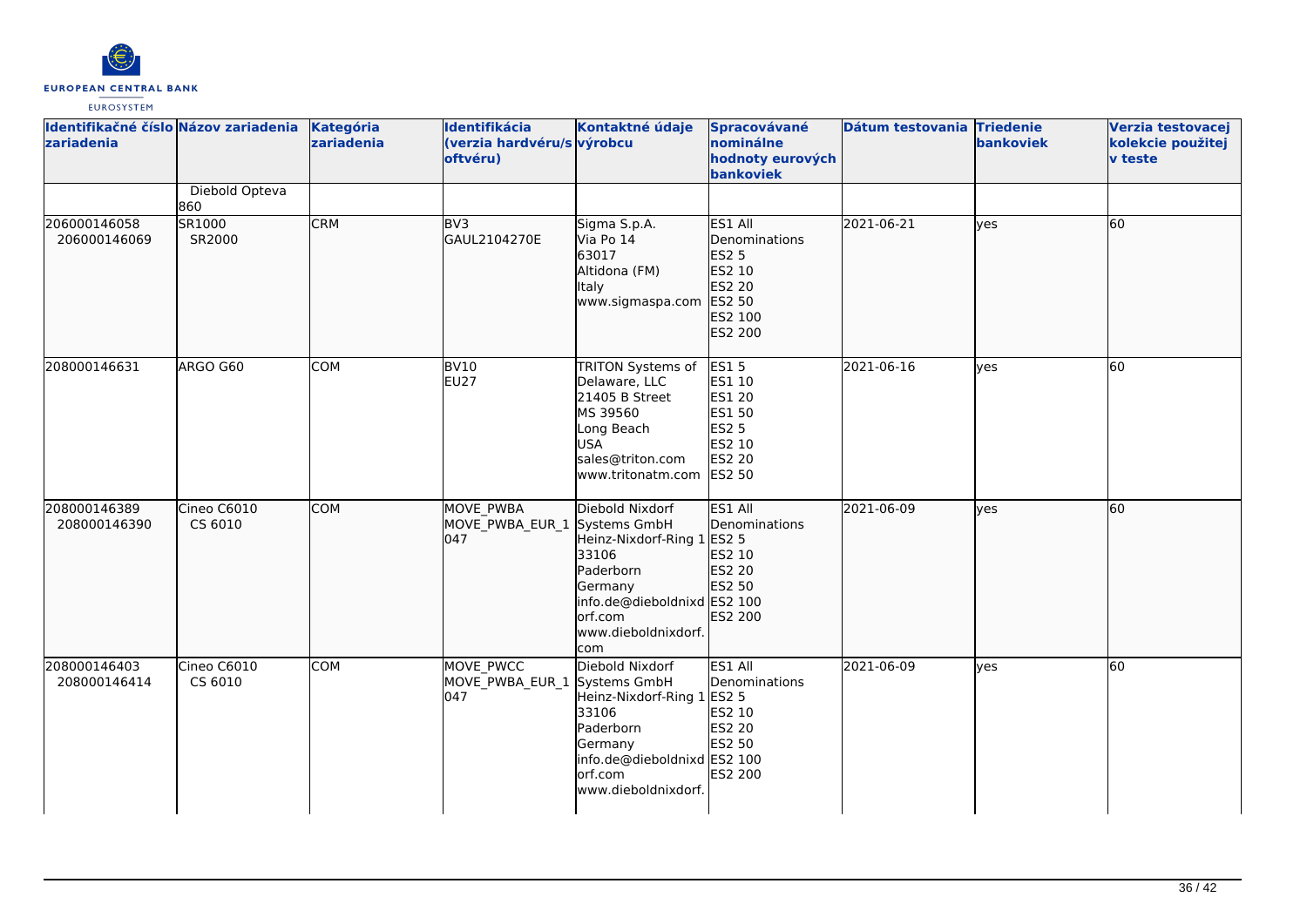

| zariadenia                                                                                                                                                                                   | Identifikačné číslo Názov zariadenia                                                                                                                                                                       | Kategória<br>zariadenia | Identifikácia<br>(verzia hardvéru/s výrobcu<br>oftvéru) | Kontaktné údaje                                                                                                                                   | Spracovávané<br>nominálne<br>hodnoty eurových<br><b>bankoviek</b>                     | Dátum testovania Triedenie | bankoviek | Verzia testovacej<br>kolekcie použitej<br><b>v</b> teste |
|----------------------------------------------------------------------------------------------------------------------------------------------------------------------------------------------|------------------------------------------------------------------------------------------------------------------------------------------------------------------------------------------------------------|-------------------------|---------------------------------------------------------|---------------------------------------------------------------------------------------------------------------------------------------------------|---------------------------------------------------------------------------------------|----------------------------|-----------|----------------------------------------------------------|
|                                                                                                                                                                                              |                                                                                                                                                                                                            |                         |                                                         | com                                                                                                                                               |                                                                                       |                            |           |                                                          |
| 206000146070<br>206000146081<br>206000146092<br>206000146105<br>206000146116<br>206000146127<br>206000146138<br>206000146149<br>206000146150<br>206000146161<br>206000146172<br>206000146183 | SelfServ 32<br>Personas 74 M-<br>Series<br>Personas 76 M-<br>Series<br>SelfServ 31<br>SelfServ 34<br>SelfServ 36<br>SelfServ 38<br>SelfServ 81<br>SelfServ 82<br>SelfServ 84<br>SelfServ 88<br>SelfServ 91 | <b>CRM</b>              | <b>GBRU</b><br>GBNA with GBVE-II<br>EU0901              | <b>NCR Financial</b><br>Solutions Group Ltd<br>3 Fulton Road<br>DD2 4SW Tayside<br>Dundee<br>United Kingdom<br>www.ncr.com                        | ES1 All<br>Denominations<br>ES2 5<br>ES2 10<br>ES2 20<br>ES2 50<br>ES2 100<br>ES2 200 | 2021-06-08                 | lves      | 60                                                       |
| 206000146252<br>206000146263<br>206000146274<br>206000146285<br>206000146296<br>206000146309<br>206000146310<br>206000146321<br>206000146332                                                 | DN Series 200<br>CS 4060<br>CS 4560<br>DN Series 250<br>DN Series 400<br>DN Series 405DT<br>DN Series 450<br>DN Series 470<br>DN Series 490                                                                | <b>CRM</b>              | MOVEm CDAA<br>MOVEm_CDAA_EUR_Systems GmbH<br>1015       | Diebold Nixdorf<br>Heinz-Nixdorf-Ring 1<br>33106<br>Paderborn<br>Germany<br>info.de@dieboldnixd ES2 100<br>lorf.com<br>www.dieboldnixdorf.<br>com | ES1 All<br>Denominations<br>ES2 5<br>ES2 10<br>ES2 20<br>ES2 50<br>ES2 200            | 2021-06-08                 | yes       | 60                                                       |
| 206000145912<br>206000145923<br>206000145934<br>206000145945<br>206000145956<br>206000145967<br>206000145978<br>206000145989<br>206000145990<br>206000146003<br>206000146014<br>206000146025 | SelfServ 32<br>Personas 74 M-<br>Series<br>Personas 76 M-<br>Series<br>SelfServ 31<br>SelfServ 34<br>SelfServ 36<br>SelfServ 38<br>SelfServ 81<br>SelfServ 82<br>SelfServ 84<br>SelfServ 88<br>SelfServ 91 | <b>CRM</b>              | IGBRU<br><b>GBNA with GBVE</b><br>EU0901                | <b>NCR Financial</b><br>Solutions Group Ltd<br>3 Fulton Road<br>DD2 4SW Tayside<br>Dundee<br>United Kingdom<br>www.ncr.com                        | ES1 All<br>Denominations<br>ES2 5<br>ES2 10<br>ES2 20<br>ES2 50<br>ES2 100<br>ES2 200 | 2021-06-07                 | ves       | 60                                                       |
|                                                                                                                                                                                              |                                                                                                                                                                                                            |                         |                                                         |                                                                                                                                                   |                                                                                       |                            |           |                                                          |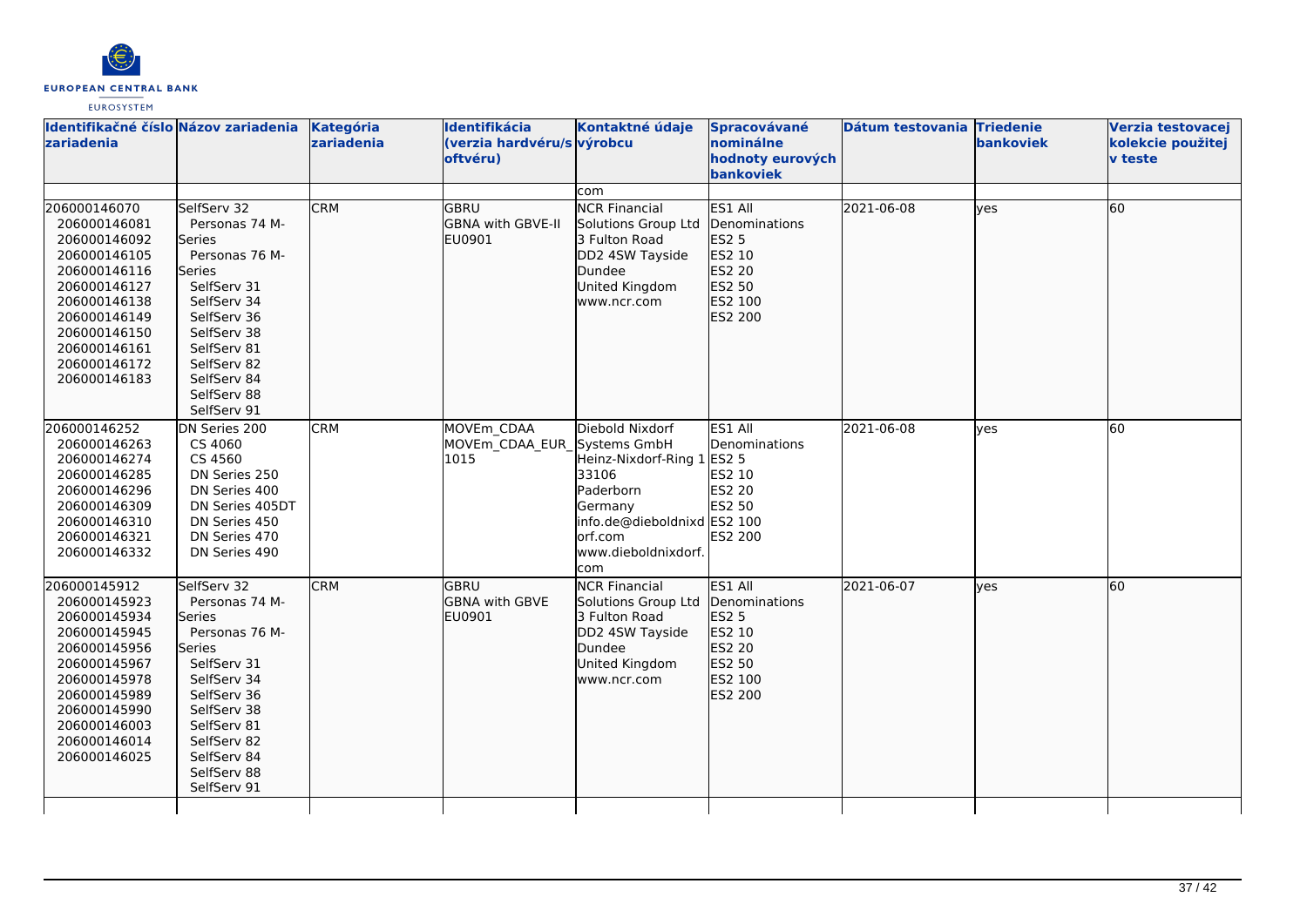

| Identifikačné číslo Názov zariadenia<br><b>zariadenia</b> |                                     | <b>Kategória</b><br>zariadenia | Identifikácia<br>(verzia hardvéru/s výrobcu<br>oftvéru)   | Kontaktné údaje                                                                                                                               | Spracovávané<br>nominálne<br>hodnoty eurových<br>bankoviek                                          | Dátum testovania Triedenie | bankoviek | Verzia testovacej<br>kolekcie použitej<br><b>v</b> teste |
|-----------------------------------------------------------|-------------------------------------|--------------------------------|-----------------------------------------------------------|-----------------------------------------------------------------------------------------------------------------------------------------------|-----------------------------------------------------------------------------------------------------|----------------------------|-----------|----------------------------------------------------------|
| 206000145729<br>206000145730                              | <b>RBG-200</b><br>RZ-200            | <b>CRM</b>                     | <b>HVD-200</b><br>0509                                    | <b>Glory Global</b><br>Solutions<br>Thomas-Edison-Platz ES2 5<br>63263<br>Neu-Isenburg<br>Germany<br>www.gloryglobalsolu ES2 200<br>tions.com | ES1 All<br>Denominations<br>ES2 10<br>ES2 20<br>ES2 50<br>ES2 100                                   | 2021-05-31                 | ves       | 60                                                       |
| 205000129842<br>205000129853                              | Cash Star 5111<br>Cash Star 5110    | <b>CIM</b>                     | CashFlow SC series -<br>SCNL83<br>523246432 SCN83<br>EUR1 | Glory Global<br>Solutions<br>Thomas-Edison-Platz ES2 5<br>63263<br>Neu-Isenburg<br>Germany<br>www.gloryglobalsolu ES2 200<br>tions.com        | ES1 All<br>Denominations<br>ES2 10<br>ES2 20<br>ES2 50<br>ES2 100                                   | 2021-05-28                 | no        | 60                                                       |
| 206000145331                                              | MRX-CIS                             | <b>CRM</b>                     | <b>MRX</b><br>V027 0019APR21<br>ME0001 H005F              | <b>CM Europe GmbH</b><br>Mündelheimer Weg<br>60<br>40472<br>Düsseldorf<br>Germany<br>info@jcmglobal.eu<br>www.jcmglobal.eu                    | ES1 All<br>Denominations<br><b>ES2 5</b><br>ES2 10<br>ES2 20<br>ES2 50<br>ES2 100<br><b>ES2 200</b> | 2021-05-28                 | ves       | 60                                                       |
| 206000145126<br>206000145137<br>206000150431              | <b>RBG-200</b><br>RZ-200<br>$G-200$ | <b>CRM</b>                     | HVD-210<br>0612                                           | <b>Glory Global</b><br>Solutions<br>Thomas-Edison-Platz ES2 5<br>63263<br>Neu-Isenburg<br>Germany<br>www.gloryglobalsolu ES2 200<br>tions.com | ES1 All<br>Denominations<br>ES2 10<br>ES2 20<br>ES2 50<br>ES2 100                                   | 2021-05-21                 | lyes      | 60                                                       |
| 206000145240<br>206000145251                              | <b>RBG-200</b><br>RZ-200            | <b>CRM</b>                     | <b>HVD-200</b><br>0612                                    | <b>Glory Global</b><br>Solutions<br>Thomas-Edison-Platz ES2 5                                                                                 | ES1 All<br>Denominations                                                                            | 2021-05-21                 | lves      | 60                                                       |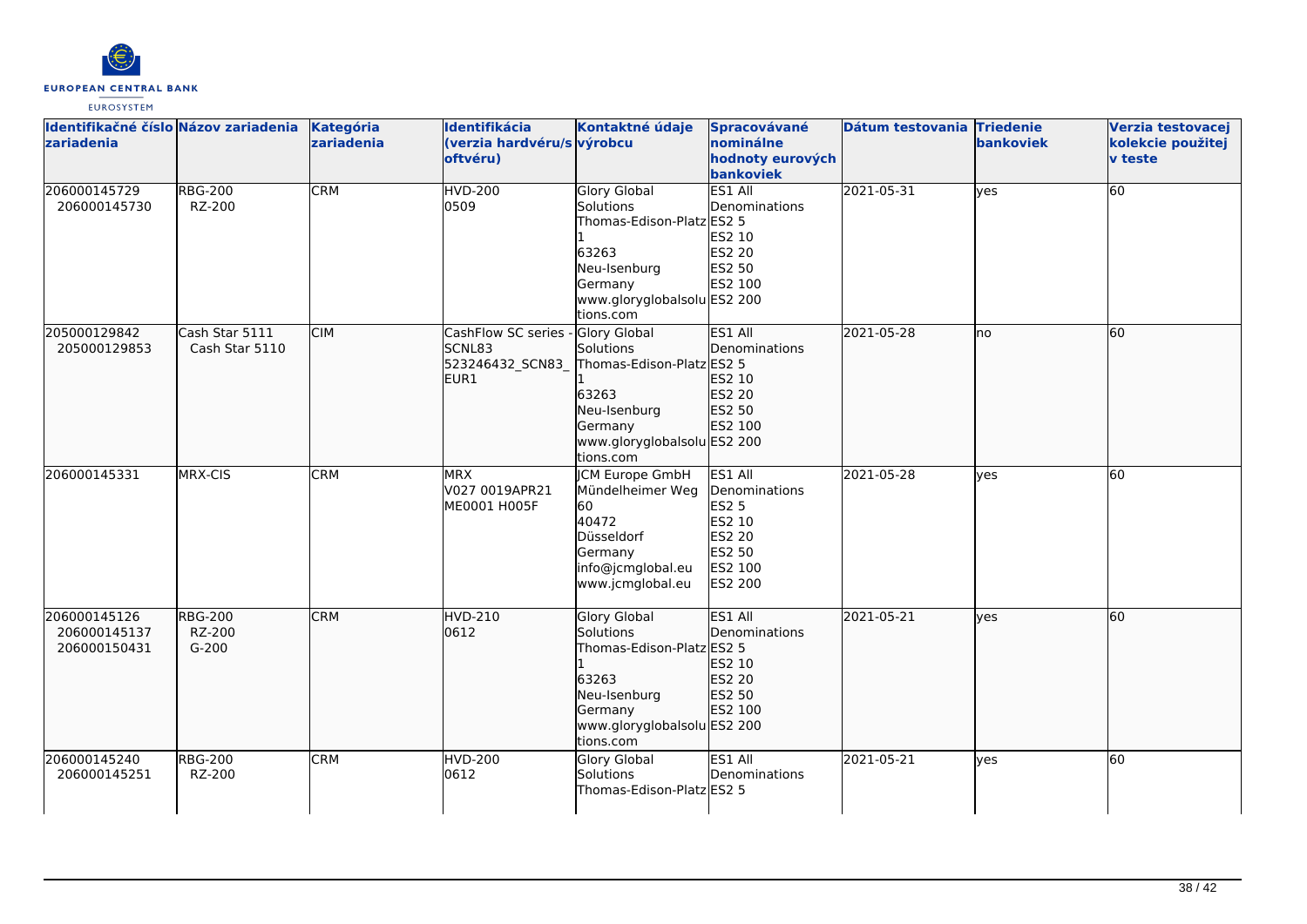

| Identifikačné číslo Názov zariadenia<br>zariadenia                                                                                                                                                                                                                                                                           |                                                                                                                                                                                                                                                                                                                                                          | Kategória<br>zariadenia | Identifikácia<br>(verzia hardvéru/s výrobcu<br>oftvéru) | Kontaktné údaje<br>63263<br>Neu-Isenburg<br>Germany<br>www.gloryglobalsolu ES2 200<br>tions.com                                                                    | Spracovávané<br>nominálne<br>hodnoty eurových<br>bankoviek<br>ES2 10<br><b>ES2 20</b><br>ES2 50<br>ES2 100 | Dátum testovania Triedenie | bankoviek | Verzia testovacej<br>kolekcie použitej<br>v teste |
|------------------------------------------------------------------------------------------------------------------------------------------------------------------------------------------------------------------------------------------------------------------------------------------------------------------------------|----------------------------------------------------------------------------------------------------------------------------------------------------------------------------------------------------------------------------------------------------------------------------------------------------------------------------------------------------------|-------------------------|---------------------------------------------------------|--------------------------------------------------------------------------------------------------------------------------------------------------------------------|------------------------------------------------------------------------------------------------------------|----------------------------|-----------|---------------------------------------------------|
| 206000131881<br>206000131892<br>206000131905<br>206000131916<br>206000131927<br>206000131938<br>206000131949<br>206000131950<br>206000145488<br>206000145499<br>206000145503<br>206000145514<br>206000145525<br>206000145536<br>206000145547<br>206000145558<br>206000145569<br>206000145570<br>206000145581<br>206000145592 | DT-7000H68NL<br>DT-7000H68N<br>DT-7000H68NLR<br>DT-7000H68NX<br>DT-7000P5800<br>DT-7000P5800L<br>DT-7000160-COMB<br>Virtual Teller Mach<br>ine(VTM)/Videokasse<br>DT-7000160A<br>DT-7000160B<br>DT-7000160NL<br>DT-7000160X<br>DT-7000160XL<br>DT-7000164A<br>DT-7000164B<br>DT-7000164C<br>DT-7000166<br>DT-7000P5800E<br>DT-7000P5800L<br>DT-7000P5800 | <b>CRM</b>              | SNV-001<br>V22004A0A7                                   | <b>GRG Banking</b><br>Equipment Co Ltd<br>9 Kelin Road Science ES2 5<br>City<br>510663<br>Guangzhou, District ES2 50<br>Luogang<br>China<br>www.grgbanking.co<br>m | ES1 All<br>Denominations<br>ES2 10<br>ES2 20<br>ES2 100<br>ES2 200                                         | 2021-05-19                 | ves       | 60                                                |
| 206000144409<br>206000144410                                                                                                                                                                                                                                                                                                 | <b>RBG-200</b><br>RZ-200                                                                                                                                                                                                                                                                                                                                 | <b>CRM</b>              | <b>HVD-210</b><br>6616                                  | <b>Glory Global</b><br>Solutions<br>Thomas-Edison-Platz ES2 5<br>63263<br>Neu-Isenburg<br>Germany<br>www.gloryglobalsolu ES2 200<br>tions.com                      | ES1 All<br>Denominations<br>ES2 10<br><b>ES2 20</b><br>ES2 50<br>ES2 100                                   | 2021-05-19                 | ves       | 60                                                |
| 206000144784<br>206000144795<br>206000144808                                                                                                                                                                                                                                                                                 | CINEO C4060<br><b>CINEO C4040</b><br>CS 4040                                                                                                                                                                                                                                                                                                             | <b>CRM</b>              | MOVE CWCA<br>MOVE_CWAA_EUR_1 Systems GmbH<br>047        | Diebold Nixdorf<br>Heinz-Nixdorf-Ring 1 ES2 5                                                                                                                      | ES1 All<br>Denominations                                                                                   | 2021-05-18                 | ves       | 60                                                |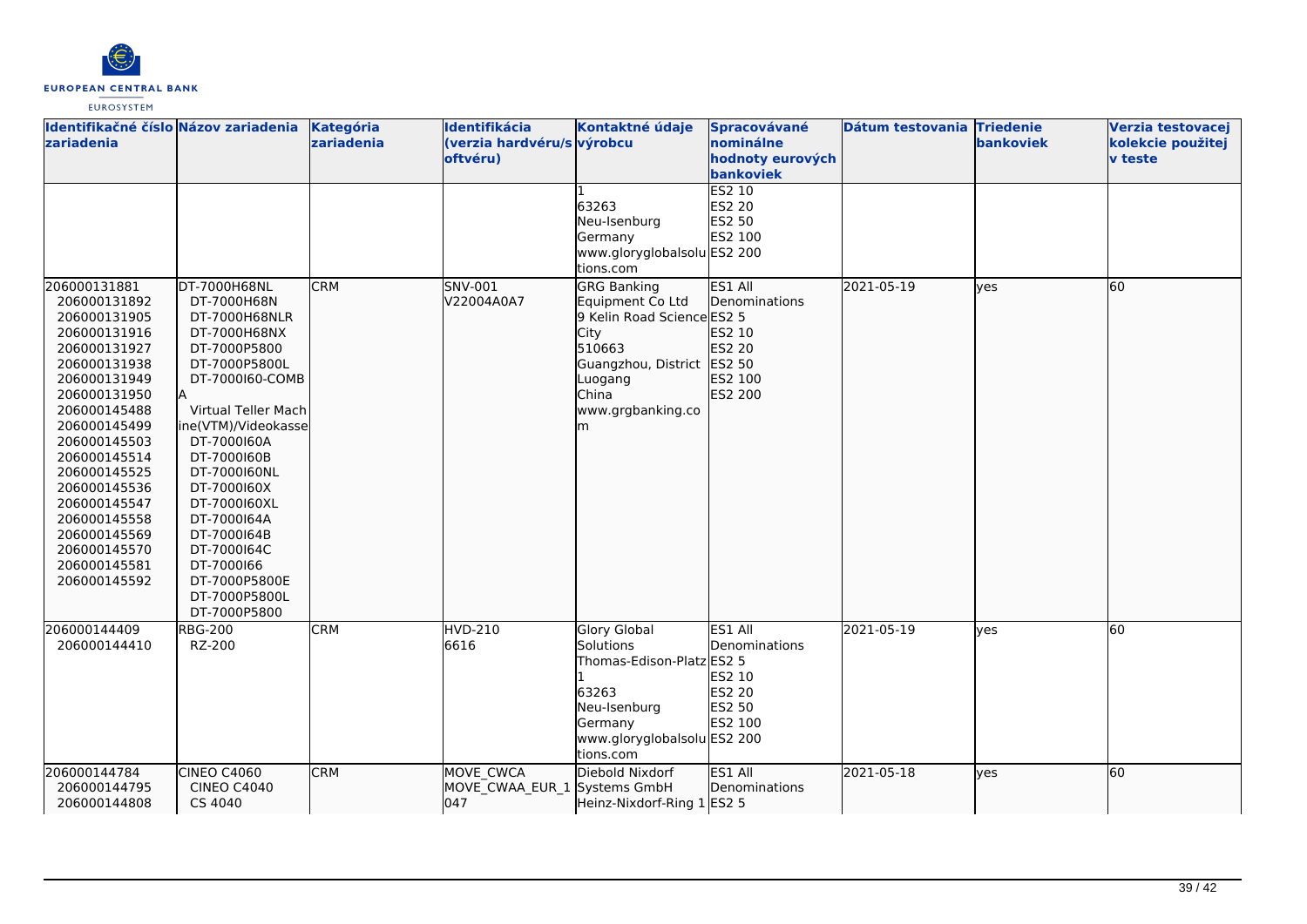

| Identifikačné číslo Názov zariadenia |                    | Kategória  | Identifikácia                | Kontaktné údaje             | Spracovávané     | Dátum testovania Triedenie |           | Verzia testovacej |
|--------------------------------------|--------------------|------------|------------------------------|-----------------------------|------------------|----------------------------|-----------|-------------------|
| <b>Izariadenia</b>                   |                    | zariadenia | (verzia hardvéru/s výrobcu   |                             | nominálne        |                            | bankoviek | kolekcie použitej |
|                                      |                    |            | oftvéru)                     |                             | hodnoty eurových |                            |           | v teste           |
|                                      |                    |            |                              |                             | bankoviek        |                            |           |                   |
| 206000144819                         | <b>CINEO C4080</b> |            |                              | 33106                       | <b>ES2 10</b>    |                            |           |                   |
| 206000144820                         | CS 4080            |            |                              | Paderborn                   | <b>ES2 20</b>    |                            |           |                   |
| 206000144831                         | <b>CINEO C4560</b> |            |                              | Germany                     | ES2 50           |                            |           |                   |
| 206000144842                         | CS 4560            |            |                              | info.de@dieboldnixd ES2 100 |                  |                            |           |                   |
| 206000144853                         | <b>CINEO C4580</b> |            |                              | orf.com                     | ES2 200          |                            |           |                   |
| 206000144864                         | CS 4580            |            |                              | www.dieboldnixdorf.         |                  |                            |           |                   |
| 206000144875                         | <b>CINEO C2090</b> |            |                              | com                         |                  |                            |           |                   |
| 206000144886                         | CS 2090            |            |                              |                             |                  |                            |           |                   |
| 206000144897                         | <b>CINEO C4090</b> |            |                              |                             |                  |                            |           |                   |
| 206000144900                         | CS 4090            |            |                              |                             |                  |                            |           |                   |
| 206000144911                         | <b>CINEO C2080</b> |            |                              |                             |                  |                            |           |                   |
| 206000144922                         | CS 2080            |            |                              |                             |                  |                            |           |                   |
| 206000144933                         | CINEO C6040        |            |                              |                             |                  |                            |           |                   |
| 206000144944                         | CS 6040            |            |                              |                             |                  |                            |           |                   |
| 206000144955                         | CINEO C6040        |            |                              |                             |                  |                            |           |                   |
| 206000144966                         | Compact            |            |                              |                             |                  |                            |           |                   |
| 206000144977                         | CS 6040 Compact    |            |                              |                             |                  |                            |           |                   |
| 206000144988                         | <b>CINEO C6030</b> |            |                              |                             |                  |                            |           |                   |
| 206000144999                         | CS 6030            |            |                              |                             |                  |                            |           |                   |
| 206000145002                         | <b>CINEO C6050</b> |            |                              |                             |                  |                            |           |                   |
| 206000145013                         | CS 6050            |            |                              |                             |                  |                            |           |                   |
|                                      | CS 4060            |            |                              |                             |                  |                            |           |                   |
| 206000144546                         | <b>CINEO C4060</b> | <b>CRM</b> | MOVE CWAA                    | Diebold Nixdorf             | ES1 All          | 2021-05-17                 | yes       | 60                |
| 206000144557                         | <b>CINEO C4040</b> |            | MOVE_CWAA_EUR_1 Systems GmbH |                             | Denominations    |                            |           |                   |
| 206000144568                         | CS 4040            |            | 047                          | Heinz-Nixdorf-Ring 1 ES2 5  |                  |                            |           |                   |
| 206000144579                         | <b>CINEO C4080</b> |            |                              | 33106                       | ES2 10           |                            |           |                   |
| 206000144580                         | CS 4080            |            |                              | Paderborn                   | <b>ES2 20</b>    |                            |           |                   |
| 206000144591                         | <b>CINEO C4560</b> |            |                              | Germany                     | ES2 50           |                            |           |                   |
| 206000144604                         | CS 4560            |            |                              | info.de@dieboldnixd ES2 100 |                  |                            |           |                   |
| 206000144615                         | <b>CINEO C4580</b> |            |                              | orf.com                     | ES2 200          |                            |           |                   |
| 206000144626                         | CS 4580            |            |                              | www.dieboldnixdorf.         |                  |                            |           |                   |
| 206000144637                         | <b>CINEO C2090</b> |            |                              | com                         |                  |                            |           |                   |
| 206000144648                         | CS 2090            |            |                              |                             |                  |                            |           |                   |
| 206000144659                         | <b>CINEO C4090</b> |            |                              |                             |                  |                            |           |                   |
| 206000144660                         | CS 4090            |            |                              |                             |                  |                            |           |                   |
| 206000144671                         | <b>CINEO C2080</b> |            |                              |                             |                  |                            |           |                   |
| 206000144682                         | CS 2080            |            |                              |                             |                  |                            |           |                   |
| 206000144693                         | CINEO C6040        |            |                              |                             |                  |                            |           |                   |
| 206000144706                         | CS 6040            |            |                              |                             |                  |                            |           |                   |
| 206000144717                         | <b>CINEO C6040</b> |            |                              |                             |                  |                            |           |                   |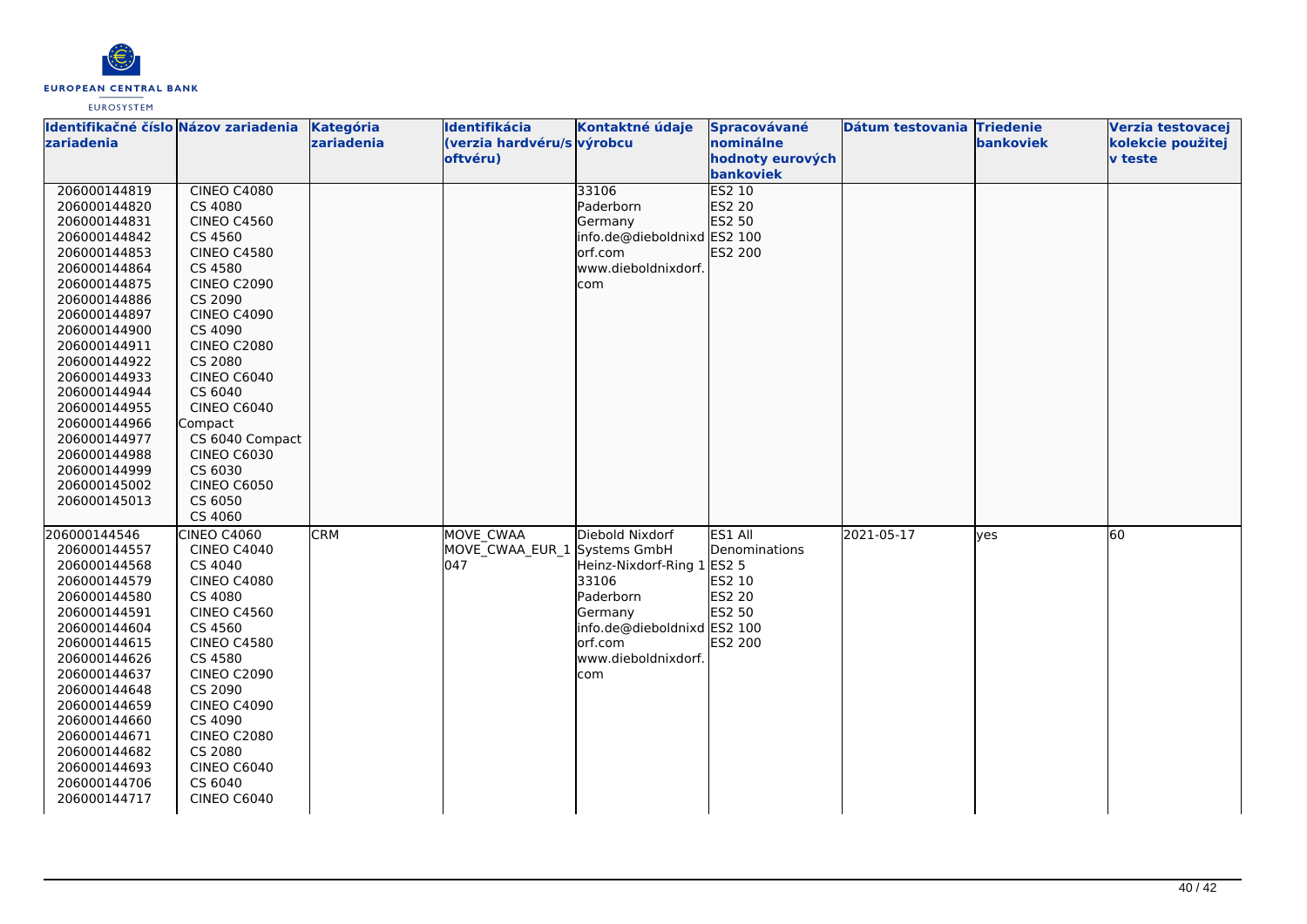

| Identifikačné číslo Názov zariadenia<br><b>zariadenia</b>                                                                                                                                    |                                                                                                                                                                                                            | Kategória<br>zariadenia | Identifikácia<br>(verzia hardvéru/s výrobcu<br>oftvéru) | Kontaktné údaje                                                                                                                               | Spracovávané<br>nominálne<br>hodnoty eurových<br>bankoviek                                          | Dátum testovania Triedenie | <b>bankoviek</b> | Verzia testovacej<br>kolekcie použitej<br><b>v</b> teste |
|----------------------------------------------------------------------------------------------------------------------------------------------------------------------------------------------|------------------------------------------------------------------------------------------------------------------------------------------------------------------------------------------------------------|-------------------------|---------------------------------------------------------|-----------------------------------------------------------------------------------------------------------------------------------------------|-----------------------------------------------------------------------------------------------------|----------------------------|------------------|----------------------------------------------------------|
| 206000144728<br>206000144739<br>206000144740<br>206000144751<br>206000144762<br>206000144773                                                                                                 | Compact<br>CS 6040 Compact<br><b>CINEO C6030</b><br>CS 6030<br><b>CINEO C6050</b><br>CS 6050<br>CS 4060                                                                                                    |                         |                                                         |                                                                                                                                               |                                                                                                     |                            |                  |                                                          |
| 206000145024<br>206000145035                                                                                                                                                                 | <b>RBG-200</b><br>RZ-200                                                                                                                                                                                   | <b>CRM</b>              | <b>HVD-210</b><br>0509                                  | <b>Glory Global</b><br>Solutions<br>Thomas-Edison-Platz ES2 5<br>63263<br>Neu-Isenburg<br>Germany<br>www.gloryglobalsolu ES2 200<br>tions.com | ES1 All<br>Denominations<br>ES2 10<br>ES2 20<br>ES2 50<br>ES2 100                                   | 2021-05-17                 | ves              | 60                                                       |
| 206000143589<br>206000143590<br>206000143603<br>206000143614<br>206000143625<br>206000143636<br>206000143647<br>206000143658<br>206000143669<br>206000143670<br>206000143681<br>206000143692 | SelfServ 32<br>Personas 74 M-<br>Series<br>Personas 76 M-<br>Series<br>SelfServ 31<br>SelfServ 34<br>SelfServ 36<br>SelfServ 38<br>SelfServ 81<br>SelfServ 82<br>SelfServ 84<br>SelfServ 88<br>SelfServ 91 | <b>CRM</b>              | GBRU<br><b>GBNA with GBVE-II</b><br>EU0899IB            | <b>NCR Financial</b><br>Solutions Group Ltd<br>3 Fulton Road<br>DD2 4SW Tayside<br>Dundee<br>United Kingdom<br>www.ncr.com                    | ES1 All<br>Denominations<br><b>ES2 5</b><br>ES2 10<br><b>ES2 20</b><br>ES2 50<br>ES2 100<br>ES2 200 | 2021-05-06                 | ves              | 60                                                       |
| 207000143717<br>207000143728<br>207000143739<br>207000143740<br>207000143751<br>207000143762<br>207000143773<br>207000143784<br>207000143795<br>207000143808                                 | SelfServ 34<br>SelfServ 31<br>SelfServ 32<br>SelfServ 36<br>SelfServ 38<br>SelfServ 91<br>SelfServ 81<br>SelfServ 82<br>SelfServ 84<br>SelfServ 88                                                         | <b>CCM</b>              | EUR-IBVM-CN-15N_1 NCR Financial                         | Solutions Group Ltd<br>3 Fulton Road<br>DD2 4SW Tayside<br>Dundee<br>United Kingdom<br>www.ncr.com                                            | ES1 All<br>Denominations<br>ES2 5<br>ES2 10<br>ES2 20<br>ES2 50<br>ES2 100<br>ES2 200               | 2021-05-06                 | lno              | 60                                                       |